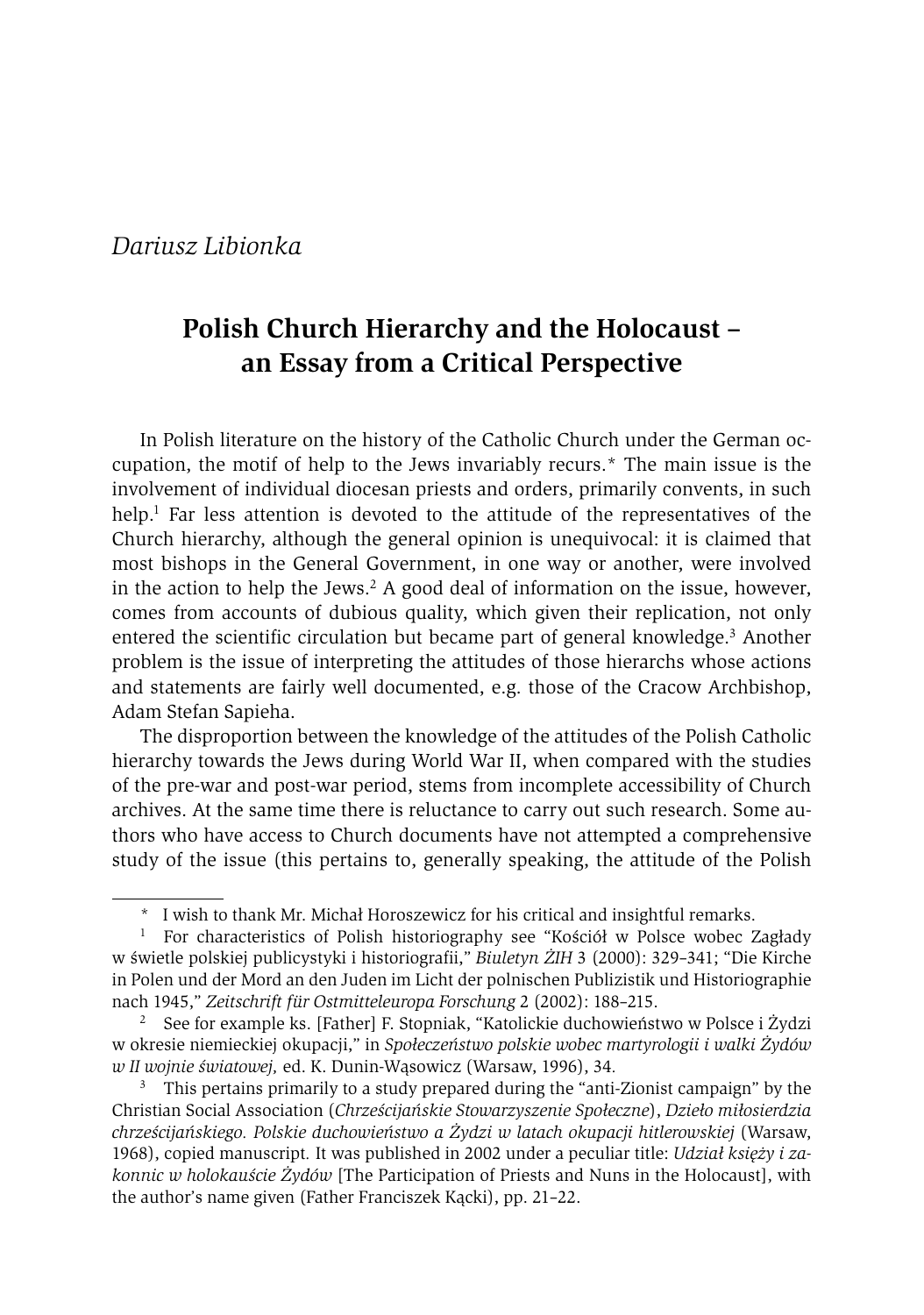Church towards the Holocaust), and chose to write apologetic texts instead of carrying out objective research.4 The purpose of this text is an attempt at a recapitulation of the existing knowledge, based on printed Church sources, materials of the Polish underground, and memoirs, with the stipulation that many of the issues discussed here, due to incomplete documentation, remain an open question. We shall discuss: statements of Polish bishops on the "Jewish question" during the prewar period, actions of the hierarchy on behalf of the converts during 1940–1941 in light of pogroms in Warsaw (spring 1941), the massacres in the Łomża region (summer 1941), as well as immediate reactions to the Holocaust taking place in Poland. I am particularly interested in the information policy of the bishops regarding the terror in occupied Poland, the statements of the émigré hierarchs, and, finally, the attitude of the Church hierarchy towards the action to help the Jews.<sup>5</sup>

#### **The Pre-War Context**

One of the characteristics of the literature on the attitudes of the Polish Roman Catholic Church towards the Holocaust is the virtual absence of information on the manner in which the Church perceived the Jews and the "Jewish question."6 Yet the teaching of the Church is one of the factors that conditions both its actions and omissions during the German occupation. This issue has not been seriously dealt with by scholars. We should not forget that during the interwar period, particularly in the 1930s, the Church was an institution that tolerated anti-Semitism in public life (regardless of the definition of the term), treating it in terms of a "healthy reflex," a "defensive reaction" or "self-defense." From the point of view of the majority of parish and monastic priests, not only those that sympathized with the nationalist camp, a solution of the "Jewish question" appeared to be one of the main challenges facing the Polish state. Emphasizing the distance towards radical stances (i.e. violence or extreme racism) was not tantamount to rejecting the thesis that the hatred

<sup>4</sup> Recently: J. Żaryn, "Hierarchia Kościoła katolickiego wobec relacji polsko-żydowskich w latach 1945–1947," in *Wokół pogromu kieleckiego*, ed. Ł. Kamiński, J. Żaryn (Warsaw, 2006), 75–110. In the section on the German occupation, the author does not go beyond repeating common platitudes such as "Polish bishops frequently condemned the Germans for crimes against the Polish and Jewish nation" (p. 82) or presentation of examples taken out of context.<br><sup>5</sup> Some of the issues I discussed in "Antisemitism, Anti-Judaism, and the Polish Catholic

Clergy during the Second World War, 1939–1945," in *Antisemitism and its Opponents*, ed. R. Blobaum (Ithaca, 2005).<br><sup>6</sup> It is no accident that the most important studies on the issue were published abroad

<sup>(</sup>R. Modras, *The Catholic Church and Antisemitism. Poland, 1933*–*1939* (Reading, 1994) [Polish edition *Kościół katolicki i antysemityzm w Polsce w latach 1933–1939*, transl. W. Turopolski (Warsaw, 2004)]; V. Pollmann, *Untermieter im christlichen Haus. Die Kirche und die "Jüdische Frage" in Polen anhand der Bistumpresse der Metropolie Krakau 1926*–*1939* (Wiesbaden 2001). A Polish study: D. Pałka, *Kościół katolicki wobec Żydów w Polsce międzywojennej* (Cracow, 2006).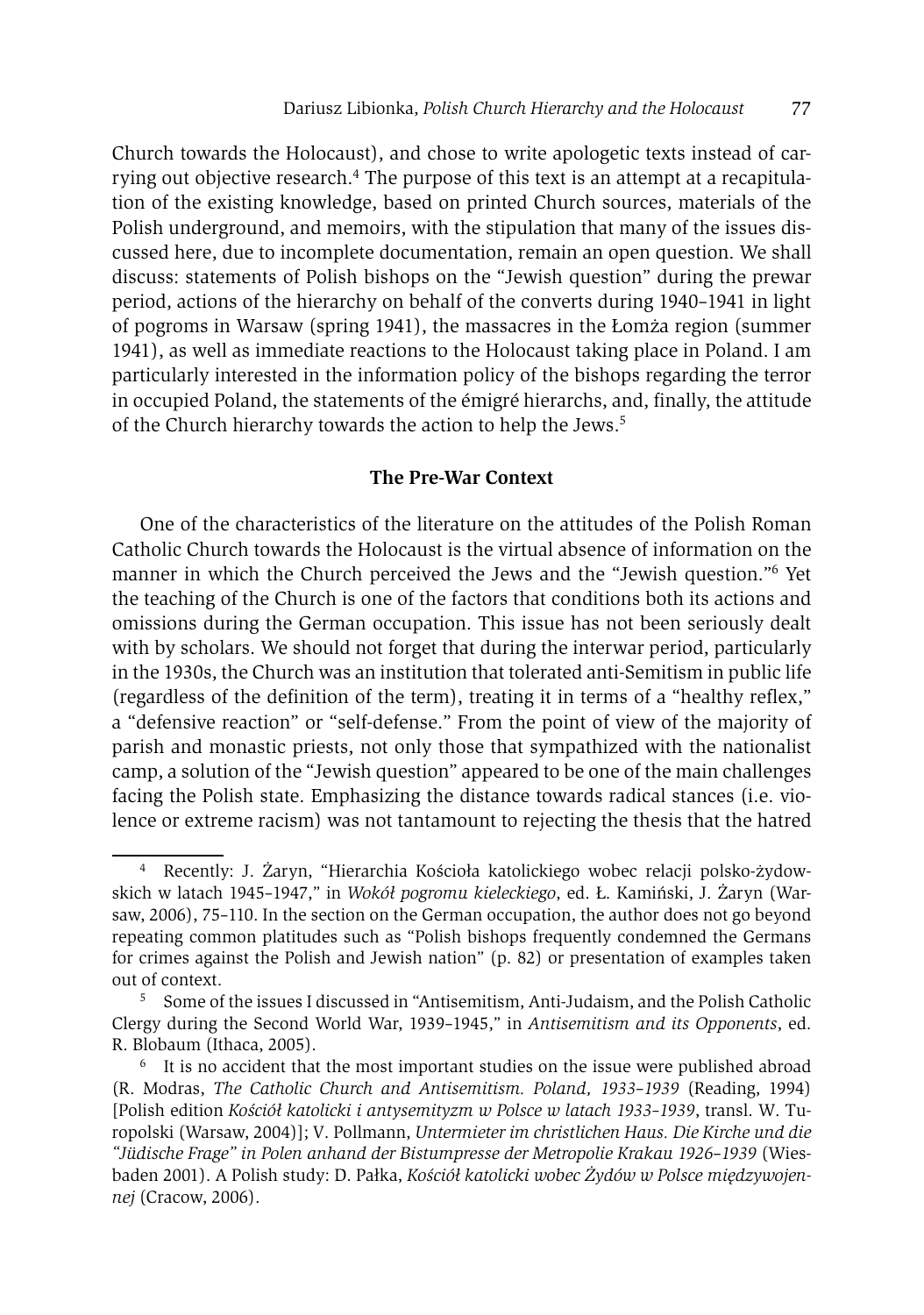of the Jews was caused by the Jews themselves. In the immediate pre-war years, the conflict with Judaism that for centuries was an immanent part of the Church's doctrine slowly gave way to a "modern" approach, one that came down to treating the "Jewish problem" in national and racial terms. The theological argument was backed by "political" analysis, with more emphasis than on the deicide motif laid on the "relations" of the Jews with Bolshevism and [their] aspirations for a worldwide revolution. The importance assigned to a solution of the "Jewish question," discussed in its political, religious, social and customary aspect, is confirmed by the contents of the Church press. Obsessions with the "Jewish conspiracy" were not merely restricted to mass publications such as *Mały Dziennik* or the relatively small group of radicals. The Catholic newspapers for the intelligentsia were no less fervent in tracing it, thus significantly contributing to reinforcing anti-Jewish stereotypes, phobias and a demonization of reality.7 The Jews were perceived as an objectively justified threat (in texts written in a more archaic style: evil), with emancipation and assimilation viewed as a mistake with far-reaching consequences. The specificity of the Polish situation was underlined: here we have the most numerous, alien and hostile Jewish community, whose character (the "Jewish psyche") renders impossible any kind of correct coexistence, now and in the future. No distinction was made between Polish and foreign Jews. They were seen primarily as a hostile national group, cemented by religious bonds, mental qualities and aspirations.

Such a picture was painted not only by Catholic and Church press. Polish bishops spoke about "the Jewish issue" in the context of outbursts of anti-Jewish violence as early as 1918–1919. In those statements, warnings against an escalation of ethnic conflicts were usually accompanied by interpretation of the foundation of the underpinning "objective reality." After a three-day pogrom carried out by the Polish Army in November 1918, the Jewish National Council in Vienna issued a memorandum to Bishop Adam Sapieha, where it pointed at, among others, the stirring of anti-Jewish sentiments by the clergy. But it fell on deaf ears. The Bishop not only dismissed all charges against the Church and the Poles, but also accused the Jews of importing Bolshevism into Poland, usury, controlling trade, and primarily of carrying out an anti-Polish propaganda campaign focused on accusing Poles of anti-Semitism. All that was to underpin the collapse of the traditional balance between Poles and Jews.8

Nevertheless, already in the first pastoral letter of the Episcopate to the faithful (10 December 1918), the bishops warned against "acts of violence against Jews," and at the same time pointed at just "charges" directed against them: "usurious price rises and exploitation." They also claimed that "Jewish agents, serving Bolshevism, sow the wind that turns against them." The responsibility for the outbursts of

<sup>7</sup> D. Libionka, "Alien, Hostile, Dangerous: The Image of the Jews and the 'Jewish Question' in the Polish-Catholic Press in the 1930s," *Yad Vashem Studies* 32 (2004): 227–268.

<sup>8</sup> L. Mroczka, "Przyczynek do kwestii żydowskiej w Galicji u progu Drugiej Rzeczypospolitej," in *Żydzi w Małopolsce*, ed. F. Kiryk (Przemyśl, 1991), 302–303.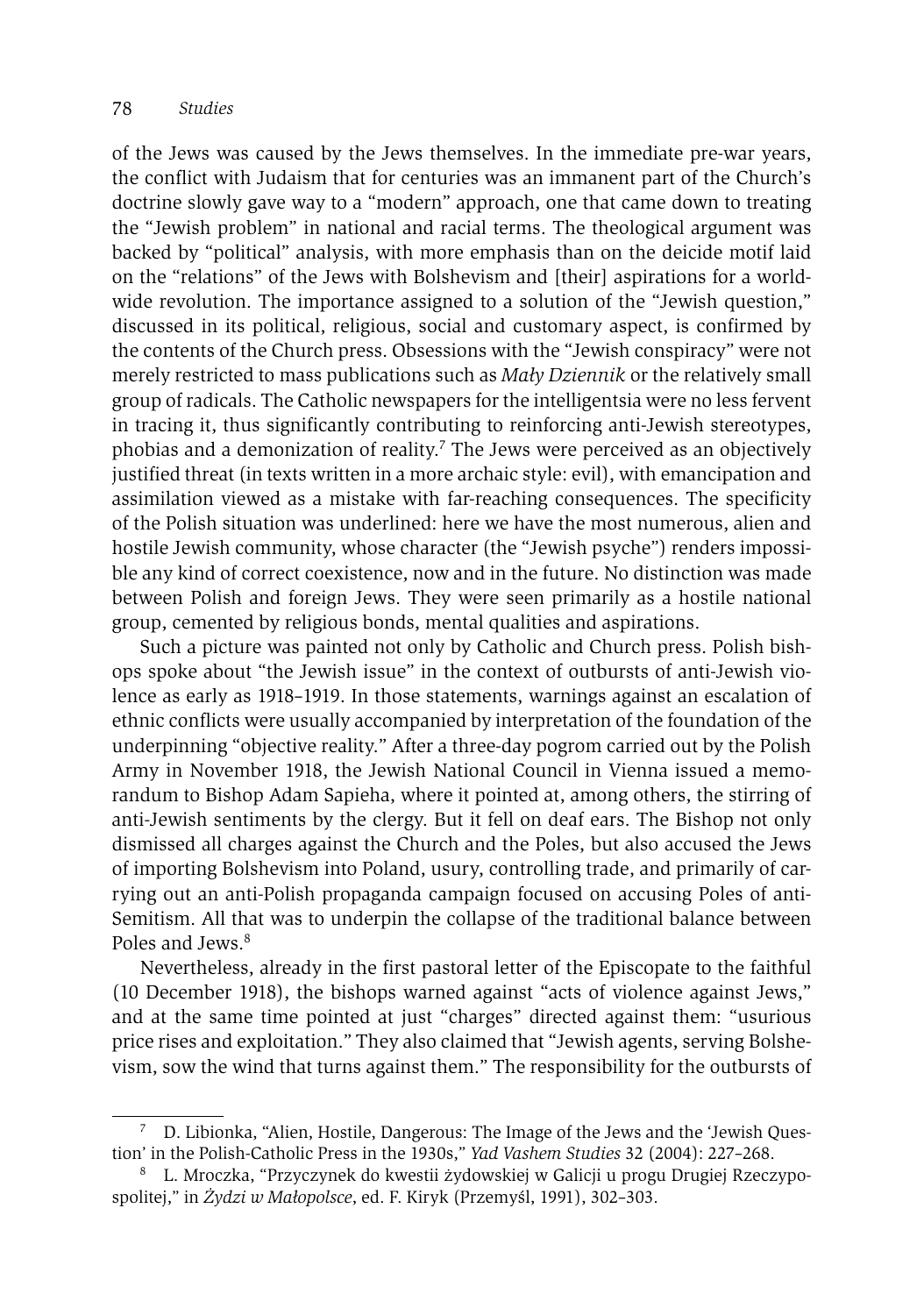anti-Jewish violence was placed on criminals and Russian prisoners of war, [at the same time] protesting against accusing the "entire nation." "Thousands of voices," the bishops wrote, "that reach us confirm our conviction even more that our society has nothing to do with those painful incidents, [and] that it condemns them together with us." And, more importantly, they reminded readers that the Poles had not taken part in pogroms organized by the Russians. Warnings against involvement in riots and robberies (including those of Jewish stores) were also issued by Galician bishops, Adam Sapieha among them.<sup>9</sup>

The opinion of the Polish Church hierarchy on the relations of the Jews with communism was unequivocally and very poignantly expressed at the critical time of the Polish-Bolshevik war. In a letter to the "World's Episcopate" of 7 July 1920, Primate Aleksander Kakowski and the bishops, faced with the advancing offensive of Mikhail Tukhachevsky, warned:

Bolshevism marches to conquer the world. The race that leads it has previously conquered the world with gold and banks, and today, driven by perpetual imperialist desire flowing in its veins, now tries directly to finally conquer the world [and place it] under the yoke of its rule, . . . those that are at the helm of Bolshevism carry in their blood a traditional hatred of Christianity. Bolshevism truly is a living embodiment and manifestation of the spirit of the Antichrist on earth.10

The letter did have some influence on the spread of the myth of the worldwide Jewish conspiracy, and in Poland it played a role in stirring anti-Semitic sentiments.<sup>11</sup> Furthermore, throughout the entire interwar period *The Protocols of the Elders of Zion* was popular among the clergy.

The Synod of Pińsk (1929) in Statute 39 recalled: "It is the duty of clergymen to defend, wherever possible, the faithful from all kinds of dangers from the Jews."12 This concern was particularly strong with respect to education. The bishops specifically wanted to isolate the Christians from the Jews and from the so-called "Jewish influence." They put forth the argument that the Jews demanded lay schools only for Christians, and wanted to leave religious schools only for the Jews. The leaders of the Polish Church never accepted the fact that the constitution of March 1921 did not mention religious schools. In 1922 Father Stanisław Adamski, subsequently the Bishop of Katowice, author of numerous publications on the issue, claimed that the educational system became, for the Jews, "a powerful instrument of depriv-

<sup>9</sup> *Kronika Diecezji Przemyskiej* 8 (1918): 203. Quoted in: ks. [Father] S. Wilk, *Episkopat Kościoła katolickiego w Polsce w latach 1918–1939* (Warsaw, 1992), 393. Letter of 1 November 1918. 10 Quoted in: *Zwycięstwo 1920. Warszawa wobec agresji bolszewickiej*, ed. M.M. Droz-

dowski, H. Eychhorn-Szwankowska, J. Wiechowski (Paris, 1990), 42–43.

<sup>11</sup> N. Cohn, *Warrant for Genocide: The Myth of the Jewish World Conspiracy and the Protocols of the Elders of Zion* (Harmondsworth, 1970), 164–165.<br><sup>12</sup> Quoted in ks. [Father] W. Padacz, "Żydzi w polskim ustawodawstwie synodalnym,"

*Przegląd Katolicki* 39 (1936).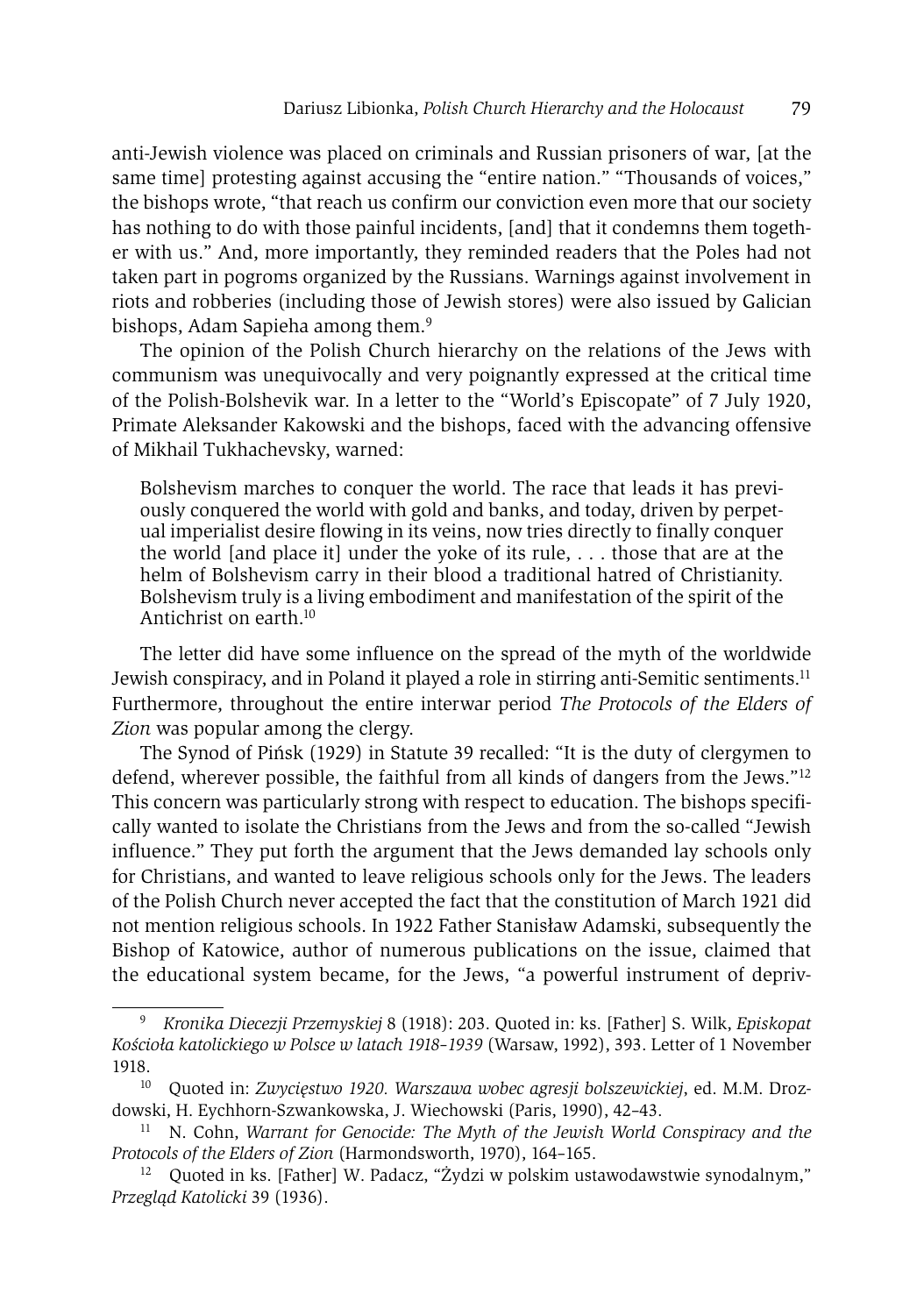ing Christian children of their knowledge of religious truths of Christianity, and further of purposeful elimination of any kind of references to the role and the task of Christianity in the life of man, nation and state."13 The Łomża Bishop, Stanisław Łukomski, underlined on a number of occasions that "only a Catholic could educate another Catholic," pointing at "dangerous and negative influences that threaten Catholic children due to the introduction of infidels (Jews) to schools, [both] children and teachers."14 The Episcopate continued to exert pressure on the government. In a memorandum to the Ministry of Religious Denominations and Public Education, Primate Hlond and Cardinal Aleksander Kakowski wrote: "Our sole purpose was and is to prevent the young generation from Judaization . . . After all, the teacher molds the pupil according to his beliefs, convictions and views, and furthermore, a Jewish teacher will never be able to influence a Polish child positively, in the spirit of Catholic principles."15 A communiqué of the Catholic Press Agency read: "The entire Catholic society, together with the Most Reverend Episcopate, sympathizes in this matter with Catholic parents and together with them demands that Jewish teachers be dismissed from schools for Catholic children." That defeats the purpose of "the Polish Catholic society that has got rid of the partitioners' schools that were against its spirit, so that in the liberated Poland the education authorities surrendered the spiritual leadership of Polish Catholic children to teachers with a different psyche, and frequently hostile to Christ's religion."16 The postulate of religious education returned during the sessions of the First Plenary Synod (25–26 August 1936) in Częstochowa. Its resolutions mentioned the Jews only in this context. Item 122 reiterated the postulate to "safeguard the youth against religious and moral detriment of joint [education] of Catholic and Jewish youth."17

In the years preceding the outbreak of the war, the bishops did quite a lot to keep the problem of the religious school alive and up-to-date. Their statements were full of hopes for a swift fulfillment of the Church's postulates. The clergy MPs raised the issue in the Sejm.18 The issue was naturally related to the postulates to introduce the *numerus clausus* in universities and the so-called "Aryan paragraph" in state institutions. The Church's representatives never spoke officially on the "table ghetto,"

- 16 Quoted in: *Prąd* 27 (1934): 142–143.
- 17 "Uchwały I Synodu Plenarnego," *Wiadomości Diecezjalne* 2 (Częstochowa, 1938).

<sup>13</sup> S. Adamski, *Szkoła wyznaniowa czy mieszana?* (Poznań, 1922), 51. Quoted in: K. Krasowski, *Episkopat katolicki w II Rzeczypospolitej* (Warsaw–Poznań, 1992), 178. 14 K. Krasowski, *Episkopat katolicki*, 177–178. As an Episcopate clerk for schooling he

carried out a survey among parish priests on Jewish pupils and teachers. *Rozporządzenia Urzędowe Łomżyńskiej Kurii Diecezjalnej* 1 (1930): 15–16.

<sup>15</sup> Quoted in: K. Krasowski, *Episkopat katolicki*, 178.

<sup>&</sup>lt;sup>18</sup> A priest and member of parliament Stefan Downar "in line with common sense, but at the same time with the letter of the 122nd Plenary Synod of Polish Bishops, explicit and binding for Catholics, staunchly demanded separate schools for Jews," as a means of defense against communism. *Mały Dziennik* 52 (1938).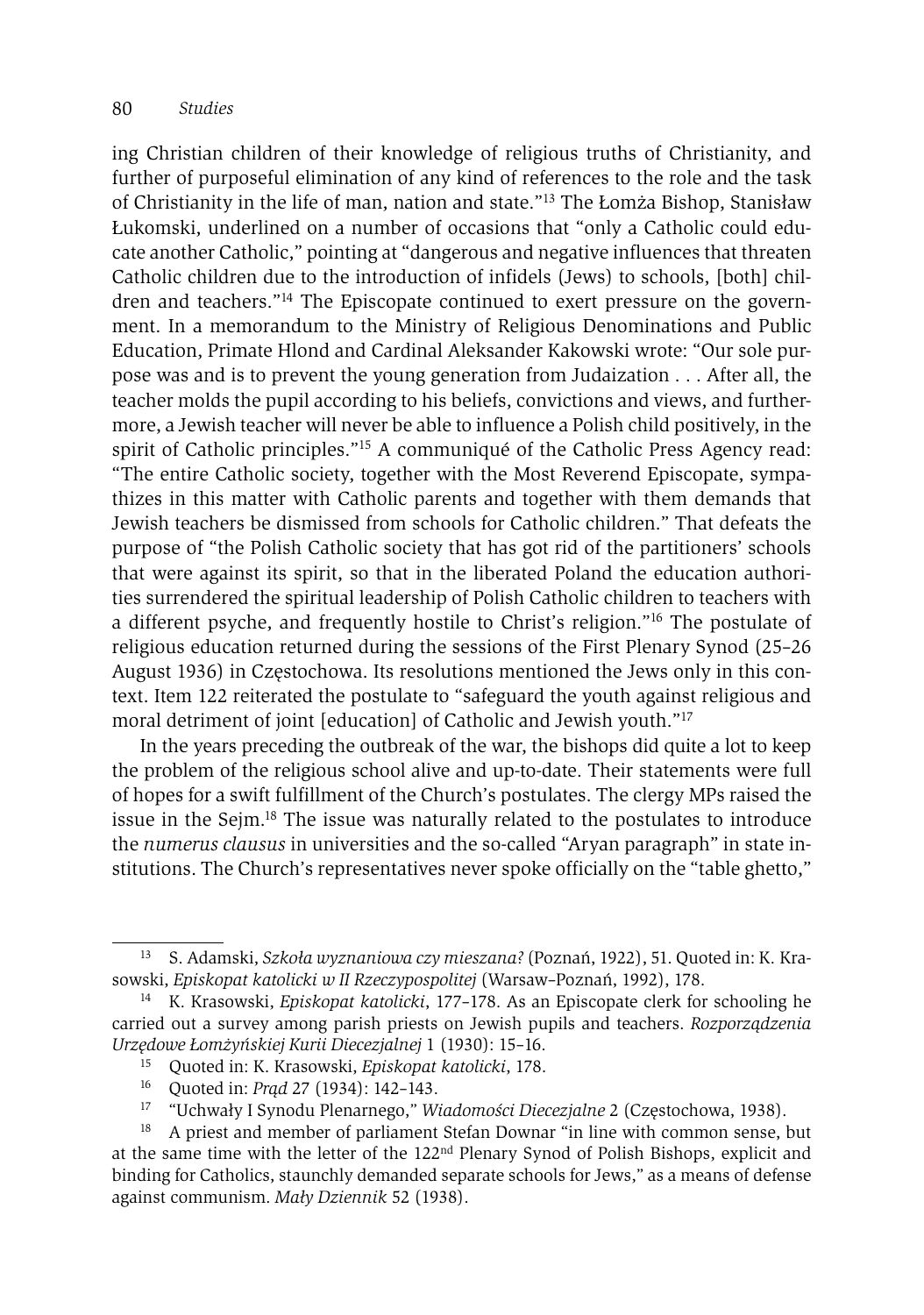but their constant criticism of the educational system must have mobilized milieus interested in the change of the status quo in other areas.

In the 1930s, the recurring anti-Jewish incidents were bound to cause a reaction of the Church hierarchy. For Primate Hlond and some of the bishops, those incidents were an opportunity to express their views on the current socio-political situation. On 7 June 1934, a delegation of the Union of Rabbis of the Polish Republic submitted a memorandum to the Archbishop of Warsaw, Cardinal Kakowski, in which they pointed to the persecution of the Jews in Poland, and requested that a pastoral letter on the matter be issued. Exhibiting enormous deference towards the Episcopate, it was complained that some young people who defined themselves as nationalists "follow the example of the German pagans and organize assaults on defenseless pedestrians with a Semitic appearance in the streets of Polish towns, beating, tormenting and robbing mercilessly," and any resistance by those assaulted led only to an escalation of violence. They expressed the hope that

the Polish youth, so shamefully persecuting the Jews, is only momentarily dazed and confused with alien, hostile slogans, but when summoned by the most reverend Polish Catholic Episcopate to restrain themselves and to return to the principles of the Christian religion, will no doubt cease to persecute the Jewish population, which smears the good reputation of Poland.

In response the Warsaw Metropolitan stated that "[he] condemns all kinds of violence and excesses, whatever their source, be it Catholic or Jewish." But most of his statement was made up of his accusations against the Jews. He identified actual "problems" underpinning the "regrettable excesses": "provoking and insulting religious feelings of the Christian population on the part of the Jewish elements," "godless action" and free-thinkers' publications "downgrading the Catholic faith," and moral offenses and spreading pornography. Finally, he expressed the view that "the Jewish society, so uniform and solitary in the defense of their interests, should rise up to guarantee the Christian population the respect of its tradition and faith." When he heard that those facts were the doing of the communists, he said: "They are nonetheless young Jews, whom the older ones give money, whether from Poland or from abroad."<sup>19</sup> Similar statements were made by Cardinal Kakowski later as well. In a letter addressed to young people he said:

May no one think . . . that we should not defend our national rights, create our own national autonomy, look after our own national benefits or that we should allow another nation or nations to overwhelm us economically, culturally or territorially; hence the conclusion that in the fight for our national rights the Catholic truth should not be lost or Christian tradition perverted.20

<sup>19</sup> *Wiadomości Archidiecezjalne Warszawskie* 6–7 (1934): 247–249. 20 Quoted in: *Sodalis Marianus* 10 (1938): 471.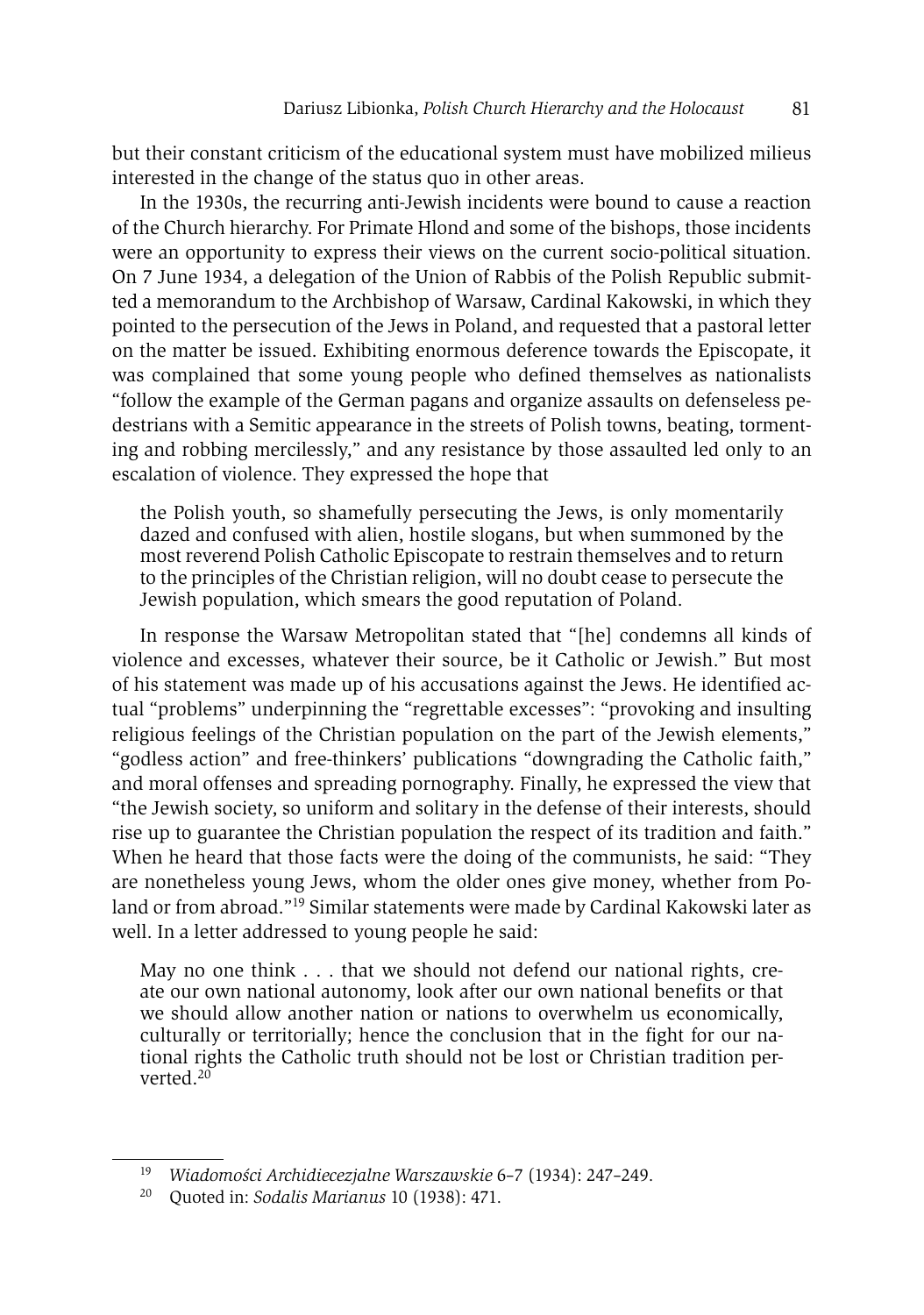As the wave of anti-Jewish excesses gathered momentum, and in part influenced by the criticism coming from within the country and from abroad, faced with the growing radicalism of right-wing parties, the Church was again forced to speak. It is no accident that Primate August Hlond should have dealt with the "Jewish question" in [his] pastoral letter *O katolickie zasady moralne* [On Catholic Moral Principles] issued on 29 February 1936. Somewhat earlier on, the Catholic Press Agency, rebutting the charge of the Jewish press about the silence of the Catholic clergy after the incidents, condemned "all excesses and brutal means of combat" as "unworthy of the Christian name" and reminded that the commandment to love one's neighbor pertains to everyone regardless of "race, nationality and religion." At the same time their foundation was identified: the Jewish youth was badly brought up, was liable to radicalism and communist influence, [and] fought against the Church. Therefore, it is justified to strive for "cultural separation of Poles and Jews," and for "social and economic emancipation of the Polish nation." The authors of the communiqué said that the Jews could contribute to a "pacification of minds" without "impeding the development of natural forces within the Polish nation and eliminating the faults that make coexistence hard."<sup>21</sup> The fragment of the primate's letter that dealt with the Jews was an elaboration of those theses. On the one hand, it poignantly warned against an "ethical stance imported from abroad" and those "who foment anti-Jewish violence," and prohibited the use of means that contradicted Christian ethics. It is prohibited to "plunder a Jewish shop, destroy Jewish goods, smash windows, throw petards at their homes" or to carry out attacks, "beating, mutilation and slander." On the other hand, it contained a long list of charges against the Jews: "they fight against the Church, persist in free-thinking, are the avant-garde of godlessness, the Bolshevik movement and subversive action," have a "pernicious influence" on "manners," propagate pornography, "resort to deceit, usury, and human trafficking." The primate reiterated the view of the moral inferiority of Jewish youth and its "negative" influence on Christians. The significance of those charges was to be offset by an enumeration of positive qualities of the Jews: "Very many Jews are religious, honest, righteous, merciful, [and] charitable"; in many Jewish families the "family sense is sound and constructive." Nevertheless, the letter contained a coherent anti-Jewish program of boycott and isolation. It instructed readers to "avoid Jewish shops and Jewish market stalls," "close doors to the pernicious influence of Jewry, separate oneself from its anti-Christian culture, and – particularly – to boycott Jewish press and Jewish demoralizing publications." There were, however, no references to the idea of Jewish emigration from Poland. Religious themes appeared only in the final parts of the fragment dealing with the "Jewish question." The primate indicated the need to "respect the human being and one's brother in the Jew," [and] reminded that the Jews were the guardians of the Messianic idea and that they betrayed the Savior,

<sup>21 &</sup>quot;W sprawie żydowskiej," *Prąd* 30 (1936): 81–82.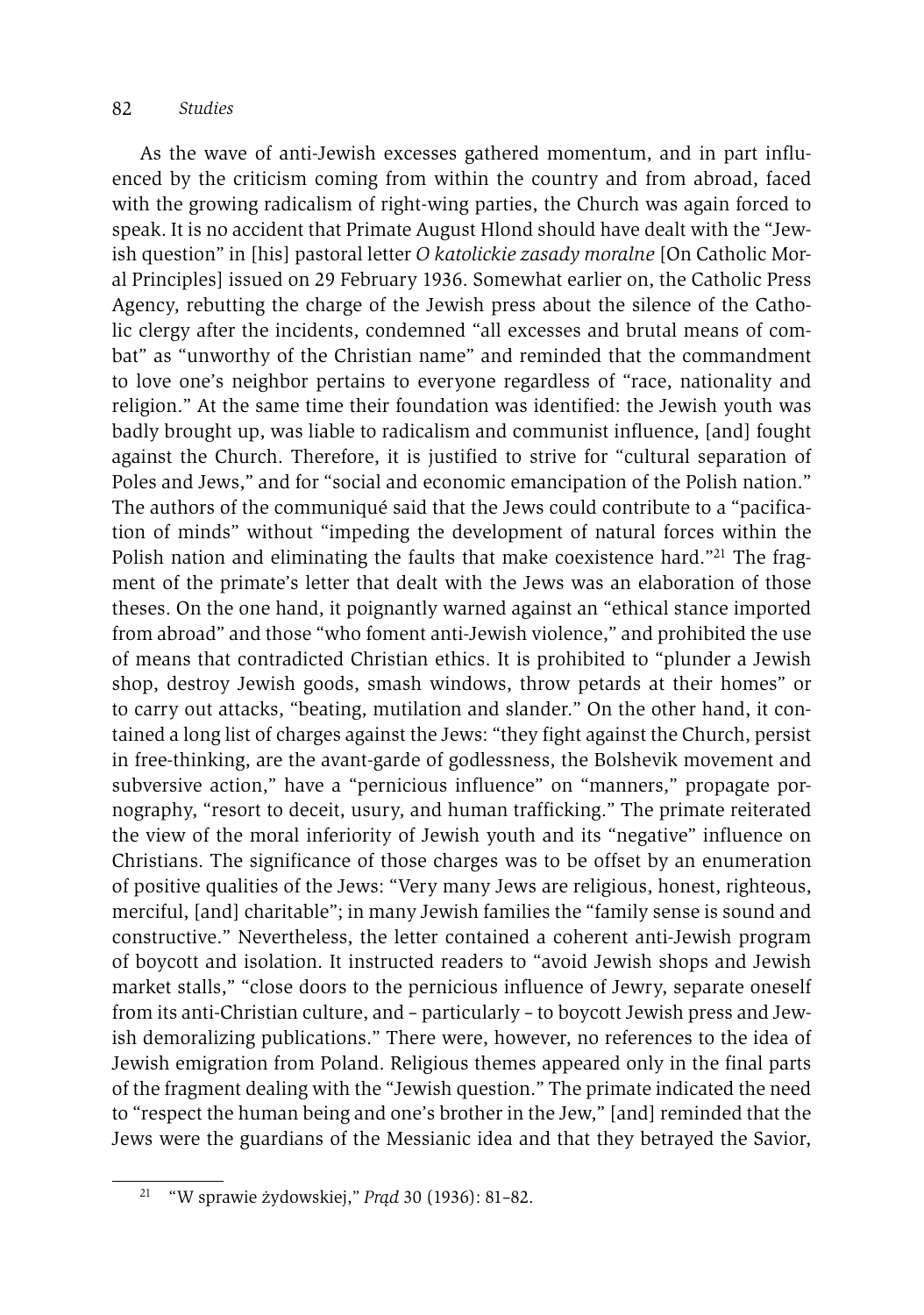and finally he heralded "joyful welcome" of converts in "Christian ranks." In a different part of the letter he condemned racial ethics as materialist.<sup>22</sup>

The primate's words were greeted with enthusiasm by Catholic and nationalist press. The editor of the *Prosto z mostu* weekly wrote that the issue of the Church's attitude towards the Jews was clear: Catholic ethics could accommodate both condemnation of violence and "condemnation of the pernicious influence of the Jews." Only its elimination will liquidate the "cause of the unrest."23 The editor-in-chief of *Ateneum Kapłańskie*, Father Stefan Wyszyński, interpreted the primate's words somewhat differently. Stressing the "emotional" reception of the letter by Jewish and left-wing press, he concluded that he was "firm and just" in his judgment, he "minces no words in his assessment of the advantages and disadvantages of the Jewish milieu, and at the same time, he admits that Polish interests of the state have the right to fight for economic liberation – by fair means." In his opinion, the "issue of Jewry in Poland creates today an entire amalgamation of relations, among which a separate, non-Christian morality emerges, [and it] gains – under the influence of propaganda – legitimacy." Meanwhile it was not only a social, economic, [and] demographic issue, but primarily a moral and religious one, and its solution "must be calculated for many years of hard work," just as Hlond had warned against the acceptance of "non-Christian morality and alien methods." In his opinion, the primate's letter, an "expression of comfort and encouragement for hard combat," was in the current situation necessary: "The enormity of evil began to undermine [our] faith in our own strength, particularly in the effectiveness of the fight by fair means." Thus the society had to be both grateful to the primate for enhancing the value and significance of "fair means of combat" and "pouring into [our] hearts the faith that within the limits of Christian ethics the problem could be solved. The Church's task was not only to give testimony to the truth but also to fight against evil. If the Jews did not want the fight to turn against them, they should eliminate the "roots of moral decay and fight against Christianity openly waged by various Jewish milieus."24

The fragments of Hlond's letter regarding the "Jewish question" should be seen in the context of the Church's rapprochement with nationalist students' organizations, which manifested itself, for example, in the mass participation of their members in the students' pilgrimage to Jasna Góra in 1936. Even earlier on, some bishops revealed their support for young nationalists.<sup>25</sup> Those milieus, capable of gathering thousands of young people under Catholic banners, could not be dis-

<sup>22</sup> A. Hlond, "List pasterski. O katolickie zasady moralne," in *August Prymas Hlond, Dzieła. Nauczanie 1897–1948*, vol. 1, ed. J. Konieczny (Toruń: TChr, 2003), 530. See also J. Marcus, *Social and Political History of the Jews in Poland, 1919–1939* (Berlin–New York–Amsterdam 1983), 363.

<sup>23</sup> S. Piasecki, "Czytając list pasterski," *Prosto z mostu* 15–16 (1936): 1.

<sup>24</sup> S. W., "Sprawy społeczno-religijne," *Ateneum Kapłańskie* 5 (1936), vol. 37, 502–504.

<sup>&</sup>lt;sup>25</sup> In the academic St. Anne's Church in Warsaw, a funeral service for the soul of a student who had lost his life during anti-Jewish riots at Warsaw University was celebrated by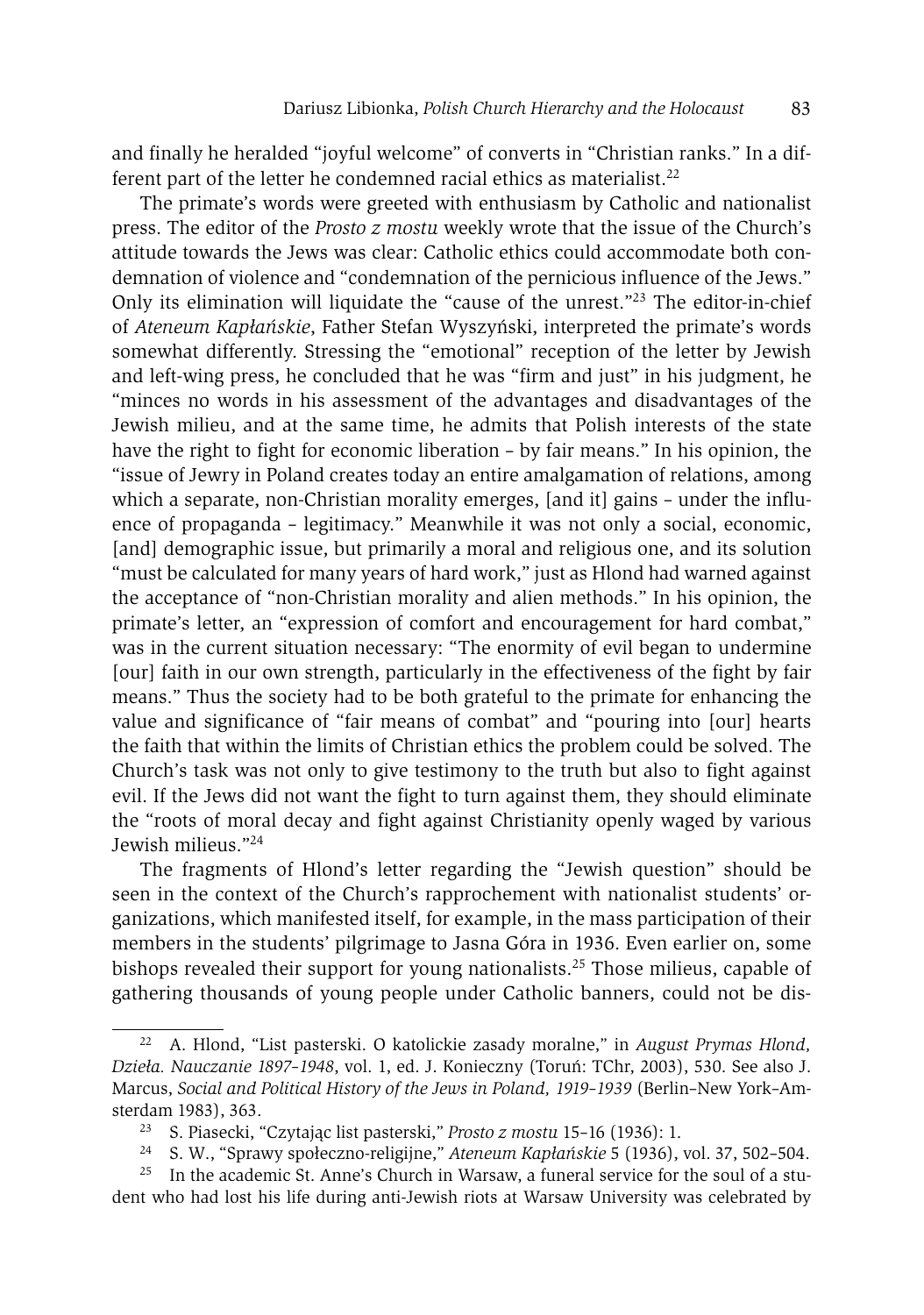couraged with excessive criticism. Undoubtedly, the Church strove to "civilize" them, but in the light of the subsequent activity of those groups it is evident how small its influence turned out to be: violence against the Jews continued. On the other hand, the primate's letter was used as justification for a programmatic opposition to the Jews.26 Only the Bishop of Częstochowa, Teodor Kubina, responded more vigorously. Upon hearing of the Jewish pogrom in Częstochowa on 19 June 1937 (which took place in the wake of an accidental killing of a Pole by a Jew), even though he was attending a Eucharist congress in Manila, he issued a proclamation to the city's inhabitants, in which he called for peace. Without identifying the culprits, he said that the "evil spirit" inspired the society to acts unworthy of Poles and Catholics<sup>27</sup>

References to the negative role of the Jews kept appearing in hierarchs' enunciations on communism. In the *Pastoral Letter to Celebrate the Holiday of Christ the King* [List Pasterski na Uroczystość Chrystusa Króla] Archbishop Sapieha said: "Many support the alien ideology produced by a race whose tendency is to deprave, and thus exploit, nations among which it is living."28 Similar allusions appeared in his address read out in churches of the Cracow Archdiocese, being a reaction to the bloodily suppressed workers' protests in Cracow on 23 March 1936.<sup>29</sup> Sapieha lamented the exploitation of the social mood by the Jewish intelligentsia. He argued that the European socialist movement was heavily dominated by the Jews, with the Poles surrendering to their influence. He also mentioned the negative role of Jewish capitalists: "Furthermore, we have in our society a very significant number of non-Christian employers whose eyes are so obscured by greed that they cannot even see the danger to themselves and are engaged in ruthless exploitation in every field and enrich themselves on human harm."30 Other members of the hierarchy spoke in a similar tone. In a pastoral letter of the Bishop of Włocławek, Karol Radoński, regarding communism, there appeared references to the influence of "Jewry and masonry" on the press and the claim that the Jews were "supporters of upheaval

- 
- <sup>28</sup> *Notificationes* 11 (1936), 139.

<sup>29</sup> These were the most violent incidents in interwar Cracow, following the seizure by the police of the "Semperit" factory occupied on the night of 20/21 March 1936. Clashes lasting several hours with the police began on 23 March, with 8 people killed by police bullets, 25 wounded, and 53 policemen injured. 30 W. Z. [the editor-in-chief Father Jan Piwowarczyk], "Orędzie – program," *Głos Naro-*

*du*, 31 March 1936. "Orędzie Księcia-Metropolity Sapiehy z powodu zajść krakowskich," *Prąd* 30 (1936): 168–170.

Bishop Antoni Szlagowski ("Obchód ku czci ś.p. Stanisława Wacławskiego," *Młodzież Katolicka* 3 [1932]).

<sup>26</sup> A telling example is the publication *Spełniajmy śluby jasnogórskie* by the Presidium of the Central Committee of the Academic Pilgrimage to Jasna Góra in 1937 [*Prezydium Centralnego Komitetu Akademickiej Pielgrzymki Jasnogórskiej w 1937*]. In order to justify the anti-Jewish stance of the youth, the first things to be quoted were precisely fragments of the primate's letter (p. 66).<br><sup>27</sup> V. Pollmann, *Untermieter*, p. 343.<br><sup>28</sup> Notificationes 11 (1936) 139.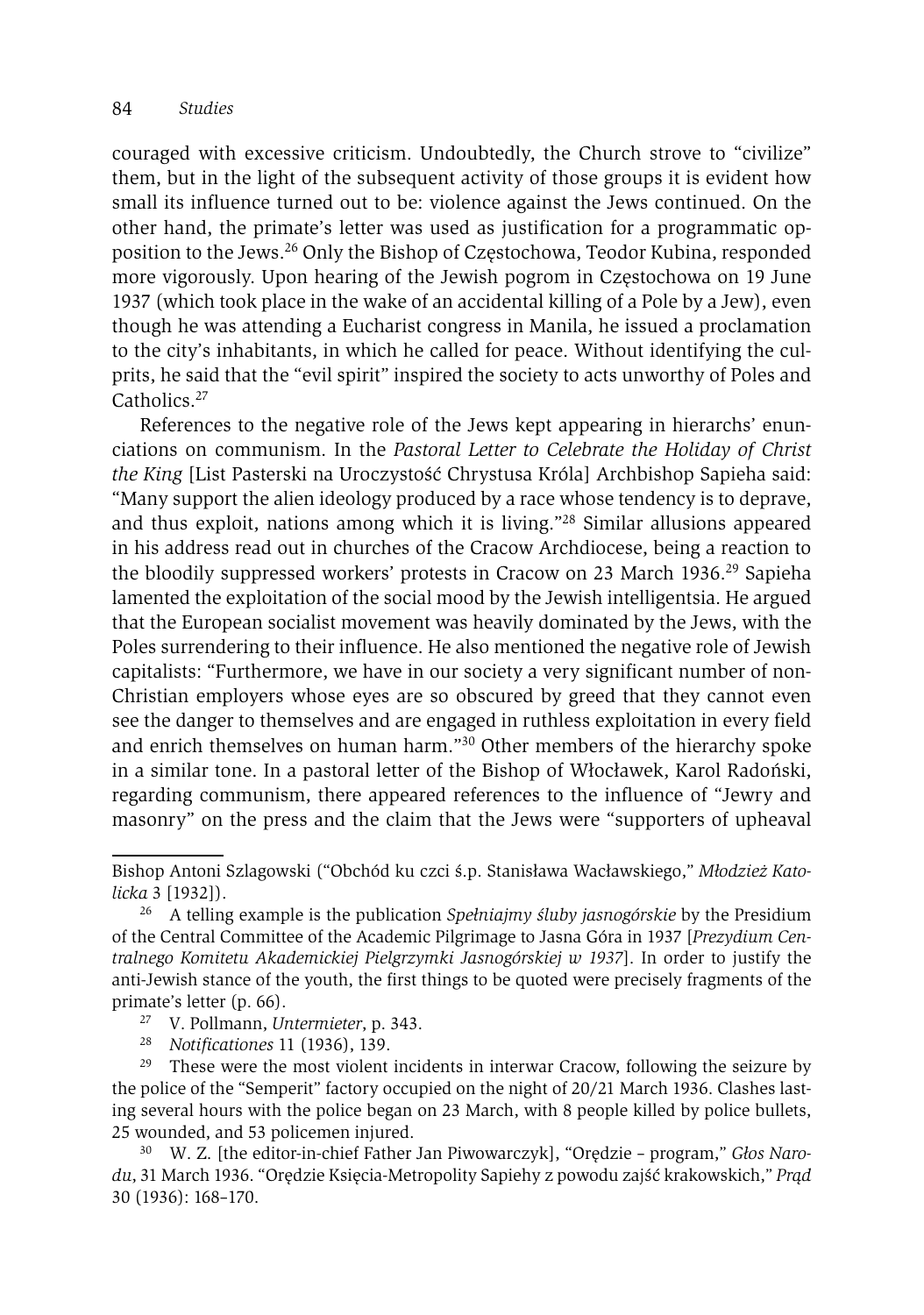worldwide, naturally among Christian nations."<sup>31</sup> On the other hand, according to Łukomski: "The fear of communism is also justified because we in Poland have such a large non-Polish element, [one that is] particularly susceptible to communist agitation." Unlike the Jews, "the native Polish people defend themselves against subversive poison."32

Bishops' statements also resonated with traditional accusations. Cardinal Aleksander Kakowski in his *Pastoral Letter on Sobriety and Abstinence* [List pasterski o trzeźwości i abstynencji], read out at the Anti-Alcohol Congress (1937), asked a rhetorical question:

Can we allow . . . the representatives of alcohol capitalism, mostly alien to us in terms of religion and nationality, openly and secretly fighting against our faith and our statehood, drive to drink and poison our worker and peasant brothers with alcoholism, our beloved youth and kids – the future of the nation and of the Church, our brave soldiers, . . . our teachers – educators of the young generations, lecturers of higher and lower [learning institutions $l^{33}$ 

The Bishop of Podlasie, Henryk Przeździecki, in a less frequently quoted pastoral letter of 15 August 1938, presented a more complex picture of the entirety of Polish-Jewish relations. He pointed to Jewish poverty and even called to offer help to the Jewish poor. "Your shepherd," he said, "supports Jews as well." But he immediately added that, "It is not anti-Semitism when we now increasingly take up trade, creating all kinds of cooperatives, interest-free banks, develop crafts, set up craftsmen's associations." Otherwise, "the Polish nation would be rotting in squalor." The causes of anti-Jewish sentiments should be explained to the Jews: "Your greatest enemies are your compatriots who inculcate you with hatred of other nations; who are involved in all kinds of riots worldwide, in upheavals, in the denigration and murder of people, are their executioners; who spread drinking, faithlessness, debauchery, in conversations, writings, brochures, books, in cinemas, in clothes: who cheat and drive people to poverty; who in the countries where they have found shelter strive to control the economy, and even rule those countries; who belong to masonry, communism and other similar organizations. You know what your compatriots do and did in Soviet Russia, Spain." The fate of the Jews is in their hands: "Work, try hard so that they stop doing that. Your fate will then change. There will be no hatred of you. Anti-Semitism will disappear from the earth. And you will find it easier to have your own state, which is

<sup>31 &</sup>quot;List pasterski biskupa włocławskiego," *Kronika Diecezji Włocławskiej* 2 (1937): 40. Despite the thesis that "the duty of every Catholic Pole is to combat communism," the letter mentioned there only the need to support the Catholic press. The Jews were not identified as creators of communism either. 32 "Prawa i obowiązki moralne. Wypowiedź biskupa Stanisława Łukomskiego w spra-

wach społeczno-politycznych," *Sprawa Katolicka* 11 (1937): 5.

<sup>33 &</sup>quot;List pasterski o trzeźwości i abstynencji," *Roczniki Katolickie* (1938): 284.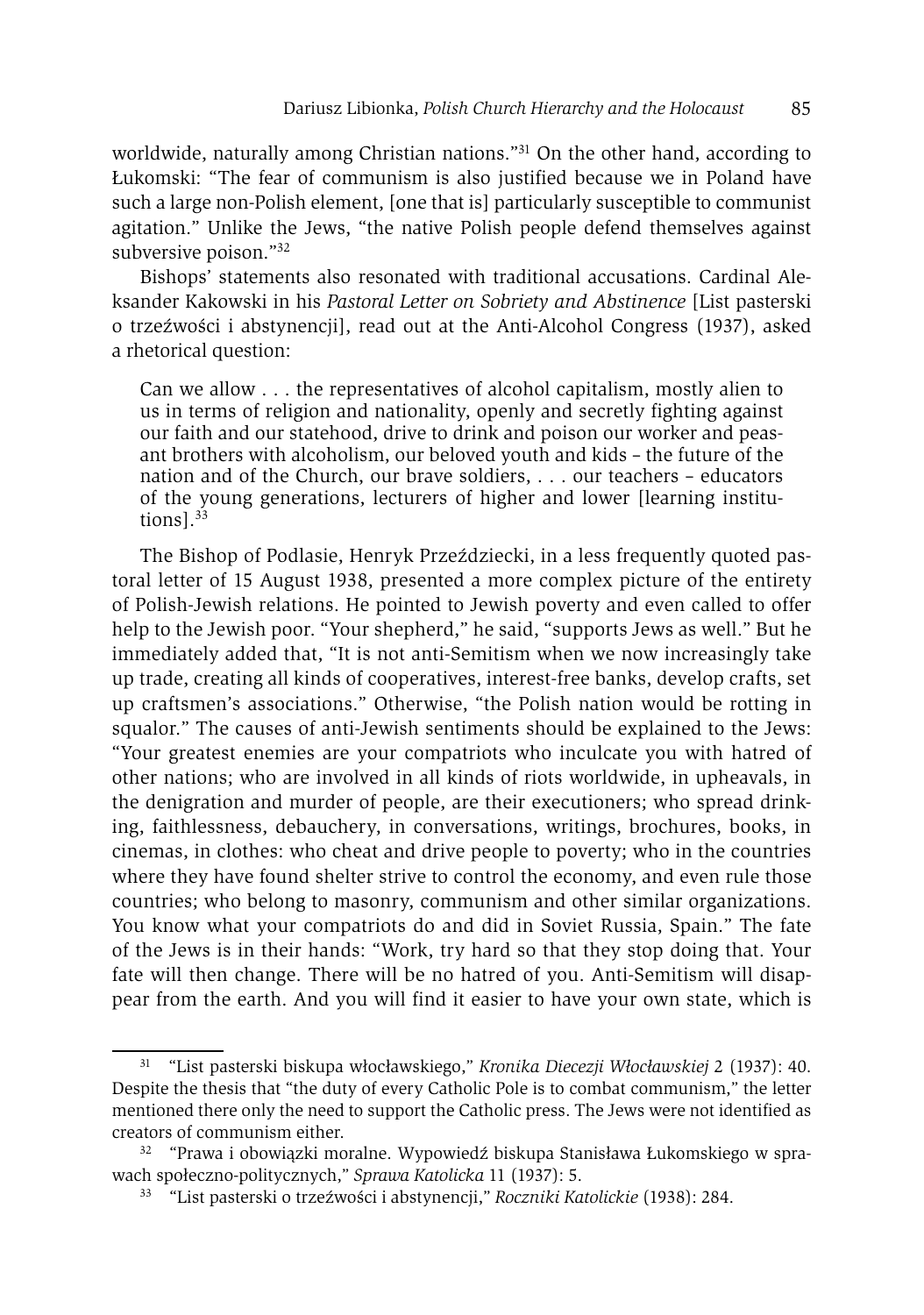a necessity for you." He also warned against "racism," which was harmful to the converts.34

To summarize, on the eve of the war, the Polish clergy was dominated by those who favored "de-Judaization" of culture and economic life, the introduction of religious schools, the *numerus clausus* at universities, the "Aryan paragraph" in public institutions, and – finally – compulsory or voluntary emigration of the Jews. In their statements the bishops failed to present any guidelines for a correct Polish-Jewish coexistence, predicting further and accelerating escalation of the conflict. As Primate Hlond put it in the quoted pastoral letter of February 1936: "the Jewish problem exists and will continue to exist as long as the Jews are the Jews."

#### **Occupation Context**

The problem of the perception of the "Jewish question" by the Polish Church hierarchy cannot be considered outside the occupation context, from the situation in which the Polish Church found itself in. When Poland was defeated in the war with Germany, the Church's structure was destroyed, and the clergy, like the entire Polish elite, was subjected to persecution and repression. The papal nuncio Archbishop Filippo Cortesi and Primate August Hlond had left the country. The Gniezno, Poznań, Chełmno, Włocławek, and Katowice dioceses and parts of others were incorporated into the Reich. The Warsaw, Lublin, Kielce, Sandomierz, Siedlce, Tarnów, and most of Cracow and Przemyśl dioceses and small fragments of several other Church provinces were in the General Government, established in October 1939. By June 1941 the eastern Church provinces were under Soviet occupation.

The German policy with respect to the Catholic Church was diversified. In the incorporated territories, brutal liquidation of the Polish Church structure began as early as in autumn 1939. There were mass arrests of priests, deportations to concentration camps, and closures of churches and monasteries. Bishops were arrested or forced to leave their dioceses.<sup>35</sup> The scale of repressions against the clergy in the G[eneral] G[overnment] was smaller, and all the bishops, except the Lublin bishops Marian Fulman and Władysław Goral, who had been arrested in 1939, remained in their dioceses, although their actions were severely restricted.

<sup>34</sup> H. Przeździecki, "W związku z moją chorobą," in *Listy pasterskie 1928–1938* (Siedlce, 1938), 369, 373–375. 35 The Płock bishops Antoni Julian Nowowiejski and Leon Wetmański were murdered

in the concentration camp in Działdowo in 1941. Vicar General of the Włocławek Diocese, Michał Kozal, died in Dachau in June 1943. The human losses of the clergy of the dioceses were as follows: Włocławek – 50.2%, Chełmno – 46.5%, Łódź – 38%, Gniezno – 36.5%, Poznań – 35.4%, and Płock – 30.4%.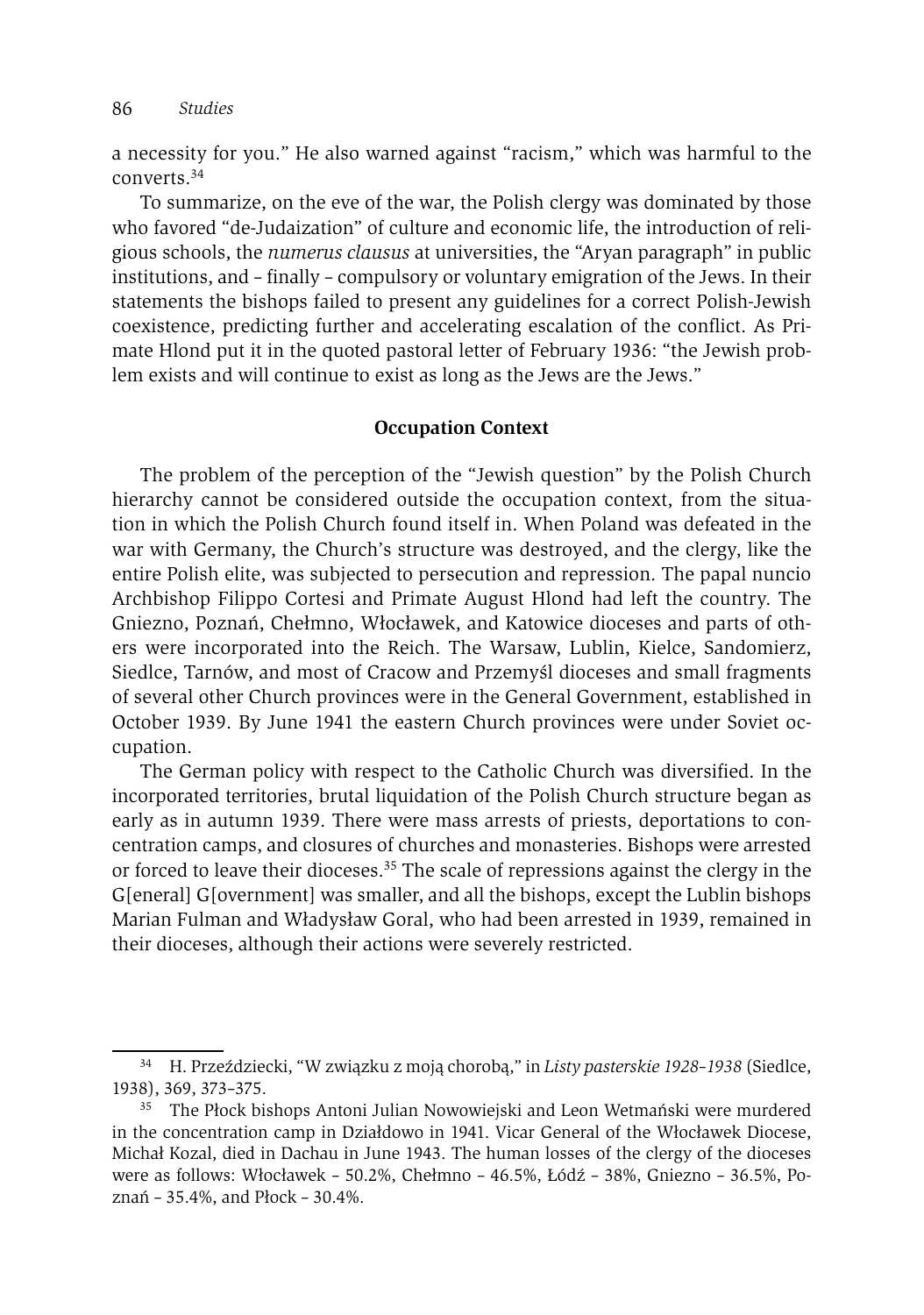#### **Actions in Defense of the Converts**

In the early phase of the German occupation, the Church did not cease its missionary activity among the Jews. On 23 July 1940, the apostolic administrator of the Warsaw Diocese, Stanisław Gall,<sup>36</sup> issued an instruction for the clergy of the Warsaw Archdiocese that regulated the procedure of the sacrament of baptism. It reads:

Our holy Church not only cares about the strengthening of faith in the souls of the believers, but desires to win those 'led astray by erroneous beliefs or separated by discord,' who remain in the darkness of paganism, and finally the sons of the nation that used to be a nation especially loved. . . . We remind about the solemn mission given to the clergy by Christ Himself, and wish that in carrying it out the clergy be guided by uniform rules, in line with the current discipline.

He laid particular emphasis on the voluntary character of the act of baptism and the "purity of intention." In order to properly prepare converts and to test their intention, the preparatory period was to be at least six months.<sup>37</sup> Such a long catechumenate period had already been introduced before the war due to skepticism about the motives of those Jews who applied for it.<sup>38</sup> It is difficult to assess whether Gall's guidelines were issued in the light of the growing number of conversions, as some Jews decided to be baptized hoping to avoid restrictions of anti-Jewish legislation, or they were motivated by the desire to seize the opportunity and see proselytes. The data on the scale of conversions at that time are fragmentary. In the Warsaw parish of Our Lady of Loreto, between September and the end of 1939, 39 such cases were recorded, whereas in 1940 there were 46.<sup>39</sup> Without research in

<sup>36</sup> During 1910–1933, the Polish Army Bishop, in 1933 appointed archbishop after the death of Archbishop Kakowski in 1939, in 1939 Vicar General, in January 1940 appointed apostolic administrator. 37 Ks. [Father] J. Wysocki, "Archidiecezja warszawska," in *Życie religijne w Polsce pod* 

*okupacją hitlerowską*, ed. ks. [Father] Z. Zieliński (Warsaw, 1982), 280–281. This document

<sup>&</sup>lt;sup>38</sup> The Cracow Metropolitan Adam Sapieha stressed the importance of converts' motivations to the priests: "since there were cases of baptism for so-called 'collateral reasons,' not for religious motives, as well as [cases of] regrettable return to Judaism" ("W sprawie udzielania chrztu żydom," *Notificationes* 2–3 [1939]: 12–13). It was required that the purity of the candidate's intentions be ascertained, that there be at least a six-month preparatory period, and that individual cases be consulted by the priests with the superiors ("Obwieszczenie Ordynariusza Diecezjalnej Kapituły Duchownej," *Wiadomości Diecezjalne. Organ Kurii Diecezjalnej w Katowicach* 4 [1939]: 111; *Ateneum Kapłańskie* 44 [1939]: 58–60). Other bishops issued instructions that were similar in tone ("Z żydami trzeba ostrożnie" [One must be careful with the Jews] – read the title of an article regarding the instructions for priests of the Warsaw Archdiocese regarding the baptism of the Jews in *Mały Dziennik*  57–58, 25 February 1939).

<sup>39</sup> Ks. [Father] J. Wysocki, "Archidiecezja warszawska," 292–293. In January 1940 there were 1,540 Roman Catholics behind the ghetto walls, 148 Lutherans, 30 Orthodox Christians,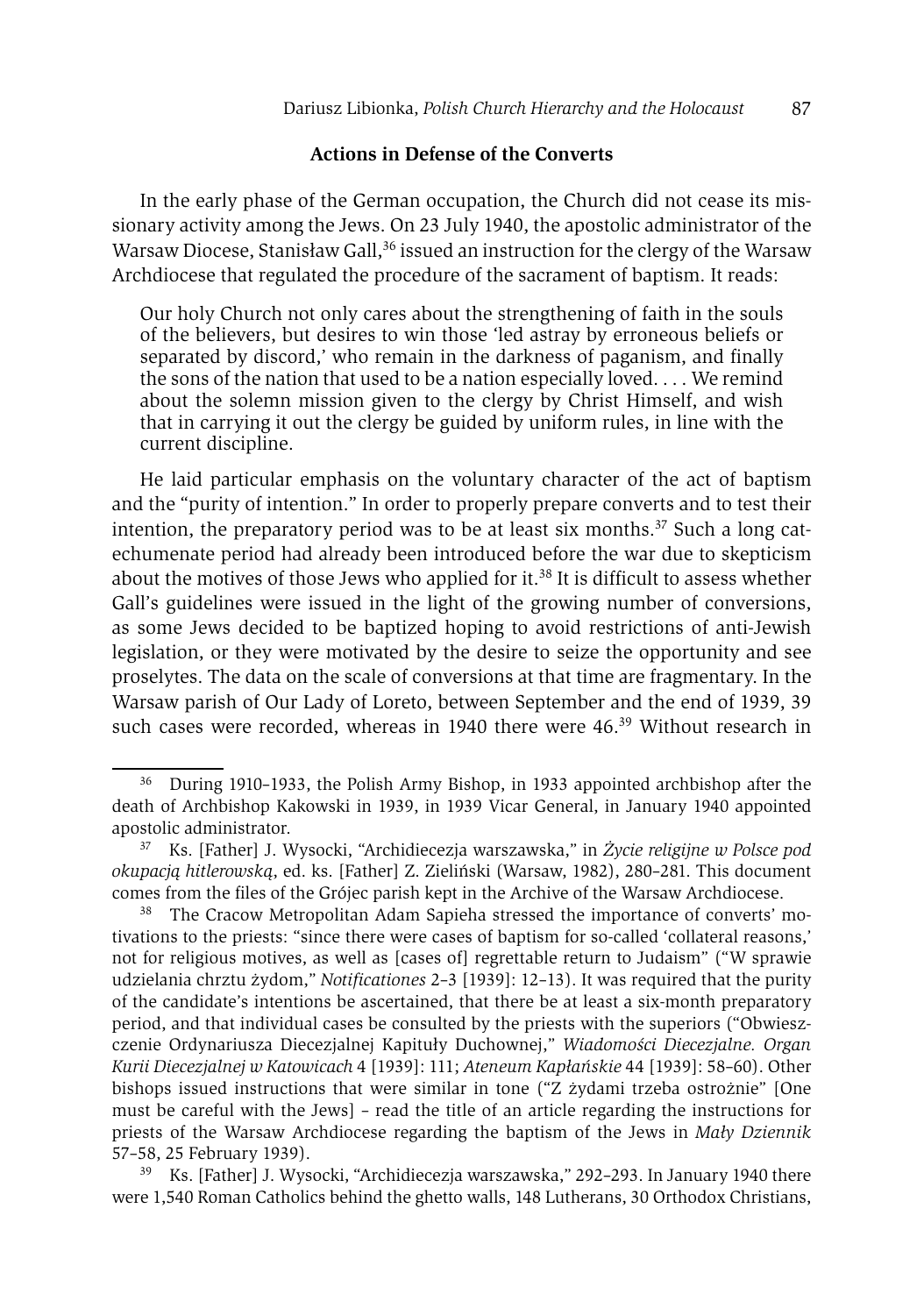church archives, it is hard to ascertain whether similar instructions were also issued in other dioceses.40

The ordinance of the Warsaw Governor Ludwig Fischer on the establishment of the ghetto in Warsaw (promulgated on 12 October 1940) must have caused anxiety of the Church hierarchy as to the status of Catholics of Jewish origin. Archbishop Adam Sapieha, who after Primate August Hlond had left the country became the effective head of the Polish Church, began to intercede on their behalf. What seems extremely interesting is Sapieha's argument in favor of taking a position on the matter, as laid out in a letter to the chairman of the Chief Welfare Council (*Rada Główna Opiekuńcza*, RGO) Adam Ronikier on 30 October 1940. "Baptized Jews," the Cracow Metropolitan wrote, "belong to the same community of the faithful as we do," and their motives are tested during the catechumenate. Therefore the sincerity of their intentions should not be questioned: "both the Church authorities and the faithful must behave towards them as they do towards other faithful, treating them in all respects as having equal rights, as brethren in the faith," particularly with regard to those who had converted to Catholicism some time ago. "Unfortunately," he continued, "the German authorities have taken a totally different position, treating these Catholics on a par with the entire mass of the Jews, bound by far-reaching restrictions based on racial principles." Sapieha decided that it was particularly unfavorable for Catholics because "they are again placed into a milieu they had freely left and which became fundamentally alien to them. In that milieu they encounter aversion and hatred. Their situation thus becomes exceptionally hard and morally painful."41 Taking all that into account, "one cannot fail to intercede on their behalf and attempt to explain the essence of the state of affairs. The converts from the Mosaic religion cannot be regarded as members of the Jewish community. Their family relations, concepts and customs are totally different from those of the Jews."42

and 43 members of other non-Mosaic religions (see R. Sakowska, *Ludzie z dzielnicy zamkniętej. Z dziejów Żydów w Warszawie w latach okupacji hitlerowskiej*, *październik 1939–marzec 1943* [Warsaw, 1993], 139). Ringelblum says that between November 1939 and March 1940, i.e. even before the ghetto was sealed off, around 200 people were baptized (*Notes from the Warsaw Gheto. The Journal of Emanuel Ringelblum,* trans. and ed. J. Sloan (New York, 1958), information from the Polish edition: E. Ringelblum, *Kronika getta warszawskiego. Wrzesień 1939–styczeń 1943*, transl. A. Rutkowski, ed. T. Berenstein et al. (Warsaw, 1983, 102).

<sup>40</sup> There are no such figures regarding other Warsaw churches. In Łódź, between September and December 52 Jews were baptized (after: ks. [Father] M. Budziarek, "Diecezja Łódzka," in *Życie religijne*, vol. 1, 389. 41 For the perception of converts in the Warsaw ghetto see Archiwum Żydowskiego In-

stytutu Historycznego [Archive of the Jewish Historical Institute] (later: AŻIH), Ring I/36, NN (Władko), Asymilatorzy i neofici w okresie działań wojennych i zamkniętej dzielnicy żydowskiej*,* no date; ibidem, Ring I, 282 [Natan Koniński?], Relacja o pogrzebie Żyda-katolika w getcie warszawskim (10 August 1941); Yad Vashem Archive, O3/5989, Relacja Stanisława Gajewskiego*.* 

<sup>42</sup> Archiwum Akt Nowych [Archive of New Records] (later: AAN), RGO (Cracow), 5, List arcybiskupa Adama Sapiehy do Ronikiera, 30 October 1940, pp. 19–20.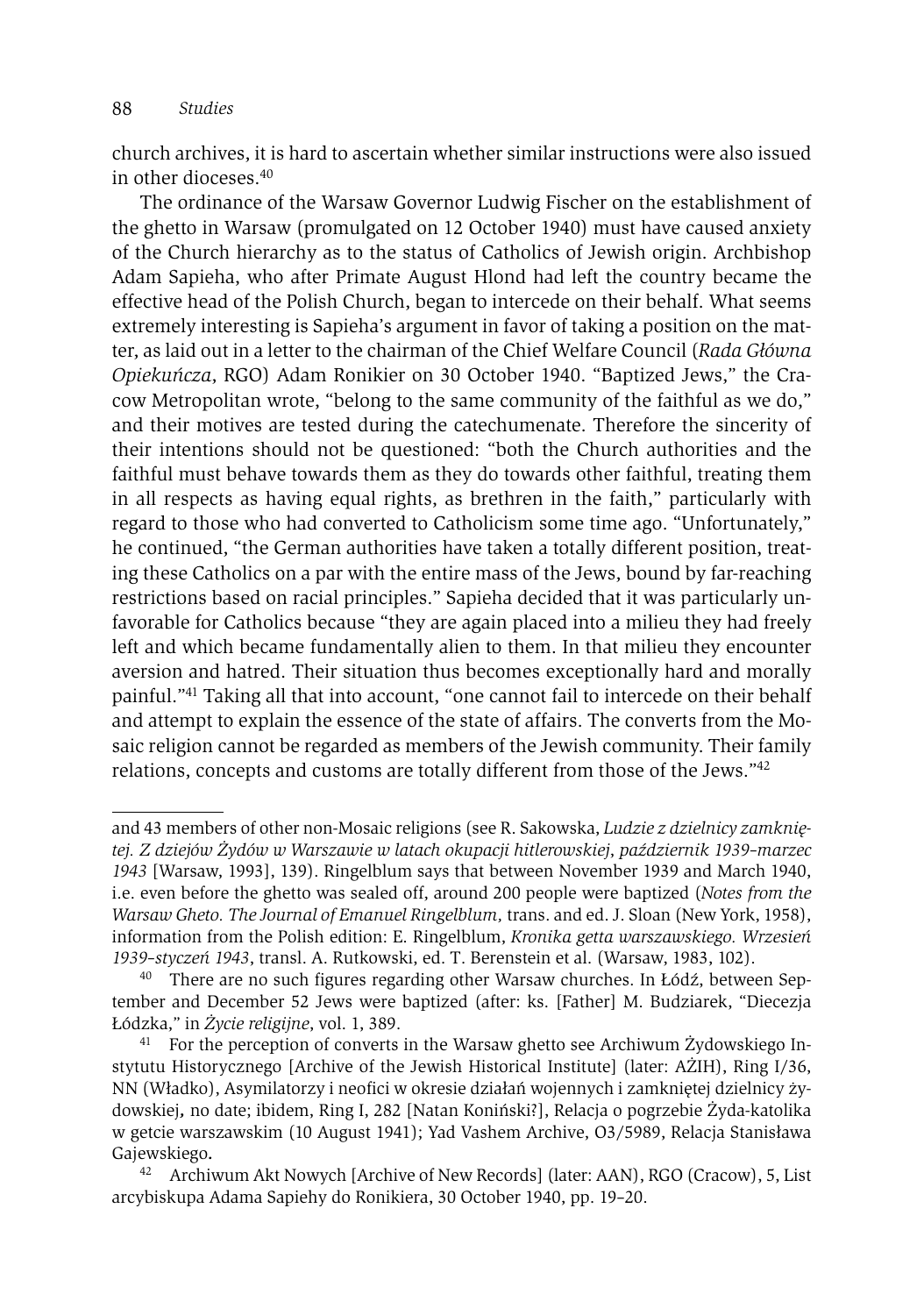Several days earlier, on 25 October, the chairman of the RGO received a letter on the same matter from the Warsaw Superintendent of the Evangelical Reformed Church, Stefan Kazimierz Skierski. This fact could have had some influence on the interest in the converts on the part of the Archbishop of Cracow.43 A comparison of the texts could prove useful. Both authors are concordant in their failure to condemn anti-Jewish legislation as such, but differ with respect to their perception of the converts. Sapieha wrote about them only as of members of a religious community, while to the head of the Evangelical Reformed Church their national identity was equally important. He insisted that the Germans should be required to make a "clear differentiation between a Jew and a Christian Pole of non-Aryan descent." 44 These formulations seem to reflect the different perceptions of converts in Catholic and Protestant circles. Catholics have always been more distrustful of neophytes,<sup>45</sup> which in the 1930s became even deeper: a baptized Jew did not automatically become a Pole.

Having received those letters, on 4 November 1940 on behalf of the Cracow Archbishop, the Superintendent and the Evangelical Parish in Warsaw Ronikier put forth a suggestion to the occupying authorities that those persons who had been baptized before 1 September 1939 be exempted from forced labor, resettlement to the ghetto and the duty to wear an armband.<sup>46</sup> Initially, it seems the German authorities decided to wait. In the minutes of an RGO session, following a conversation with the head of the Internal Administration Department – Population and Care Matters, it was recorded that: "the above issue was submitted to the authorities by the RGO, with the stipulation that the RGO intended to file positive applications in individual cases, and therefore issue certificates to confirm that the applicants belong to a Christian denomination. Dr [Walther] Foehl agrees and requests that further information be filed regarding the statistical data of such persons, divided into: "*Volkjuden*, *Halbjuden* and *Mischlingen*."47 Soon an RGO commission for neophytes was established, with the following members: Ronikier, Henryk Kułakowski and Father Romuald Moskała. The latter was the Archbishop's representative. Its first session was convened on 25 November 1940.48 Unfortunately, I have not found documents of its proceedings.

<sup>&</sup>lt;sup>43</sup> Unlike texts produced in the Church milieus that pointed to Sapieha's role, Evangelical publications contain no references to Skierski's intervention (see *Ewangelicy warszawscy w walce o niepodległość Polski 1939–1945*, ed. A. Janowska et al. [Warsaw, 1997]). 44 AAN, RGO (Cracow), 5, List superintendenta Kościoła Ewangelicko-Reformowanego*,* 

<sup>25</sup> October 1940, p. 9.

<sup>45</sup> K. Lewalski, *Kościoły chrześcijańskie w Królestwie Polskim wobec Żydów w latach 1855–1915* (Wrocław, 2002), 209, 217.

<sup>46</sup> AAN, RGO (Cracow), 5, An die Regierung des Generalgouvernements Abteilung Innere Verwaltung Bevölkerungswessen und Fursorge in Krakau, 4 November 1940, pp. 5–6.

<sup>47</sup> Ibidem*,* Protokół posiedzenia Prezydium RGO w dniu 21 XI 1940 r.*,* p. 54.

<sup>48</sup> Ibidem, Notatka*,* p. 28.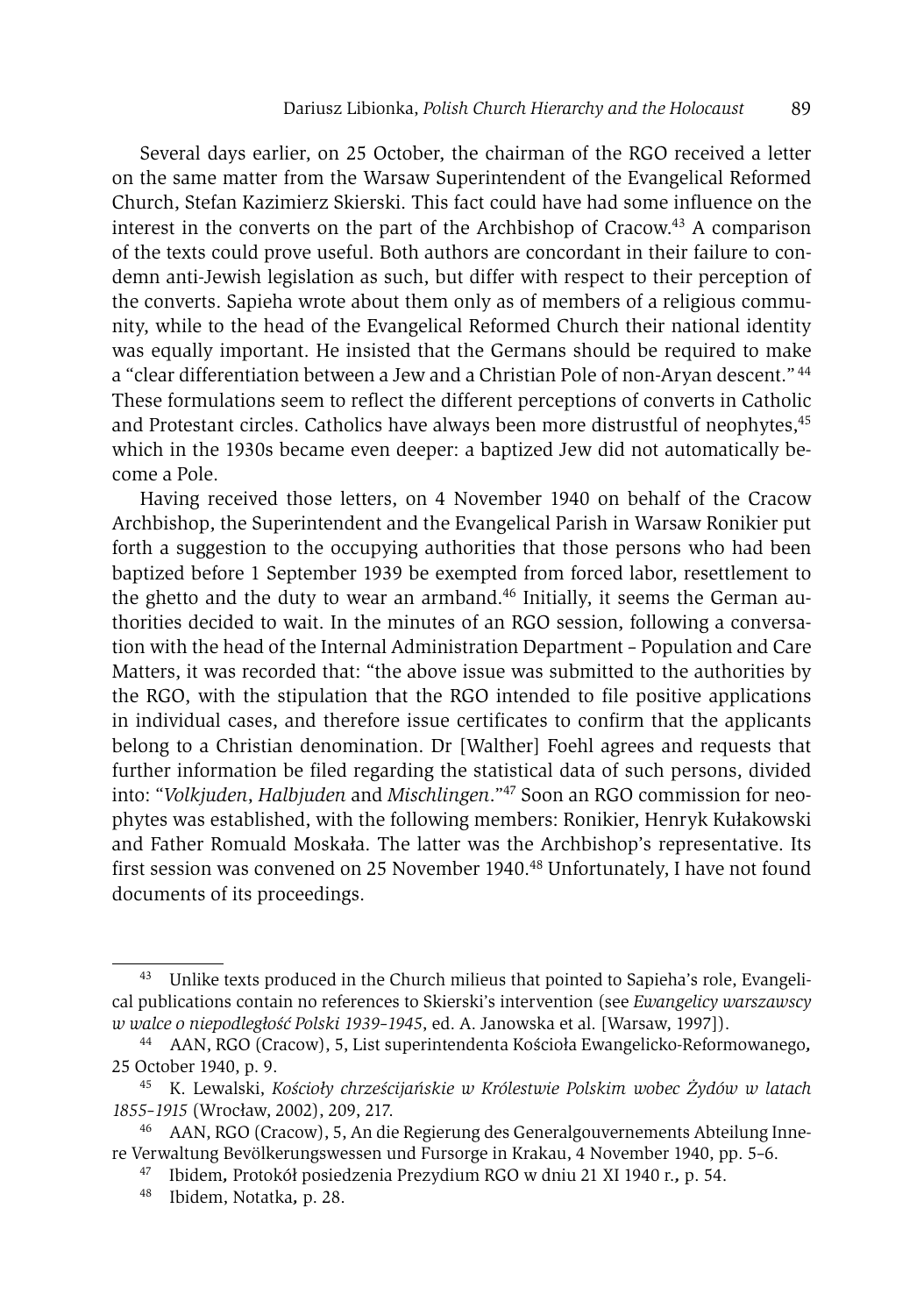#### 90 *Studies*

At the same time the RGO began issuing certificates of membership of the Catholic Church to the converts. This action triggered a violent reaction of the occupation administration. Foehl reprimanded Ronikier, stating that a relevant decision in the matter should have been taken first. He found the fact that the RGO issued certificates to baptized Jews, which was not in its remit, to be irresponsible and potentially detrimental to the Jews themselves. He threatened that such action would have negative consequences for the Council.49 We do not know whether it should be linked with Hans Frank's irritation with the Church's attitude.<sup>50</sup> According to Ronikier's memoirs, he also talked with other dignitaries of the administration of the General Government, who tried to hide behind the requirement to follow directives from Berlin. Nevertheless, 261 certificates were issued on a form designed by Dr Witold Celichowski. That is how Ronikier wrote about it: "For a long time it seemed that they were particularly honored by the Warsaw authorities, but there came a time when the Cracow Gestapo received inquiries from different parties whether the certificates should be recognized, and then, at the end of the year, came my conflict with the Gestapo, which it seemed could turn out to be tragic for me and for my work. I experienced it myself that in the Jewish issue any resistance was of no avail and that the Gestapo authorities decided to ruthlessly quench those that would have the courage to resist." Ultimately the matter was decided on 22 January 1942 during Ronikier's conversation with the Gestapo, when he was informed in sharp words that there would be no exemptions for neophytes. Ronikier and Sapieha agreed that he would send letters regarding the issue to the Governor General and to Nuncio Cesare Orsenigo in Berlin. Neither received a reply.51

In late February 1941, 20 families on the RGO list were ordered to move to the Warsaw ghetto, among them the writer Benedykt Hertz and the physicians Ludwik Hirszfeld and Aleksander Wertheim.52 Hirszfeld wrote in his memoirs: "At that time the Chief Welfare Council informed that on behalf of non-Aryan Christians it applied for exemption from the compulsory wearing of armbands, and from forced labor, etc. We file the application. Not only mine and my wife's work, but primarily that of my uncle made a positive impact on Polish culture. We receive the certificate with no reservations. We did not sense at that time that the exemption would accelerate our misfortune. The licenses issued by the RGO turned out to be a trap. Even though there was no ill will of the RGO, I cannot but blame them for recklessness.

<sup>49</sup> Ibidem*,* An den Polnischen Hauptausschuss Krakau*,* pp. 62–63.

<sup>50</sup> On 19 December 1940 he stated poignantly: "I have noticed that the Church is becoming increasingly unpleasant, . . . at present – evidently due to a certain stabilization of the political situation on the continent – it is beginning to be unpleasant here and there. Let me underline with all strength that I shall declare war on the padres, by hook or by crook, and I shall stop at nothing, and even have the bishops arrested, come what may. *Dziennik Hansa Franka, ed. S. Piotrowski (Warsaw, 1956), 148. Franka, ed. S. Piotrowski (Warsaw, 1956), 76–77, 95–96).* It remains to be *F*<sup>1</sup> A. Ronikier, *Pamiętniki 1939–1945* (Cracow, 20010, 76–77, 95–96). It remains to be

explained whether the letter to Orsenigo was actually sent. 52 E. Ringelblum, *Kronika getta warszawskiego*, 236.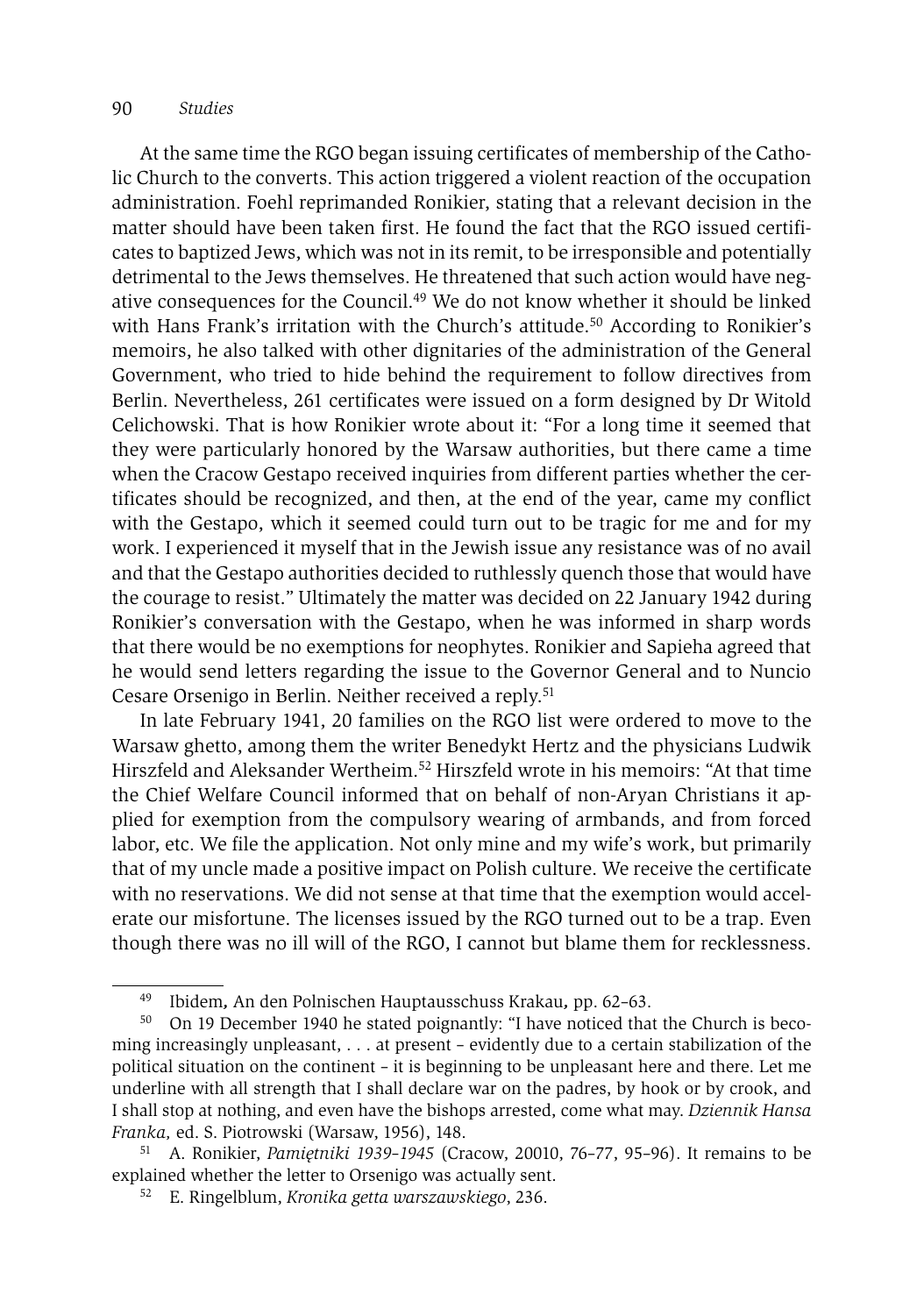The occupation authorities demanded . . . a list of non-Aryan Christians who had received [such] permits. And when they had [their] addresses, those persons were delivered to the [Jewish] district. As punishment for their trust in the occupiers, literally everything was taken away from them: furniture, books, underwear, paintings. They were transferred to the district stripped of everything."53 Most converts had moved to the ghetto earlier – some appealed to the RGO and the Church, asking to be exempted from the [compulsory resettlement into the] ghetto, but all such efforts proved to have been in vain.<sup>54</sup>

On 17 March 1941 Sapieha appealed to the G[eneral] G[overnment] authorities (GG Secretary of State Ernst Kundt), this time with a request to enable the neophytes locked up in the Warsaw ghetto to fulfill their religious duties. He argued: "They must defend the general Christian rights of those members of the Roman Catholic Church until the end, and make every effort not to allow them to disappear again among the Jews, whom they had left for ever."55 We know nothing about measures regarding the Cracow ghetto, which was closed on 20 March 1941. In late June 1941 Ronikier conferred with Dr Foehl about the status of the neophytes, and received the assurance that "he had drafted an appropriate letter and sent it to be signed by superior authorities."56 But the issue was far from over; in mid-December 1941, suddenly the Germans proposed to the RGO the exemption of 30–40 "non-Aryan Catholics" from the constraints of anti-Jewish legislation. 57 The "offer," however, in the context of previous declarations, in fear of exposure of converts remaining on the Aryan side, was rejected.<sup>58</sup>

It should be added that the issue of the situation of the converts was not discussed at the first two conferences of the Episcopate of the General Government.

<sup>&</sup>lt;sup>53</sup> L. Hirszfeld, *Historia jednego życia* (Warsaw, 2000), 274.<br><sup>54</sup> Krystyna Samsonowska lists Jerzy Blay, Józef Jakubowicz, Eleonora Reicher, Jakub Wasserthal, Zofia Jetkiewiczowa (the archives of the Metropolitan Curia contain lists of those people of December 1940). The letter of the latter had attached documents to confirm that her family had been Catholic for three generations (K. Samsonowska, "Pomoc dla Żydów krakowskich w okresie okupacji hitlerowskiej," in *Polacy i Żydzi pod okupacją niemiecką* 

*<sup>1939–1945.</sup> Studia i materiały*, ed. A. Żbikowski [Warsaw, 2006], 847). 55 Cf. B. Przybyszewski, "Dzieje kościelne Krakowa w czasie okupacji 1939–1945," *Chrześcijanin w Świecie* 12 (1979): 30; K. Samsonowska, "Pomoc dla Żydów krakowskich," 847. 56 AAN, RGO (Cracow), 14, Protokół konferencji RGO odbytej 20 VI 1941 r. [Minutes of

RGO conference on 20 June 1941], p. 4. 57 Ibidem*,* Protokół posiedzenia Prezydium RGO w dniu 11 XI 1941 r*.* [Minutes of RGO

Presidium session of 11 December 1941], p. 45.

<sup>&</sup>lt;sup>58</sup> The archives of the Metropolitan Curia contain a conspectus of Sapieha's file note for Ronikier of 15 December 1941, [to the effect] that Catholics of Jewish origin should not be subject to restrictions applied to the Jews. It also contains information that there existed a list of those persons, compiled in order to issue a relevant certificate (K. Samsonowska, "Pomoc dla Żydów krakowskich"). The summary of the document, however, is not precise enough.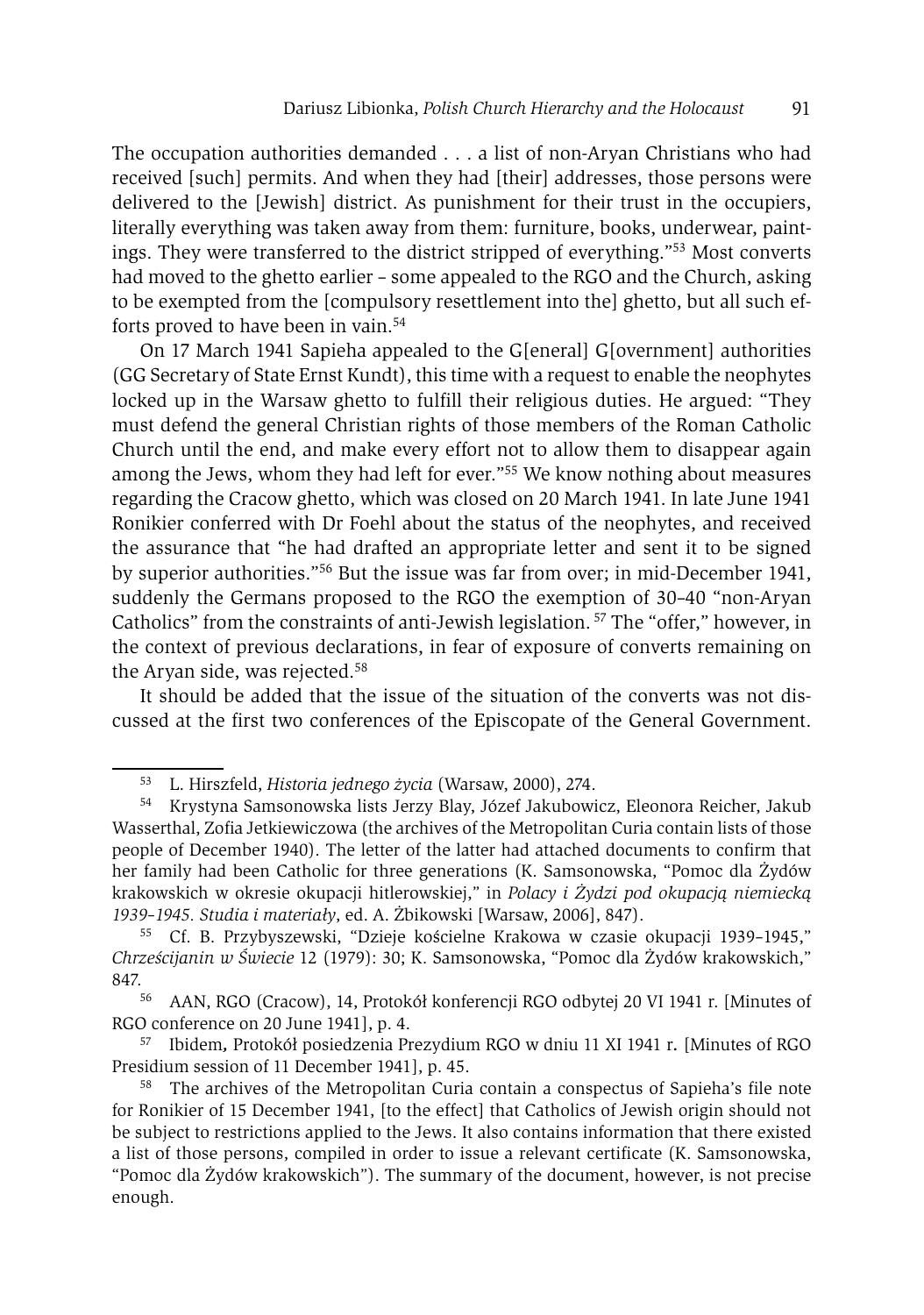The pretext to call the first one (14 November 1941) was the projected closure of diocesan seminaries. It coincided with the enclosure of the Jews in the Warsaw ghetto (16 November 1941). The second took place (5 May 1941) one month after the establishment of the Cracow ghetto. The two then drafted, but ultimately did not send, memoranda to the German authorities (one addressed to Adolf Hitler, the other to Hans Frank) describing the "sufferings of our nation" and of the Church.<sup>59</sup>

That the fears of the hierarchs were justified is confirmed by the events that unfolded in Przemyśl. When the ordinance to establish the ghetto was issued, the local bishop, Franciszek Barda, on 6 July 1942 sent an application regarding the status of the neophytes to the German City Commissar (who issued the ordinance to establish the ghetto). The intervention was repeated on 12 July. The Germans decided that the neophytes would remain outside the ghetto provided that the Curia submitted a list of such persons. It was submitted on 16 July. But the terms of the agreement were not kept, and Jewish Catholics were resettled into the ghetto or shot.<sup>60</sup> There are also accounts to testify that the bishop offered [baptism] certificates to the hiding Jews.<sup>61</sup> Earlier on the Przemyśl Gestapo demanded a list of those baptized after 1 January 1933, including full [personal] data and the current address.<sup>62</sup> There exists a circular, dated 9 June 1942, which instructed the parish priests to send lists of neophytes to the Curia.63 Possibly, similar letters were sent to clergymen in other dioceses.

Organized missionary action was carried out in the Warsaw ghetto. According to Father Antoni Czarnecki, of the All Saints' parish, by Gall's consent, the candidates took a six-week preparatory course concluded with an examination.<sup>64</sup> But studies on the individual dioceses do not contain much information on the issue. What has been preserved, however, are ordinances that prohibited baptizing Jews. In the Tarnów Diocese, parents were instructed to declare that the child receiving the sacrament of baptism was not a Jew.65 The order of the GG government of 10 October

At the first conference: Ks. [Father] J. Wolny, "Arcybiskup Adam Sapieha w obronie Narodu i Kościoła polskiego w czasie drugiej wojny światowej," in *Księga Sapieżyńska*, vol. 2, ed. J. Wolny and R. Zawadzki (collaborating) (Cracow, 1986), 258–259. Texts of the

memoranda: ibidem, 421–433. 60 *Diecezja przemyska w latach 1939–1945*, vol. 3: *Zakony*, ed. J. Draus and J. Musiał (Przemyśl, 1990), 394. 61 A. Krochmal, "Żydzi przemyscy w czasie II wojny światowej," in *Pamiętam każdy* 

*dzień . . . Losy Żydów przemyskich podczas II wojny światowej*, ed. J.J. Hartman and J. Krochmal (Przemyśl, 2001), 273. 62 J. Sziling, *Kościoły chrześcijańskie w polityce niemieckich władz okupacyjnych w Ge-*

*neralnym Gubernatorstwie (1939–1945)* (Toruń, 1980), 129–130.

<sup>63</sup> Ibidem, footnote 318.

<sup>64</sup> Ks. [Father] A. Czarnecki, "Przyczynek do duszpasterskiej działalności księży parafii Wszystkich Świętych w getcie warszawskim," *Wiadomości Archidiecezjalne Warszawskie* 7–8

<sup>(1973): 303. 65</sup> Ks. [Father] B. Kumor, "Diecezja tarnowska," in *Życie religijne*, vol. 1, 262. The date of the ordinance was not given.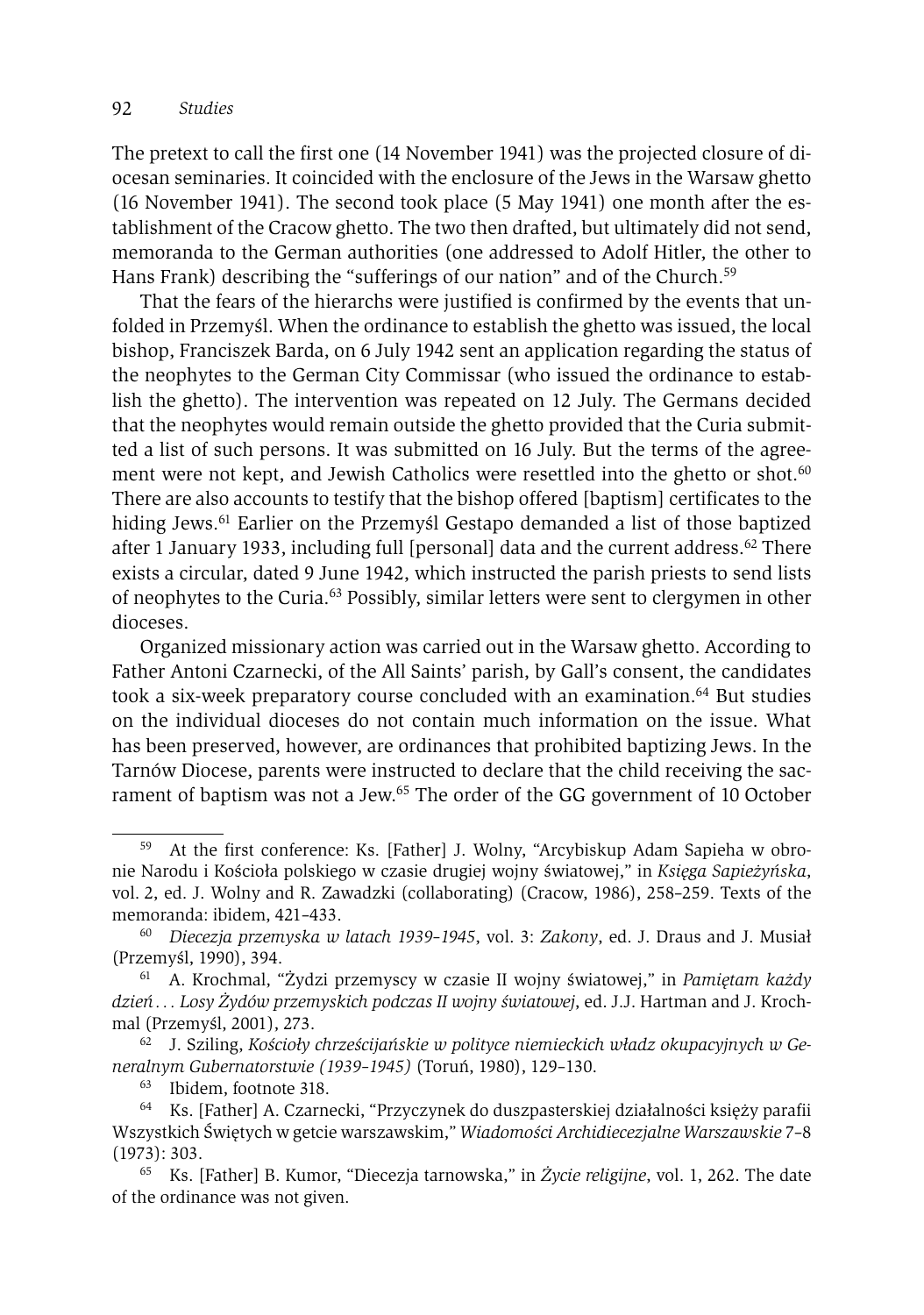1942 finally prohibited baptism of Jews.66 On the other hand, false baptism certificates were of fundamental importance for hiding Jews.

A published collection of Vatican documents contains a file note in German of January 1943, sent to the Vatican by the Bishop of Katowice, Stanisław Adamski, who was then in Warsaw, about the failure of oral and written initiatives by Gall on behalf of Catholics of Jewish origin with the "Warsaw ghetto authorities" ("*an Behörden der Judenstadt in War schau*"), as well as of other similar steps ("*sowie andere derartige Schritte*").<sup>67</sup> It is, if one were to judge from the editor's annotations, a fragment of Adamski's letter to be discussed below. We do not know, however, whether it dealt with interventions with the German authorities or the Warsaw Judenrat. One way or another, without comprehensive access to Church archives it is hard to verify the course of events.

# **Controversies over Archbishop Stanisław Gall's Attitude towards the Warsaw Pogrom**

In his diary Emanuel Ringelblum mentioned rumors regarding a Jewish delegation's visit to Archbishop Gall about a series of German-inspired anti-Jewish incidents that repeatedly took place in Warsaw on 22–29 March 1940. The Archbishop was to have expressed his indignation but declined to issue a proclamation to the Polish population.<sup>68</sup> Echoes of this entry can be found in a file note drafted on 11 April by Michał Weichert, heading the Jewish Social Self-help Organization (*Żydowska Samopomoc Społeczna*, ŻSS), following a conference with Artur Śliwiński, chairman of the Warsaw Self-Help Committee (*Stołeczny Komitet Samopomocy Społecznej*, SKSS). Discussing the actions of the SKSS authorities in relation to the anti-Jewish incidents (letters to Mayor Julian Kulski and SKSS committees), he also mentioned Archbishop Gall's intervention and appeal addressed to the clergy to condemn the anti-Jewish incidents. No concrete information – date, and more importantly the office to which it was addressed – was given. We do not know whether Śliwiński failed to mention it or Weichert failed to write the detail down. There is no mention of pressure on Church representatives by the Jews. Ringelblum's note quoted earlier came from late 1940, which means that demands for an intervention were made when the incidents were still taking place. Did Gall's attitude change in the days to follow? Apparently Weichert himself was not aware of the intervention in the bishop's curia. To be sure, the chairman of the Warsaw Judenrat, Adam Czer-

<sup>66</sup> J. Wysocki, "Archidiecezja warszawska," in *Życie religijne*, vol. 1, 281.

<sup>67</sup> *Actes et documents du Saint Si`ege relatifs `a la Seconde Guerre Mondiale* (later: ADSS), ed. P. Blet, A. Martini, R.A. Graham (since vol. 3), B. Schneider (Città del Vaticano, 1965– 1981), here: vol. 9, 113, document no. 39 signed: L'évêque de Katowice Adamski au cardinal Maglione. 68 E. Ringelblum, *Kronika getta warszawskiego*, 120. Entry of late March 1940.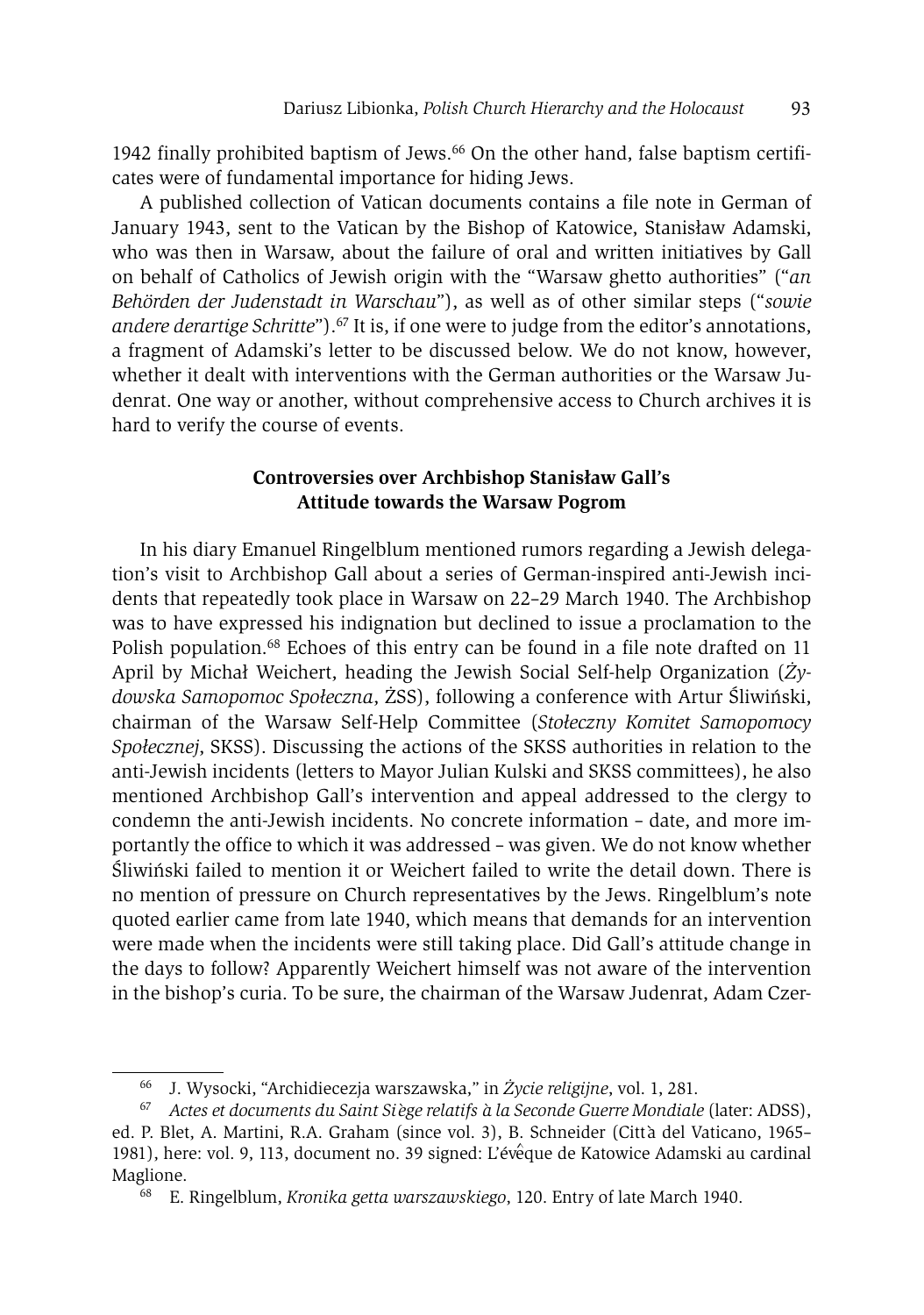niaków, had nothing to do with it.69 It is possible that, for example, representatives of the converts went to the Archbishop on their own initiative. Some claim that Gall could have interceded even with the Chief of the Warsaw District, Ludwig Fischer.70 But such an interpretation seems rather unlikely. The Warsaw Self-Help Committee appealed only to the Polish municipal authorities.<sup>71</sup> Why then should Archbishop Stanisław Gall intercede at a higher level? Furthermore, there are no traces of such an intervention in Fischer's reports, extremely sensitive to all signs of pro-Jewish attitudes in Polish society.72

Information from other sources seems to support Ringelblum's version. Archbishop Gall, as Sapieha's letter to the General of the Jesuit order in Rome, Włodzimierz Ledóchowski, of autumn 1940 shows, "is so frightened [that] he even does not have the courage to reply to letters he receives."73 In such circumstances one should not expect him to dare to intercede for the Jews. A collection of Vatican documents contains a document referring to the Warsaw incidents. It is a file note of the ecclesiastical councillor of the Polish Embassy at the Holy See, Father Walerian Meysztowicz, filed on 5 April 1940. According to the note, the pogrom of the Jews, dated 22 March 1940, was – despite what the German propaganda claimed – organized by the Gestapo.<sup>74</sup> This emphasizes both how quickly the information leaked from the occupied country and the lack of information about any action by Archbishop Gall. This can hardly be a decisive argument because we do not know whether the news reached the Vatican via Church channels or it was relayed by a private person who came to Rome from occupied Poland.

A different problem faced Adam Sapieha. In July 1940 the Chief Welfare Council, in agreement with the Archbishop of Cracow, requested the GG Government to stop mass deportations of Jews from Cracow.75 The intervention brought no concrete re-

<sup>69</sup> At least in his diary there is no information to that effect (laconic entries about it: 24, 25, 26 March 1940. Under the last entry: "I am forwarding a report to the proper authorities"). See *The Warsaw Diary of Adam Czerniakow*, ed. R. Hilberg, S. Staron, J. Kermisz [Chicago, 1999], 132).

<sup>70</sup> Quoted in: T. Szarota, *U progu Zagłady. Zajścia antyżydowskie i pogromy w okupowanej Europie. Warszawa, Paryż, Amsterdam, Antwerpia, Kowno* (Warsaw, 2000), 76–77. Weichert's note is kept in AŻIH in the fond Podziemne Archiwum Getta Warszawskiego (Ring II).

<sup>&</sup>lt;sup>71</sup> But in the memoirs of the Polish mayor of Warsaw there is no reference to Church intervention (J. Kulski, *Zarząd miejski Warszawy 1939–1944* (Warsaw, 1964), 133. 72 Fischer does not mention any Jewish pogroms in March 1940 at all. He does not write

much about the Catholic Church either. (See *Raporty Ludwiga Fischera gubernatora dystryktu warszawskiego,* selected and edited by K. Dunin-Wąsowicz et al. [Warsaw, 1987]).

<sup>73 &</sup>quot;List Sapiehy do Ledóchowskiego," *Księga Sapieżyńska*, vol. 2, 257. In August 1940 Gall opposed Sapieha's initiative to call a conference of the Episcopate. 74 Cf. Ks. [Father] F. Stopniak, "Katolickie duchowieństwo w Polsce i Żydzi w okresie

niemieckiej okupacji," Document no. 23 published in ADSS, vol. 3, part 1, 234. 75 AAN, RGO (Cracow), 8, Protokół z przebiegu posiedzenia konstytuującego, 31 VII

<sup>1940</sup> r. [Minutes of the constitutive RGO session, 31 July 1940 ], p. 76.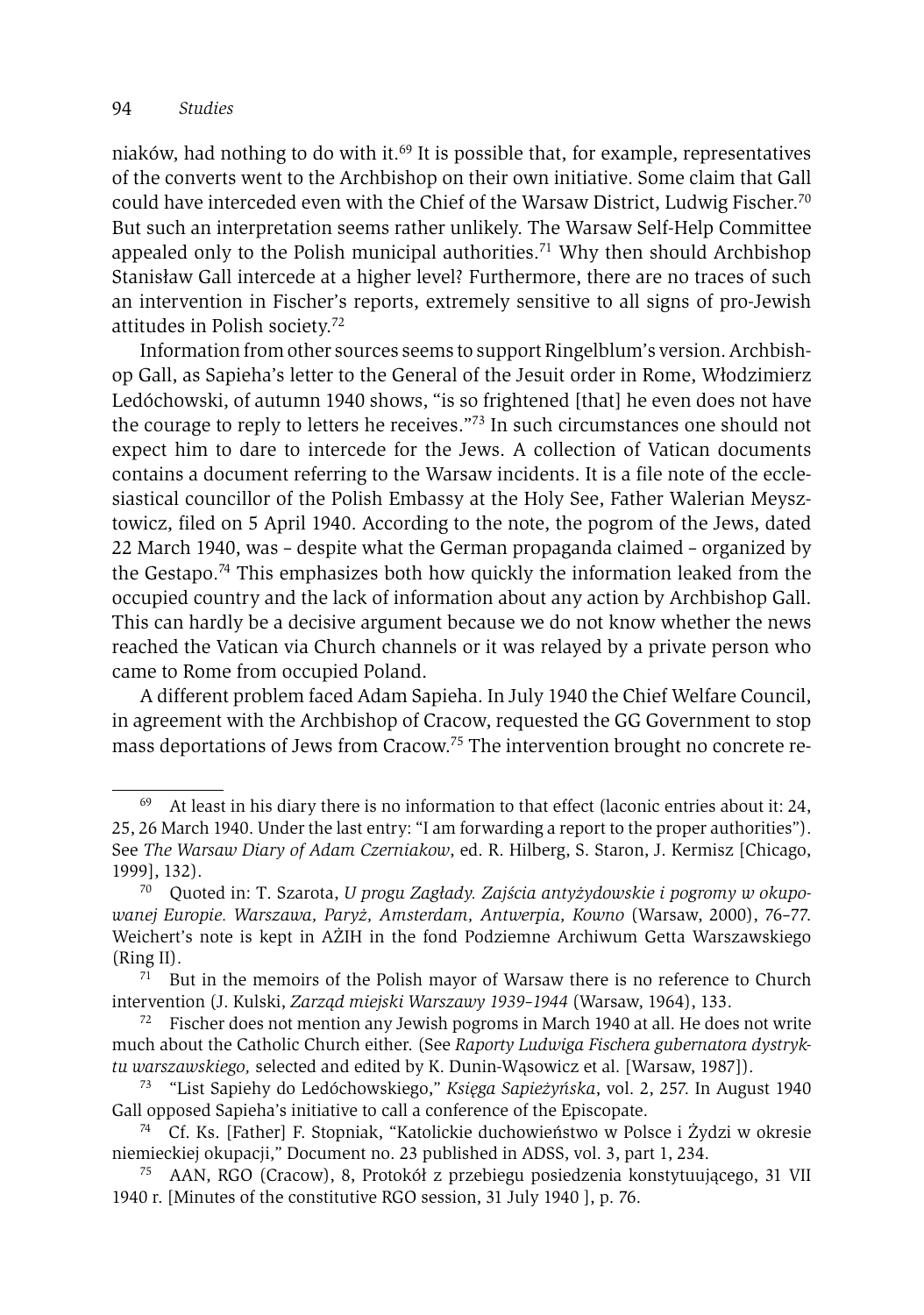sults, and furthermore became a pretext to arrest three rabbis: Szmelkes Kornitzer, Szabse Rappaport and Majer Friedrich. They were deported to Auschwitz, where they died.76 It is possible that this was the reason why the Church's mediation was no longer sought for efforts to improve the lot of the Jews. Behind the ghetto walls, both Jews and converts were no longer in the field of vision of the Metropolitan Curia. This did not change either, as we shall see below, when the Germans started the physical extermination of Cracow Jews.

# **Controversies over Bishop Łukomski's Attitude towards the Murders of Jews in Summer 1941**

In his book *Neighbors* Jan Tomasz Gross pointed out the attitude of Łomża Bishop Stanisław Łukomski when murders of Jews were committed by Poles from German inspiration. According to the Jewish testimonies quoted there, Łukomski did not keep the promise made to the Jewish delegation that he would stop the pogrom wave approaching Jedwabne.<sup>77</sup> The bishop left his residence just before the Germans occupied Łomża on 14 September 1939. Soon, by the virtue of Soviet-German agreements most of the Łomża Diocese was situated within the borders of the USSR, with the Ostrów and Suwałki districts incorporated into the Reich, and only several parishes being part of the General Government. Unlike the territories incorporated into the Reich, where persecution of the clergy<sup>78</sup> started immediately, under the Soviet occupation no Church organizations were liquidated<sup>79</sup> in spite of the confiscation of Church property and constant surveillance of priests.

Several versions of Łukomski's involvement on behalf of the Jews appeared in Polish publications. Some claimed that he interceded with the German authorities in defense of the Jews, issued recommendations to the clergy to induce parishioners to demonstrate a positive attitude towards the Jewish population, and finally that he condemned Poles taking part in the murder of Jews from the pulpit. $80$  Undoubtedly, the most intriguing version of this story is presented by Stanisław Podlewski's article "Największa ofiarność i. . . wielka nikczemność" published in 1967. According to this text, Łukomski "defended and rescued Jews who were often burned alive by the

<sup>76</sup> A. Biberstein, *Zagłada Żydów w Krakowie*, 2nd edition (Cracow, 2001), 43. Ringelblum informs about their death in the entry of 27/28 February 1941. 77 J.T. Gross, *Neighbors*. *The Destruction of the Jewish Community in Jedwabne, Poland*

<sup>(</sup>London, 2001), 42.

<sup>78</sup> In 1940, 17 priests of the Łomża Diocese died (after: *Martyrologium polskiego duchowieństwa rzymskokatolickiego pod okupacją hitlerowską w latach 1939–1945*, ed*.* ks. [Father] W. Jacewicz and ks. [Father] J. Woś, book 2 [Warsaw, 1977], 172).

<sup>79</sup> Ks. [Father] W. Jemielity, "Diecezja łomżyńska" in *Życie religijne w Polsce pod okupacją hitlerowską*, vol. 2, ed. ks. [Father] Z. Zieliński (Katowice, 1992), 67–68.

<sup>80</sup> Z. Zieliński, "Stanisław Andrzej Łukomski," in *Polski Słownik Biograficzny*, vol. 2 (Warsaw, 1973), 560; W. Jemielity, "Stanisław Kostka Łukomski," in *Słownik biograficzny katolicyzmu społecznego w Polsce*, vol. 2 (Lublin, 1994), 103.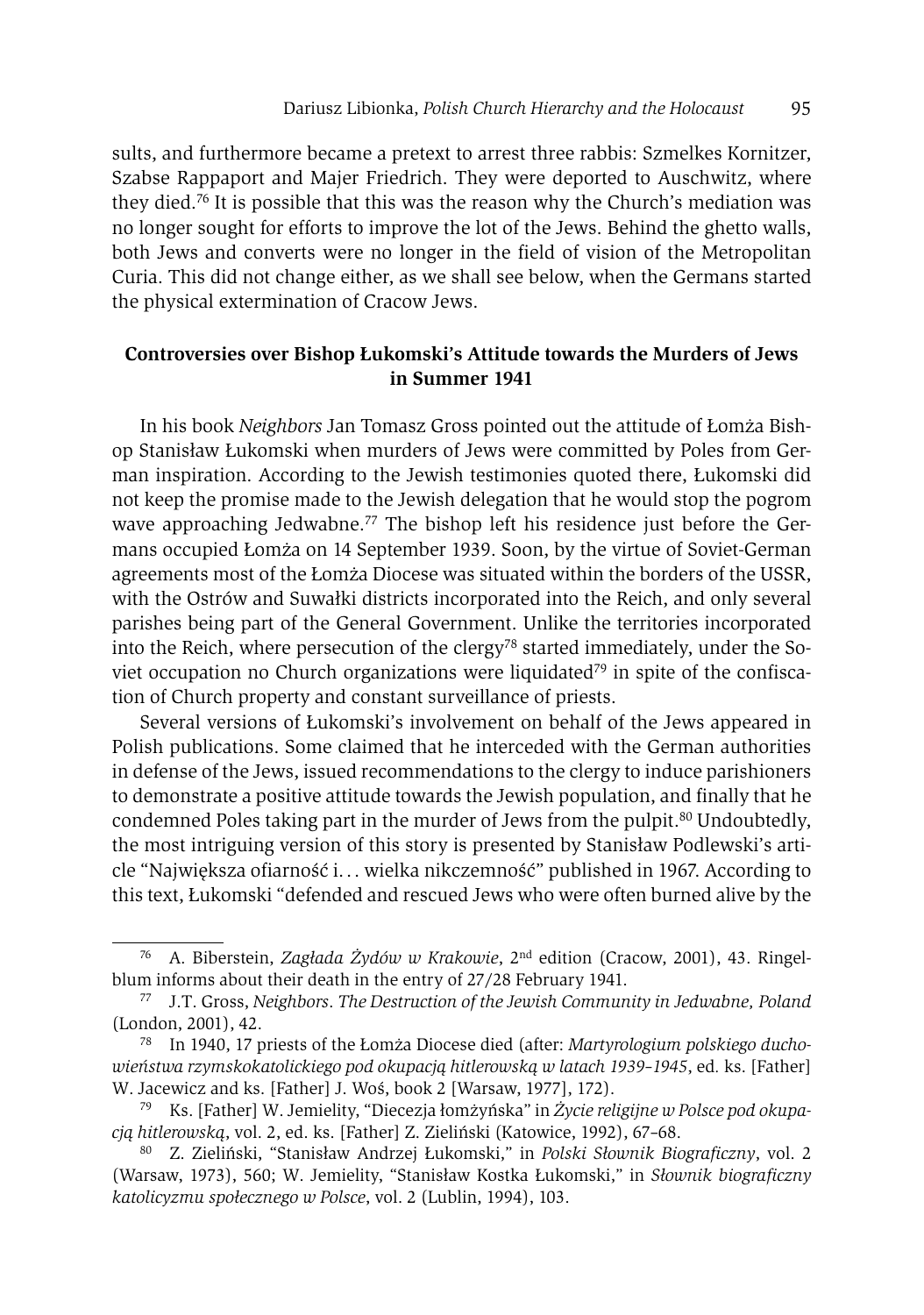Nazis in houses and barns. When the Germans started to engage rural youth in this criminal work by giving them vodka and instruments of crime, Bishop Łukomski did not hesitate to strongly condemn, from the pulpit of Łomża Cathedral, complicity with the occupiers, and he instructed priests to refuse absolution to those who were involved in the massacres and condemn them from the pulpit. The result of this action was dramatic."81 Unfortunately, the sources of these revelations were not given.

The first information about Łukomski's involvement appeared much earlier. Paweł Jasienica's report published in the summer of 1948 in *Tygodnik Powszechny* reads: "when the Germans occupied Łomża in 1941, Bishop Stanisław Łukomski on his own initiative went to the field commander Dr Krüger, $82$  intervening on behalf of the Jews. He tried to obtain assurance that there would be no acts of cruelty. The German heard him out and said that he did not intend to do anything special himself. But, he said literally, 'when the civil authorities come, your cemeteries will be too small.' Only after this intervention was a delegation of local Jews to visit the bishop asking for help that had already been – unsuccessfully – offered to them."83 We do not know who informed the reporter of *Tygodnik Powszechny* who was gathering materials for coverage of this incident.

Łukomski, residing in the provinces (the parish in Kulesze Kościelne) since the fall of 1939, returned to Łomża on 8 or 9 July, i.e. just before the pogrom in Jedwabne (10 July 1941), which raises questions about the possibility of his contacting representatives of the Jewish Jedwabne community.<sup>84</sup> More important, however, is that he presented the facts described here quite differently in his memoirs. The initiative of the meeting was to have come from the German side: "because the field commander Major Krüger expressed his wish to talk to me, I went to him." During the conversation the issue of censorship of the bishop's future pastoral letters was discussed as well as the restitution of the bishop's palace.<sup>85</sup> It is hard to believe that if Łukomski had taken any steps in favor of Jews he would have failed to mention the fact.

On the other hand, however, given the negative attitude of this hierarch towards the Jews manifested before the war, his sudden activity would be rather surprising but not impossible. After all, Łukomski was one of the bishops closely connected to

83 P. Jasienica, "Jednym płucem," *Tygodnik Powszechny* 26 (1948): 9.

<sup>81</sup> S. Podlewski, "Największa ofiarność. . . i wielka nikczemność," *Za i Przeciw* 43 (1967): 12. 82 The commander of Field Command 581 subordinated to 221 Security Division. See

A. Żbikowski, "Pogromy i mordy ludności żydowskiej w Łomżyńskiem i na Białostocczyźnie latem 1941 roku w świetle relacji ocalałych Żydów i dokumentów sądowych," in *Wokół Jedwabnego,* vol. 1: *Studia*, ed. P. Machcewicz and K. Persak (Warsaw, 2002), 264–265.

<sup>84</sup> D. Libionka, "Duchowieństwo diecezji łomżyńskiej wobec antysemityzmu i zagłady Żydów," in *Wokół Jedwabnego*, vol. 1, 126.

<sup>85</sup> S. Łukomski, "Wspomnienia," *Rozporządzenia Urzędowe Łomżyńskiej Kurii Diecezjalnej* 5–7 (1974): 61.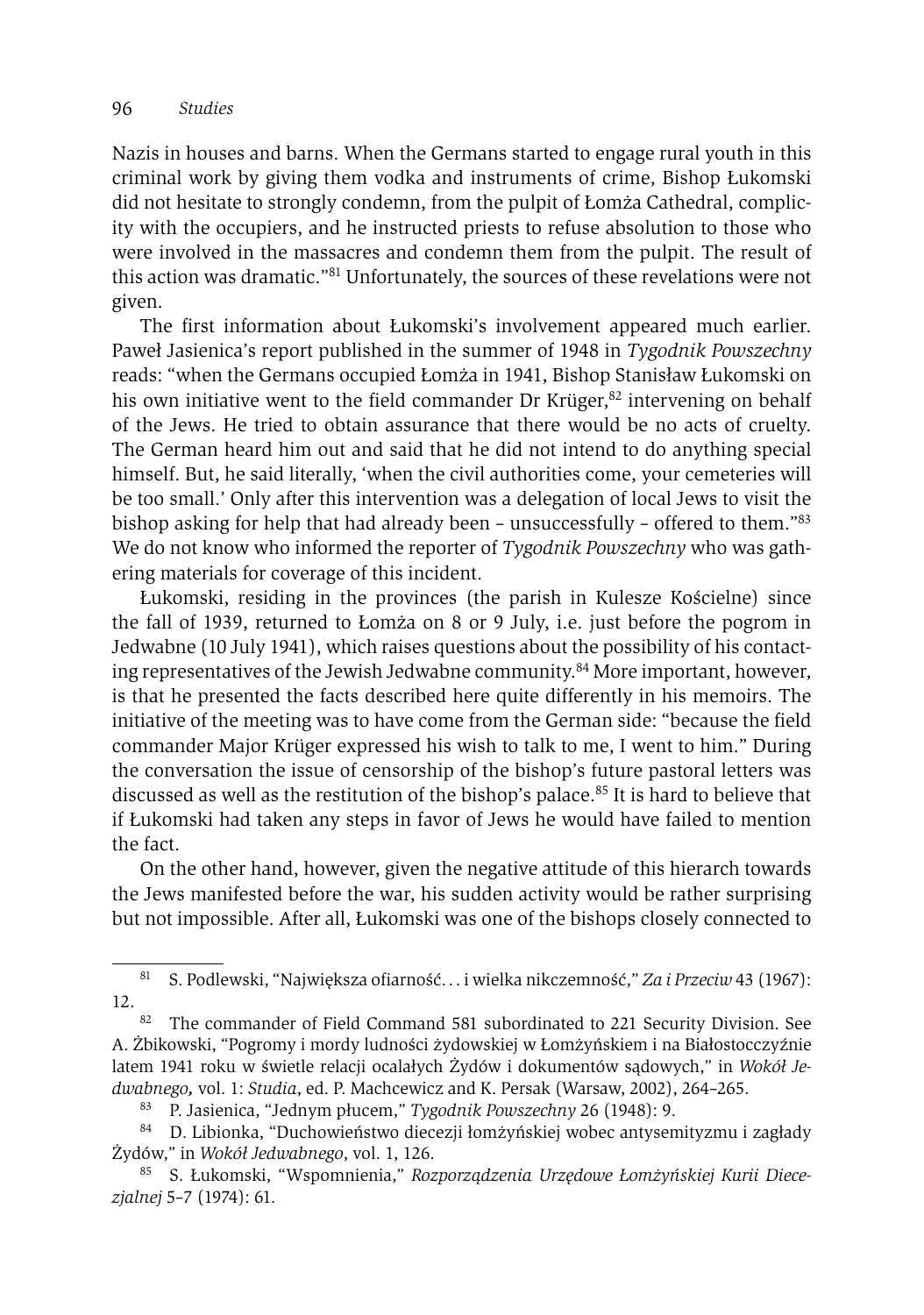underground activity and his patriotic attitude was noted in the documents of the Polish Underground State – he was ranked among the group of "high ethical-patriotic standards."86 Still he would not have been the first Catholic priest who changed his attitude because of the persecution of the Jews. Such was, although in slightly less dramatic circumstances, the case of Marcel Godlewski, the Rector of All Saints' Church in Warsaw, who, incidentally, at the beginning of his career as a priest, was the Rector in Jedwabne. I believe a different document is crucial. Ten days after the Kielce Pogrom Bishop Łukomski wrote to Primate Hlond: "The left-wing press uses the crime in Kielce . . . to undermine your and the Episcopate's authority. The main Jewish organizations mobilized themselves, including a certain anti-Nazi league, undoubtedly in most part Jewish, to apply pressure in the interest of the Jews . . . Where were those 'moralists' in 1939–1941 when the Bolsheviks murdered thousands of Poles and deported thousands to Russia? None of the contemporary Polish dictators, at that time in Stalin's custody in Moscow, nor any Jewish organization felt the need to condemn these mass murders."87 This seems to be the crux of the matter – it is hard to imagine that in 1941 Łukomski felt empathy for the Jews and the need to act in their defense if he believed that they were at least indifferent towards Soviet crimes [committed] against Poles.

# **Controversies over Archbishop Adam Sapieha's Intervention with the Occupation Authorities**

Information about the details of the great deportation action in the Warsaw Ghetto reached Cracow fast. Ronikier, as chairman of the Chief Welfare Council to which the Jewish Social Self-Help (ŻSS) belonged, tried to intervene with the German authorities. In a conversation with the aforementioned Dr. Walther Foehl (29 July 1942) "he presented 'the tragedy of the situation of the Jewish population and the importance of the events from the past weeks.' At the same time he described ... the circumstances of the death of Prof. Raszeja<sup>88</sup> and his assistant... he underlined that as the chairman of the RGO he could not take a passive stand." The Germans' response was predictable: "After hearing these testimonies, Dr Foehl advised the chairman against touching upon these matters, claiming that in view of the regulations of the supreme authorities he could not have an influence on either the progress or stoppage of the course of events." The same issue was the topic of a conversation with Lothar Weinrauch, chairman of the Main Department of Social

<sup>86</sup> Cf. Z. Fijałkowski, *Kościół katolicki na ziemiach polskich w latach okupacji hitlerowskiej* (Warsaw, 1983), 158. The assessment comes from the report of the Office of the Delegate of the Government in Exile of January 1943.<br><sup>87</sup> The document was found in the unsorted Archiwum Diecezjalne [Diocesan Archive]

in Łomża. Published: J. Żaryn, "Podróż po archiwach kościelnych (1944–1989)," *Polska 1944/45–1989. Studia i Materiały* 6 (2003): 253–277.

<sup>&</sup>lt;sup>88</sup> The Polish doctor Franciszek Raszeja was shot in the ghetto on 21 July 1942 during a visit to a patient for which he had received official permission.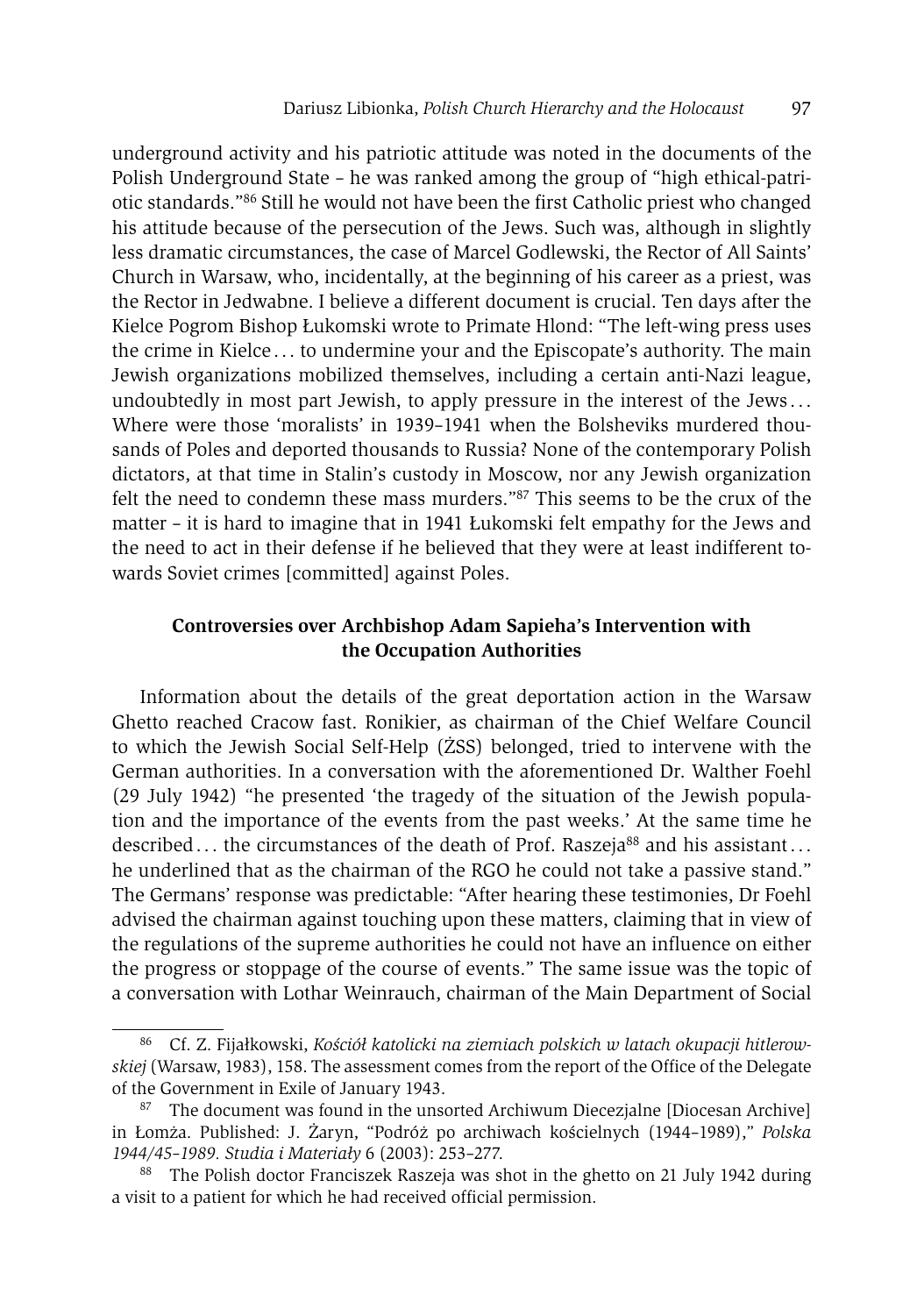Welfare in the General Government, who was to have claimed that intervention regarding these matters was beyond his authority. In those circumstances Ronikier questioned the relevance of existence of the Chief Welfare Council (*Naczelna Rada Opiekuńcza,* NRO), appealing for the creation of an institution "through which the obligations towards the Jewish population could be fulfilled."89 There is no evidence that the RGO conferred about this matter with Archbishop Sapieha. Besides, he does not write about this in his memoirs. Incidentally, the issue of the converts deported from the Warsaw Ghetto to Treblinka has not been unequivocally mentioned in this context.

The situation was the same in the following months. Archbishop Sapieha's memorandum to General Governor Hans Frank of 2 November 1942, a protest against the terror in Polish lands, confirms that this was indeed the case. Although the creation of this document coincided with the beginning of another stage of the Warsaw Ghetto's liquidation, it lacked direct references to this fact – with one exception: the Archbishop opposed the employment of Poles incorporated in the so-called "Construction Service" (*Baudienst*) during murders of Jews: "I do not want to catch myself," he wrote, "using the construction service consisting mainly of drunk youth in the liquidation of the Jews."90

The issue of employing Polish *Baudienst* members in liquidation actions in the Cracow District was no secret. On 10 September the press organ of the Cracow Home Army *Biuletyn Informacyjny Małopolski*, describing cases of forcing Poles to participate in executions and appropriating the belongings of the victims, read: "The homeland needs a morally healthy generation, not sadistic executioners." A week later, it warned about photographs of young *Baudienst* members abusing Jews published in the press in neutral countries.<sup>91</sup> Possibly these publications played a certain role in Sapieha raising the issue. Moreover, incidents of this kind took place from the beginning of the deportations from Cracow to the Bełżec camp. Adam Kamiński, an archivist from Cracow, noted in his diary on 4 June 1942 the presence of the Construction Service during the deportations of the Jews from Cracow. He also made a significant observation about the behavior of these "Nazi servants": "I must sadly point out that  $\dots$  some of them made an impression of being pleased with the functions entrusted to them."92 Information on this subject could

<sup>89</sup> AAN, RGO (Cracow) 14, *Protokół posiedzenia członków RGO z dnia 17 VIII 1942 r*. [Minutes of the meeting of RGO's members of 17 August 1942], p. 85. For conversation with Weinrauch see A. Ronikier, *Pamiętniki*, 191–192. The Government of the General Government dissolved the NRO on 1 September 1942. See B. Kroll, *Rada Główna Opiekuńcza 1939–1945* (Warsaw, 1985), 96 (for RGO and Jewish matters see 223–229).

<sup>90</sup> Full text of the memorandum, see ks. [Father] J. Wolny, *Arcybiskup Adam Sapieha w obronie narodu i Kościoła polskiego*, 435.

<sup>91</sup> *Biuletyn Informacyjny Małopolski,* 10 September 1942, 17 September 1942.

<sup>92</sup> A. Kamiński, *Diariusz podręczny 1939–1945* (Warsaw, 2001), 134. Similar practice in the Radom District in the second half of 1942 is also mentioned by Ludwik Hirszfeld (See L. Hirszfeld, *Historia jednego życia*, 410–411).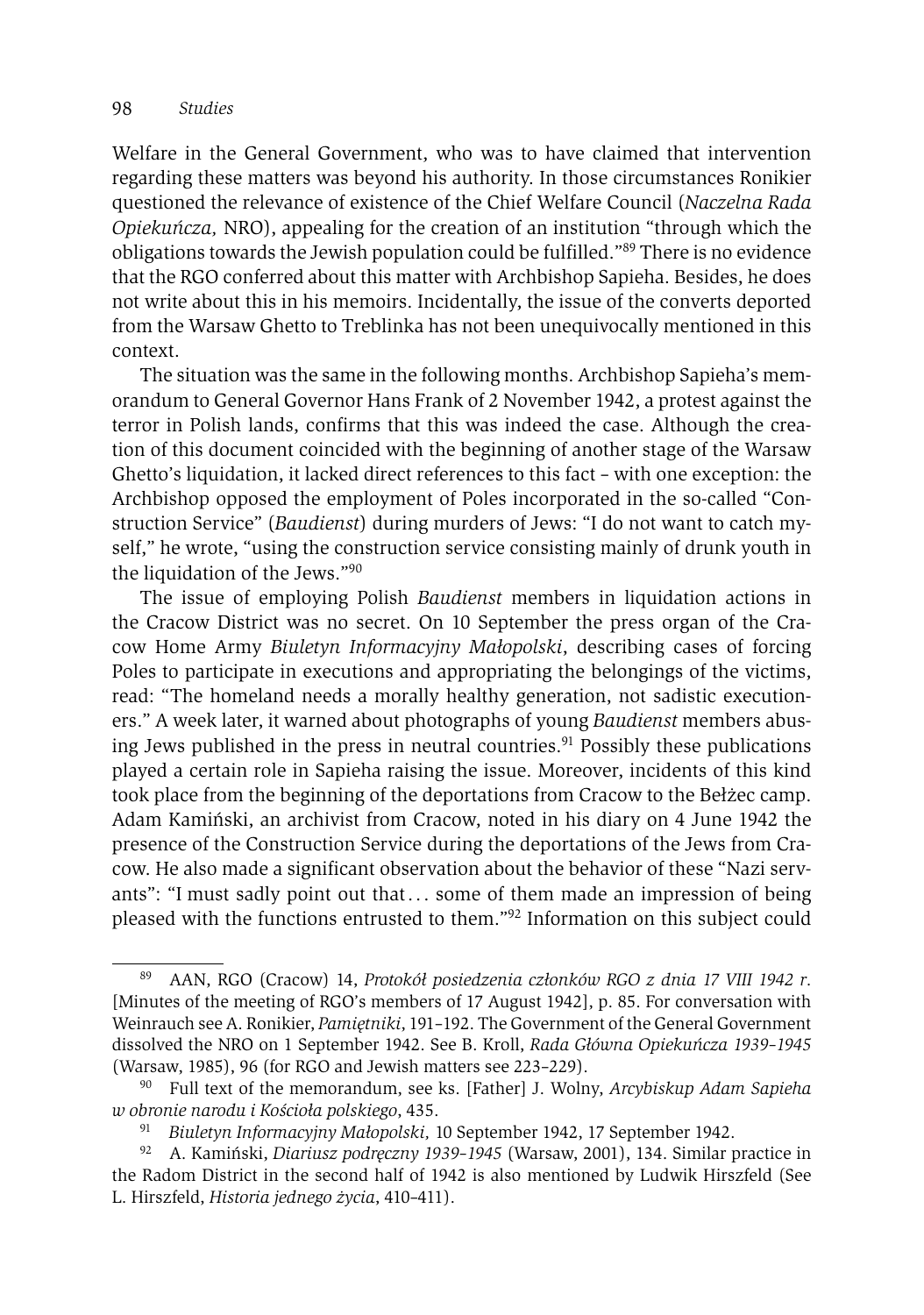have reached the Diocese from church sources. The archivist of the Franciscan monastery in Przemyśl describes in his diary entry of 29 July 1942 the following occurrence: "trucks were pulling in, taking as many Jews as possible, who were then driven outside the cemetery and ruthlessly shot in the back of the head. They were assisted by Polish boys, so-called "*junacy*" [i.e. young *Baudienst* members], who were given vodka for encouragement."<sup>93</sup> Without further research the scale of such incidents is hard to assess.

From the point of view of this text, it is more important that the case of "*junacy*" mentioned in Sapieha's memorandum was not taken further. The case was not touched upon at the conference of the Secretary of State of the General Government Joseph Bühler with Ronikier on 14 December 1942, convened to discuss the matters presented in the memorandum.<sup>94</sup> Ronikier claimed, however, that the interventions regarding the matter of using the *Baudienst* youth to bury the bodies of murdered Jews in Tarnów<sup>95</sup> were successful.<sup>96</sup>

Sapieha's memorandum was written in a critical period for the Jews in Cracow. At the end of October 1942 the liquidation of the Cracow ghetto accelerated. On 28 October alone, 4,500 Jews were deported from Cracow and 600 murdered on the spot. Among them there were 300 children from the liquidated Jewish Orphan's Home who were driven out of the city and killed. $97$  In light of these facts, it is hard to treat Sapieha's words regarding the employment of young *Baudienst* members as a moral protest against the liquidation of the Jews. It is also difficult to agree with the opinion of the church historian Father Franciszek Stopniak, who claims that Sapieha "touched upon the issue of murdering the Jews."98 It seems that the

<sup>93</sup> R. Woźniak OFM, *Przemyśl w latach II wojny światowej w relacji kronikarza klasztoru Franciszkanów-Reformatów* (Przemyśl, 1998), 96.

 $94$  See testimonies from this meeting prepared by Archbishop Sapieha and Adam Ronikier, *Księga Sapieżyńska*, vol. 2, 438–433.

<sup>&</sup>lt;sup>95</sup> Some authors write that in the document submitted to Frank, Archbishop Sapieha "quoted" examples from Tarnów and Działoszyce. See ks. [Father] F. Stopniak, "Duchowieństwo katolickie i Żydzi w Polsce w latach II wojny światowej," *Studia nad Faszyzmem i Zbrodniami Hitlerowskimi* 11 (1987): 201. In Sapieha's memorandum published in *Księga Sapieżyńska* there were no specific examples of Poles being employed in executions of Jews. But in a version of the document kept in the embassy of the Polish Embassy at the Vatican one sentence was added: "In Tarnów, *Baudienst* members, assigned to road works, were given alcohol and ordered to murder the Jewish population. Those scenes were filmed and the film was distributed as a proof of Poles tormenting Jews, which found some resonance abroad." (The Polish Institute and Sikorski Museum in London, later: PISM, A44.49/7).

<sup>96</sup> A. Ronikier*, Pamiętniki*, 129. Yet, he does not mention the presence of this subject in Adam Sapieha's letter to Hans Frank.

<sup>97</sup> A. Biberstein, *Zagłada Żydów w Krakowie*, 72–76*.* For more information on the situation in the Cracow District: E. Podhorizer-Sandel, "O zagładzie Żydów w dystrykcie krakowskim," *Biuletyn ŻIH* 15–16, 87–109; about the "October action" in the Cracow ghetto see p. 98. 98 See ks. [Father] F. Stopniak, *Katolickie duchowieństwo w Polsce i Żydzi*, 24. It is even

harder to agree with the thesis made by Sapieha's biographer that he repeatedly appealed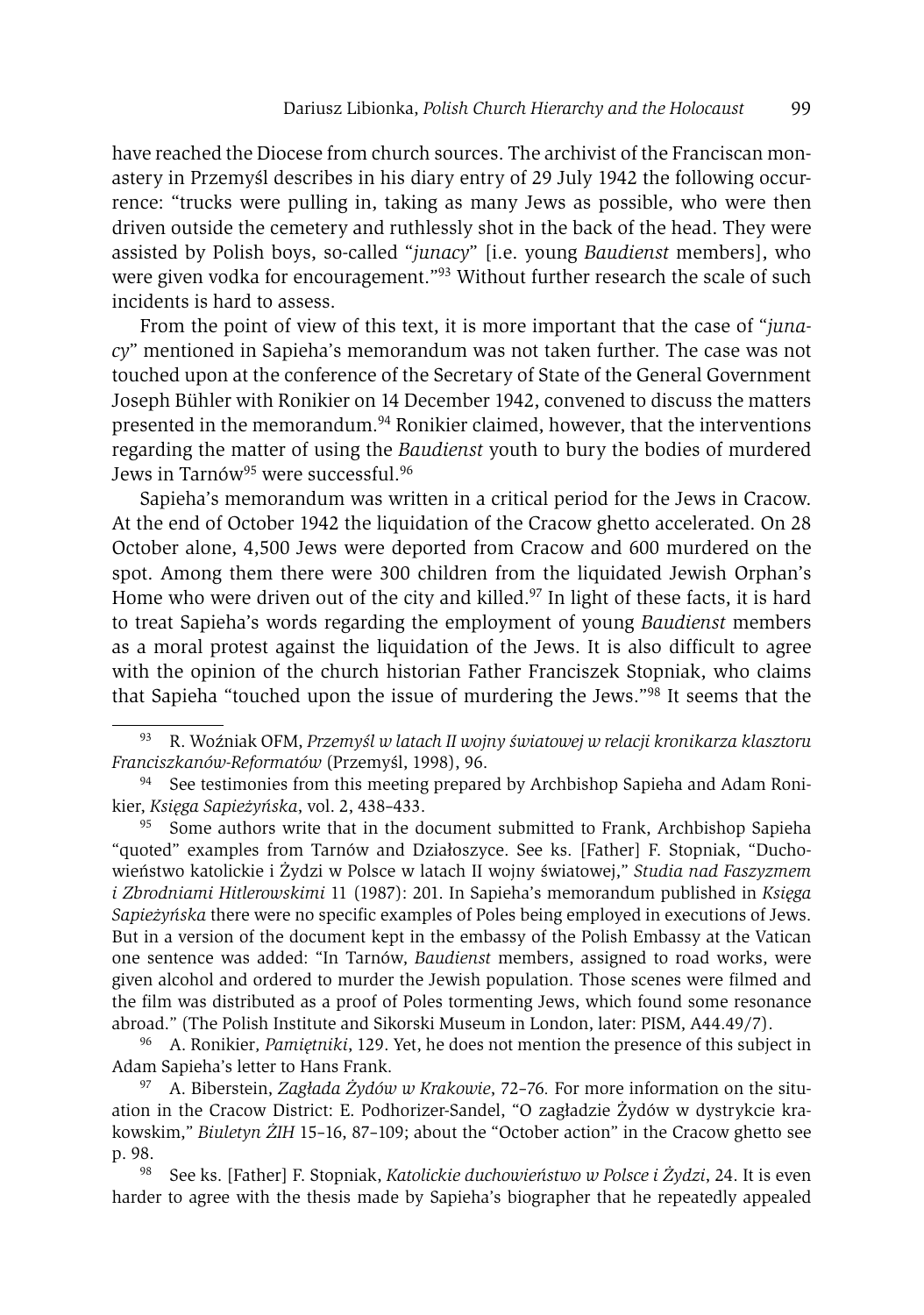Israeli historian and diplomat Pinchas Lapide, who is friendly in his approach to the Church, was right when he sarcastically commented on the words of the Cracow Archbishop: "All that Sapieha, . . . had to say on this matter to Hans Frank, the German Governor General, was to complain of the moral corruption that the extermination of the Jews caused among these young Poles who carried out the massacres, . . . is the terribly ambiguous sentence in his protest of November 8, 1942."99

There is no sign of interest in the fate of the Jews on the part of the bishops in the documents from 1942–1943 that are known to historians. No echoes of the Holocaust could be heard during the Third Episcopate Conference on 1 June 1943, i.e. several days after the suppression of the uprising in the Warsaw Ghetto,<sup>100</sup> but in the opinion of the church historian, the uprising in the ghetto was to be "a call sign for the Episcopate heralding an analogical confrontation on a national scale." At least there are no allusions in this regard in the memorandum submitted to Hans Frank (and informally to the Breslau Cardinal Adolf Bertram).101 References to the Jews appeared during the only meeting of the Cracow Archbishop with the General Governor on 5 April 1944. It was the initiative of the Church, which counted on persuading the General Government's authorities to reduce terror measures towards the Church and the Polish nation. The Governor, however, wanted to gain Sapieha's support for anti-communist initiatives. The course of the conversation is known only from the stenographic record in Hans Frank's *Diary*. The General Governor suggested that the Church condemn "acts of violence and treacherous assassinations of Germans" as a sign of good will. The Cracow Metropolitan was to comment on this subject "in a decisive way. Murder is murder and a great sin. The Church does everything so that believers do not murder. However, it would be difficult to undertake any further measures. He says that in order to oppose it, the Church could be independent in its actions. Unfortunately, the situation of the population is very hard after five years of war. He hopes that the General Governor and the government representatives will take a moderate position towards the Polish nation; however, they do not see how badly lower instances [of the administration] treat the population. Precisely this

to the occupation authorities to "stop the terror against the Jewish population" in speeches to the German authorities; they also suggest that he did what he could when the "Jewish lobby" in the United States did not do anything to save their brothers in Western Europe. J. Czajkowski, *Kardynał Adam Stefan Sapieha* (Wrocław, 1997), 141.

<sup>99</sup> P. Lapide, *Three Popes and the Jews* (New York, 1967), 182. Such an approach was naturally strictly criticized by apologists: "It is hard to argue calmly with such reasoning especially when the author is driven by ill will and convulsive hatred towards the Poles for their heroic attitude and unselfish help towards the Jews." Ks. [Father] F. Kącki, *Udział księży i zakonnic*, 19–20.

According to Ronikier the matter was to have been discussed during one of the meetings of bishops with the General Government in Cracow, but no other source confirms this information. A Ronikier, *Pamiętniki*, 105.

Ks. [Father] J. Wolny, *Arcybiskup Adam Sapieha w obronie Narodu i Kościoła polskiego*, 283. The content of the memorandum: 451–453. There is no allusion to the Holocaust in the letter to Bertram (ibidem, 455).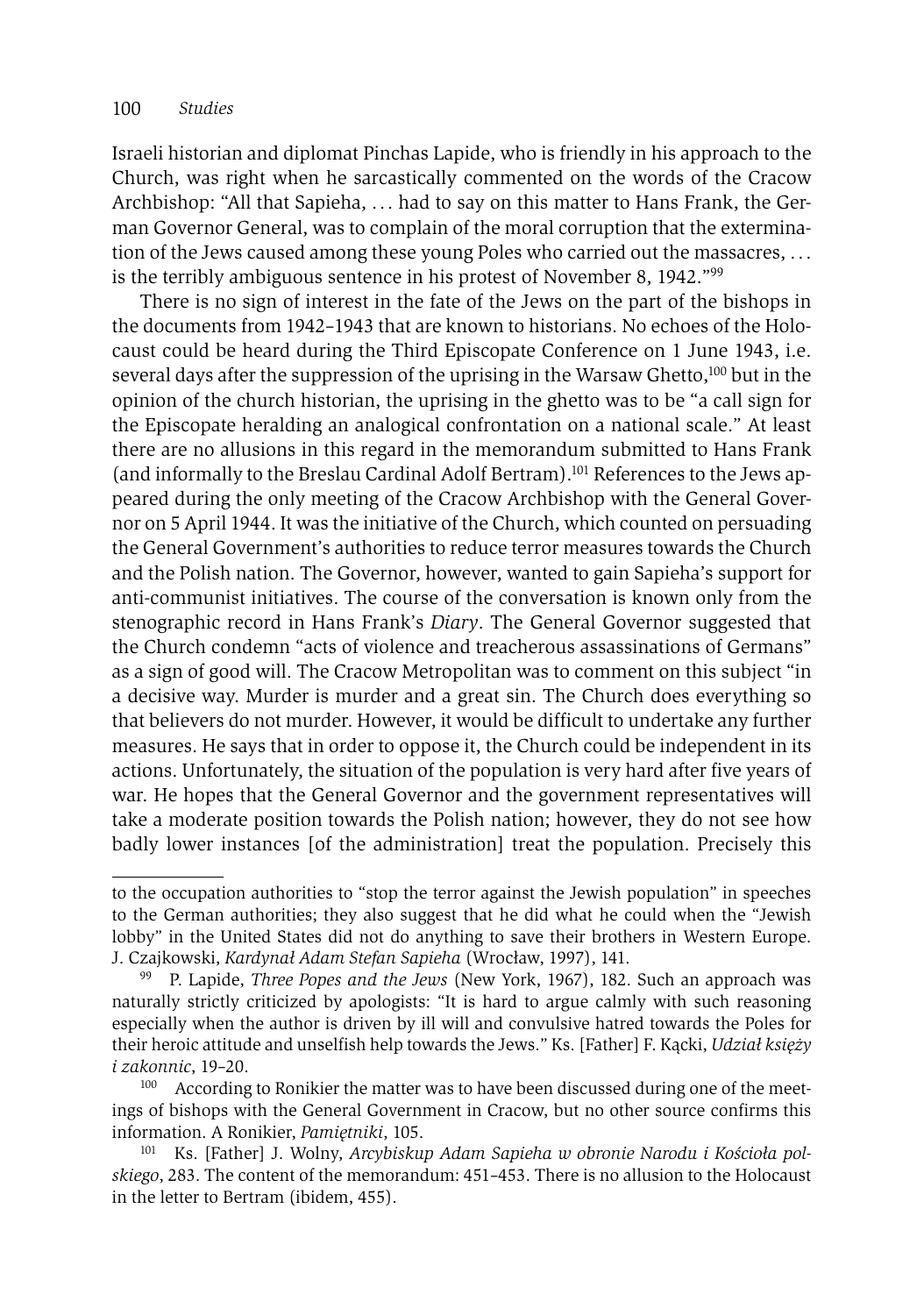kind of treatment enrages the population. He believes that many of these murders were committed by Jews. They might have been committed by young people who joined the bandits and who are regarded even by Poles as unreasonable. It might have been a success if different tactics were used and if the press could persuade the Polish population that it is not being treated worse than the Jews." It is hard to say to what extent the stenographic record reflects the words and intentions of the Cracow Metropolitan, as there is no Church record of this conversation. In the opinion of the publisher of the fragments of the *Diary*, "Sapieha's renunciation of the resistance movement could have been evidence for Frank and the Nazi administration that the main representative of the Catholic hierarchy condemns the resistance movement although thousands of privates died martyrs' deaths at Nazis' hands.102 In *Księga Sapieżyńska*, where a full stenographic record was first published, the passage devoted to the Jews was not left without a comment: "the reference to terrorist acts of the Jewish underground," the publisher writes, "did not aim at accusing the Jews but it pointed out how complex the phenomenon was and how many reasons there were for this to have happened. The Poles and the Jews resort to terrorist acts for one fundamental reason – self-defense. Sapieha reversed the accusation aimed at him and blamed the German authorities for the terror."103 This is not, however, the full explanation. At that time, liquidation actions of German functionaries "earned" for their oppression of the Poles intensified. On 1 February 1944 the Home Army (the "Grey Ranks") assassinated General Major Franz Kutschera, the SS and Police Chief in the Warsaw District. Sapieha's distance towards the Home Army's activity was obviously part of the tactics. On the other hand, however, his criticism regarded the People's Guard/Army's activity, which would have been similar to the leadership of the Polish Underground State showing disapproval of the activity of the communist underground reinforced among others by fugitives from the liquidated ghettos. He might have remembered the bomb attack on the "Cyganeria" café in Cracow, carried out by members of the Jewish Fighting Organization (ŻOB) and the People's Guard (GL) in December 1942, with 11 Germans killed.

# **Controversies over the Information Policy of Polish Bishops**

Open protests of the Polish Church hierarchy facing the intensification of persecution of the Jews, similar to those of French or Dutch bishops, or interventions with the authorities, given the reality of the G[eneral] G[overnment] involved an enormous risk for the Church. There were substantial grounds for fears that the situation of the lonely and persecuted Polish Church could become worse. As of 15 October 1941 any kind of help to the Jews was punishable by death. It is not hard to

<sup>102</sup> See *Dziennik Hansa Franka,* 149–150. However, the fragment containing references to the Jews was not quoted.

<sup>103</sup> Ks. [Father] J. Wolny, *Arcybiskup Adam Sapieha w obronie Narodu i Kościoła polskiego*, 310.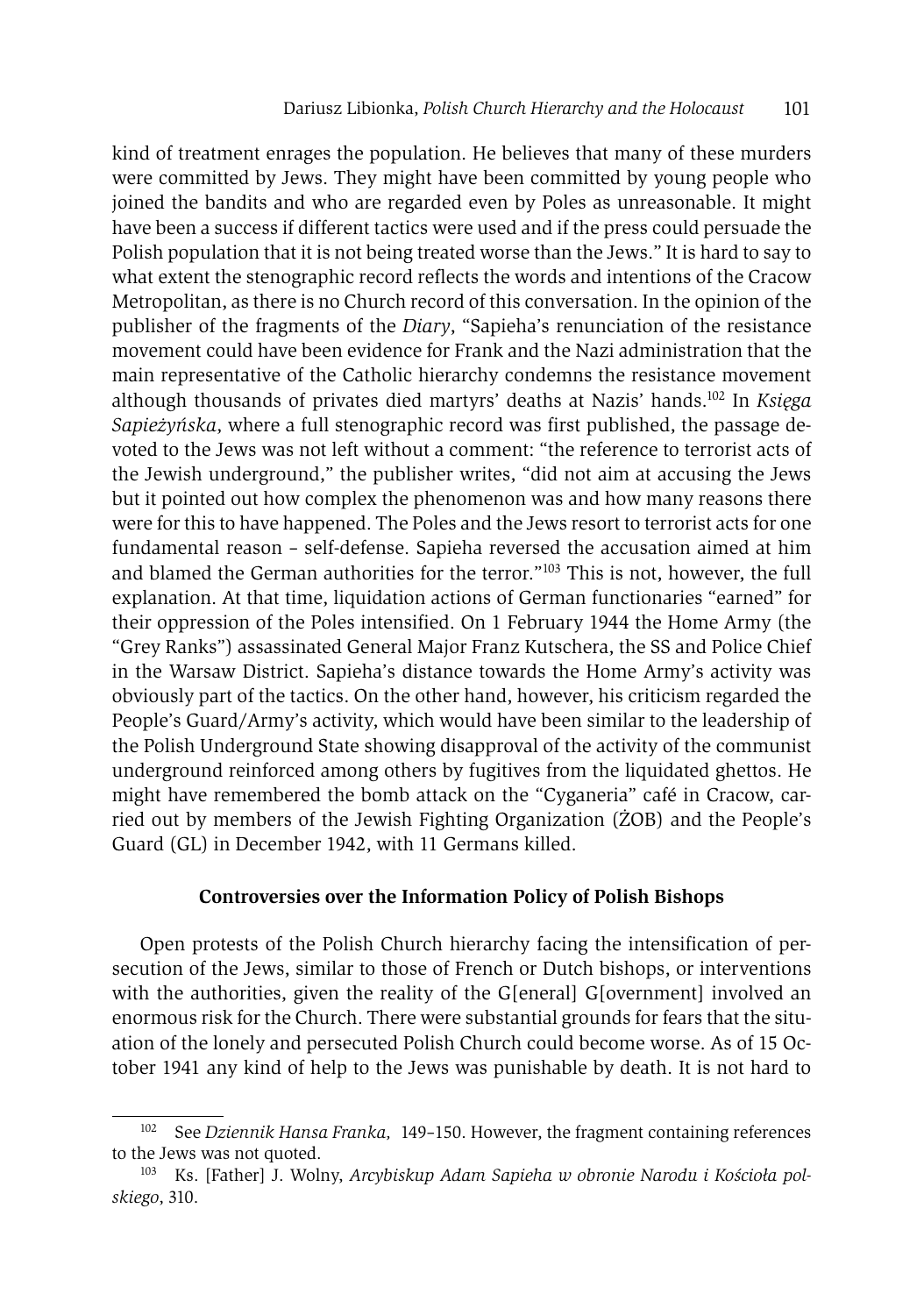imagine severe repressions of the clergy or even the bishops, as a result of acting in favor of the Jews. After the failed intervention for the converts, the Church milieus, at least in Cracow, must have been aware that their protests were in vain.

This does not mean, however, that it was all the Church could do. Representatives of the Church hierarchy, being in permanent contact with the Holy See through informal communication channels, could send such information, and even initiate some diplomatic actions. From the correspondence published in the Vatican in *Actes et documents du Saint Si`ege relatifs `a la Seconde Guerre Mondiale*, <sup>104</sup> a picture of their indifference towards the Jews emerges. Among several dozen Polish bishops only a few contain any references to the Jews. The Holy See's main source of information from the occupied country was Archbishop Adam Sapieha, who was in touch with Italian clergymen in Poland as well as other persons who could reach Rome.105 Thanks to his permanent contacts with the underground, he was, after all, the best informed Polish Church hierarch. In letters addressed to the Pope and Vatican dignitaries, which painted a full picture of the tragic situation of the Church and the situation in the occupied country, there were no references to the extermination of the Jews. There are not even any allusions to the situation of the converts, even though abortive attempts were made to change their situation. This is also the case with other bishops who kept contacts with the Vatican.106 Such an approach is in contrast with the situation in the occupied countries of Western Europe: The hierarchs in those countries loudly demanded that the treatment of the converts be taken into consideration.

On 28 February 1942 Sapieha wrote a letter to Pius XII in which he precisely presented the tragic situation of the Church and of the Polish nation, requesting intervention.107 The letter had been written even before the operation to exterminate Jews in the General Government, *Aktion Reinhardt*, <sup>108</sup> but it was dispatched on 15 April 1942. At that time people were aware of the progress of the extermination of the Jews on the territories incorporated into the Reich, which began in Kulmhof (Chełmno nad Nerem) in December 1941; it was reported, albeit laconically, in the central underground press.109 Although information from the Warthegau, given the

<sup>&</sup>lt;sup>104</sup> An eleven-volume collection of documents from the Vatican historical archives, published in 1965–1981.

<sup>105</sup> Ks. [Father] Z. Zieliński, "Polska–Watykan w latach 1939–1945," in *Historia dyplomacji polskiej*, vol. 5: *1939–1945*, ed. W. Michowicz (Warsaw, 1999), 729.<br><sup>106</sup> Only a letter of the Bishop of Przemyśl, Franciszek Barda, whose diocese was occu-

pied by the Soviet Union in the autumn of 1939, contains a reference to the seizure of the Curia building for Jewish flats (ADSS, vol. 3, part 1, 117–118, document no. 39). When Germany occupied this area in summer 1941, there was no further information about the Jews.<br><sup>107</sup> ADSS, vol. 3, part 2, 539–541 (document no. 357). The entire correspondence of the

Cracow Metropolitan with the Vatican is available in *Księga Sapieżyńska*.<br><sup>108</sup> It was launched on the night of 16/17 March 1942 in Lublin.<br><sup>109</sup> See *Biuletyn Informacyjny* 7, 19 February 1942; *Rzeczpospolita Polska* 5,

<sup>1942, 16.</sup>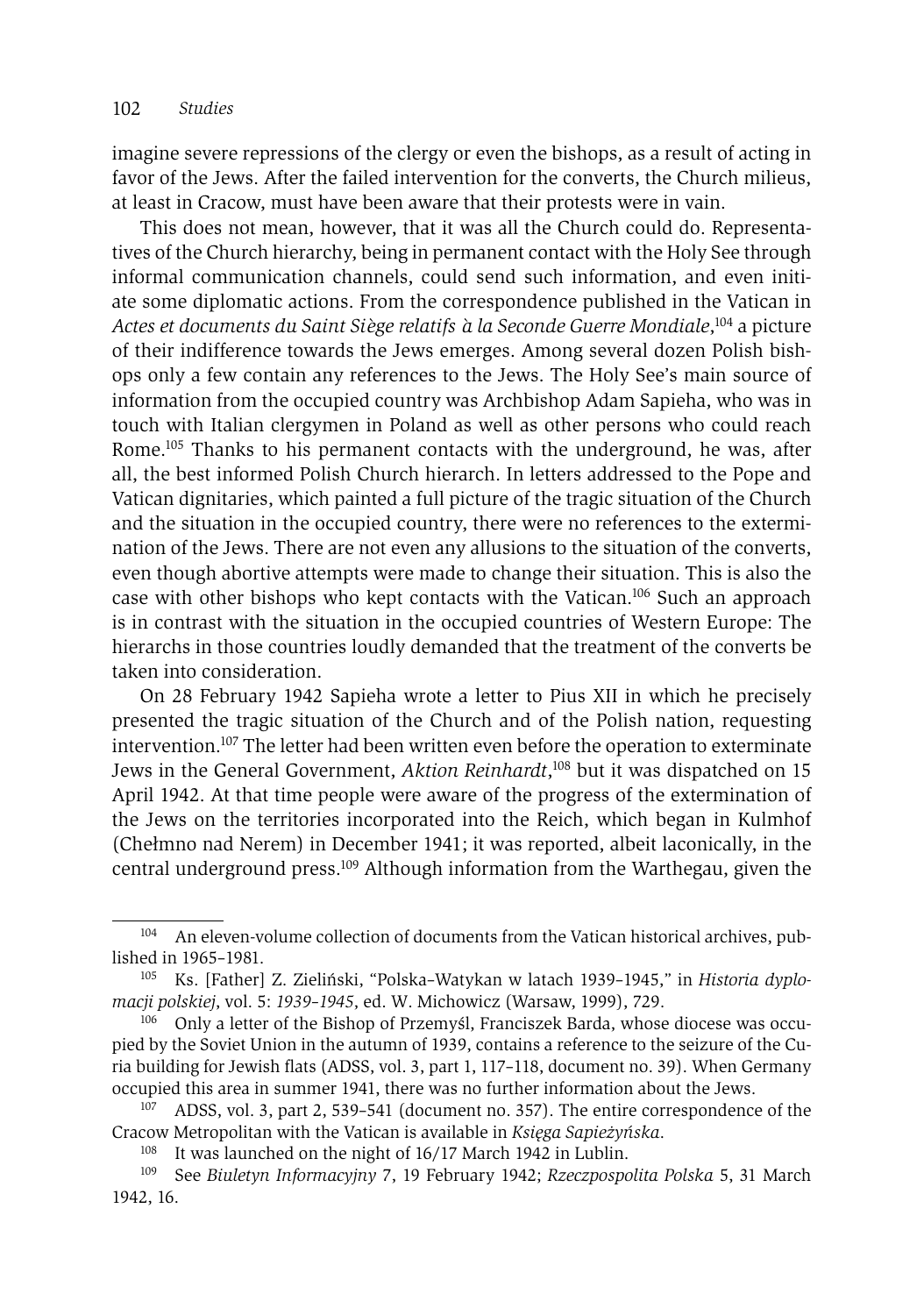destruction of the local Polish church administration, was difficult to send to Cracow, this was not the case in the nearby neighborhood, although the gassing of Jews in the Auschwitz concentration camp remained unnoticed for quite some time. The first wave of deportations of Jews to the Bełżec death camp did not begin until 30 May 1942.

In one way or another there is a fundamental discrepancy between the reports of the Polish Underground State regarding the situation in the occupied country and the documents sent to the Vatican by Sapieha. The differences stem not only from different goals of the state and ecclesial reporting (the former must necessarily have been more detailed and covered all areas of life), but also from general considerations. From the point of view of Sapieha and others, for clergymen the most important were the Church issues.

On the other hand, there is a clear coincidence between the dates of Sapieha's letters and the stages of the extermination of the Jews in the subsequent correspondence sent to Pius XII and Cardinal Luigi Maglione dated 28 October 1942. The date is another watershed in the history of Cracow Jews. On that day another phase of the ghetto's liquidation took place. The action, as I have mentioned, was accompanied by unprecedented barbarism. Neither of Sapieha's letters contains a reference to the issue of deployment of Poles during the liquidation actions, which after all was made in a memorandum to Frank sent some time later.<sup>110</sup> Furthermore, one of the last letters to the Vatican was sent on 18 June 1943,<sup>111</sup> after the Warsaw ghetto uprising and the final liquidation of the Cracow ghetto.

Another permanent informer of the Holy See was Stanisław Adamski, the Bishop of Katowice deported to Warsaw. On 18 September 1942 he sent a note, and in January 1943 a report on the fate of Polish bishops and the situation of the Church. In June 1943 he sent another report on the matter to Cardinal Maglione.112 The documents were produced at a critical time for Warsaw Jews: The first one was written in the last days of the "Great Action" in the ghetto, the other one when the Germans made an attempt at a final liquidation of the ghetto, and the third one after the fall of the uprising. It is the January letter that is the source of the information on the opaque efforts by Archbishop Gall on behalf of "*der Katholiken jüdischer Abstammung*." Whether there were any other references to the Jews we do not know, as only a fragment of the document was published.113 Adamski was the only Catholic hierarch to meet with the envoy Jan Karski. He had a long conversation with him. It dealt exclusively with the situation in the Katowice Diocese incorporated into the Reich, and with the policy of Adamski – controversial in the eyes of many Poles and leaders of the Polish underground – who persuaded his faithful to sign the German

<sup>&</sup>lt;sup>110</sup> ADSS, vol. 3, part 2, 668–670 (documents no. 436 and 437).<br><sup>111</sup> Ibidem 813–814 (document no. 523)

<sup>111</sup> Ibidem, 813–814 (document no. 523).

<sup>112</sup> Ibidem, 639–640 (document no. 413), 728–731 (document no. 472), 818–821 (document no. 527).<br><sup>113</sup> From the editorial note: "These fragments of the letter are written by hand, on ordi-

nary paper, unsigned and undated. They reached the Vatican in March 1943."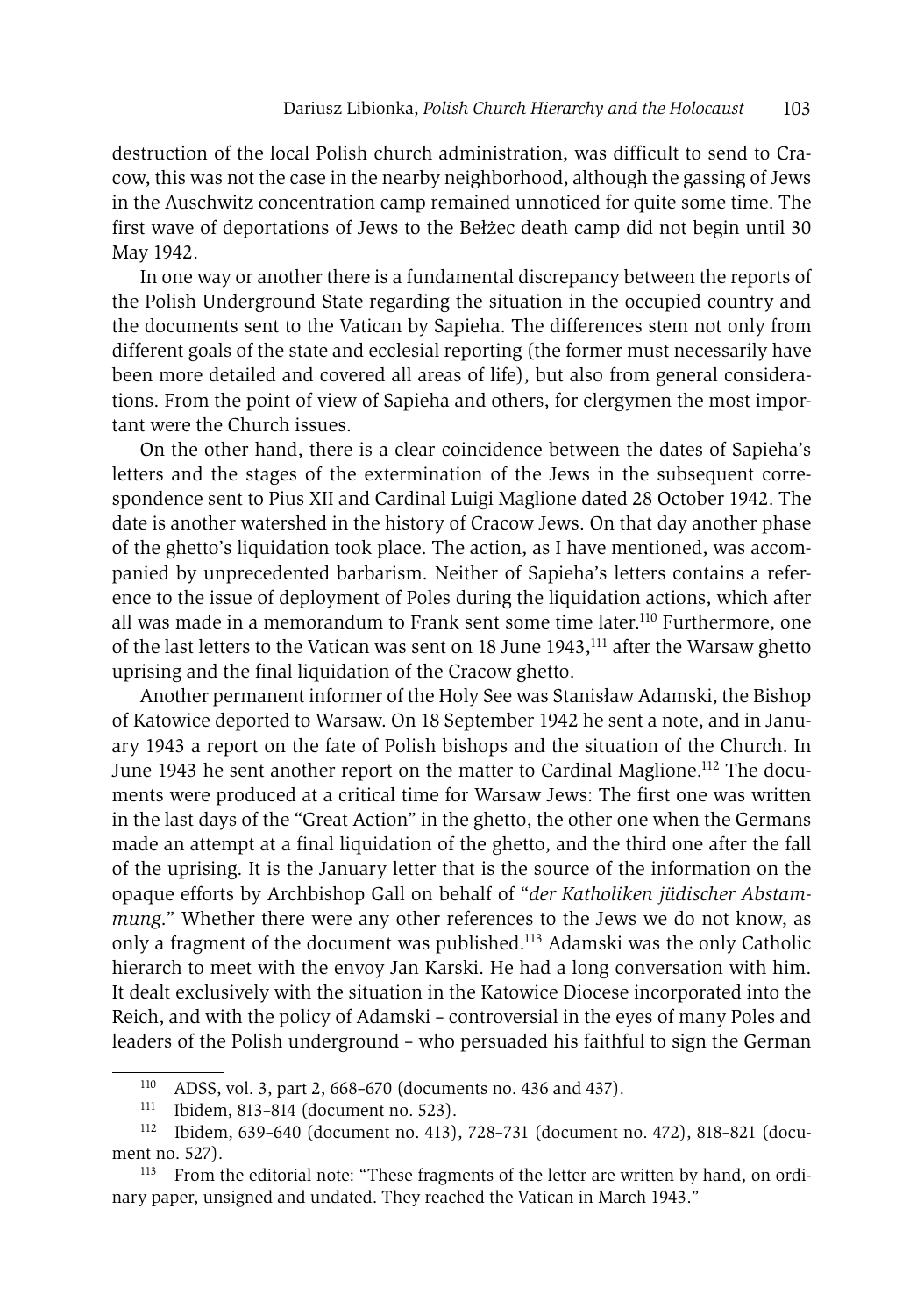national list. The Jews, at least as far as we know from Karski's report, were not mentioned.114

To return to the correspondence of Polish bishops with the Vatican, let us add that a detailed report about the situation in his diocese was also sent by the Lvov Metropolitan Archbishop Bolesław Twardowski (12 July 1943).115 More than a fortnight before, the Higher SS and Police Leader in the District of Galicia reported that the district "[had been] freed" of Jews and that 434,329 Jews had been murdered.116 The echoes of the extermination of the Jews in the Lvov Diocese resounded in a separate file note sent by Archbishop Twardowski to the Vatican in reply to Cardinal Luigi Maglione's enquiry. It confirmed that the vicar of the chapter of the Armenian Diocese in Lvov, Dionizy Kajetanowicz, had been arrested on the charge of offering a [baptism] certificate to a Jew.<sup>117</sup> The Holy See found out about it from the letter of Archbishop Andrey Sheptytsky, who interceded on behalf of Kajetanowicz, and he was subsequently released.118 It was the Metropolitan of the Greek Catholic Church and not the Roman Catholic hierarchs who – in spite of initial illusions related to his perception of the Germans as allies in the struggle for an independent Ukraine – warned Pius XII in late August 1942 about the mass murders of the Jews:

In Kiev, over a few days, up to one hundred thousand men, women and children were murdered. All the small towns in Ukraine were the scene of similar massacres, and this has been going on for a year now. Initially, the authorities were ashamed of those acts of human injustice and tried to secure documents that could prove that the murders were committed by the local population and militia members. Eventually, Jews were being murdered in the streets, with the entire population watching, and without a shadow of shame.

In the letter, the German regime was regarded as worse than the Soviet one.<sup>119</sup> Furthermore, Sheptytsky ordered that Jews be hidden in Greek Catholic monasteries and church buildings. Many Jews seized the opportunity, i.e. about 150 people,

<sup>114</sup> The Polish Underground Movement (1939–1945) Study Trust in London (later: PUMST), 3.1.2.1.3.2, "Raport Karskiego," part entitled 'Charakterystyczny problem 192' [Adamski's code name], 269–278. Nevertheless, Karski defended Adamski's stance as realist

<sup>&</sup>lt;sup>115</sup> ADSS, vol. 3, part 2, 822–824 (document no. 529).<br><sup>116</sup> E Katzmann, *Bozwiazanie kwestii żydowskiej w d*o

<sup>116</sup> F. Katzmann, *Rozwiązanie kwestii żydowskiej w dystrykcie Galicja*, ed. A. Żbikowski (Warsaw, 2001), 38–39. 117 In reply to the letter of 19 June 1943, Archbishop Twardowski informed: "The priest,

in April it seems, was arrested because Jews were recorded in his parish book." After release from prison he remained in hiding (ADSS, vol. 3, part 2, Bolesław Twardowski do kardynała Luigiego Maglione, 12 VII 1943 r., 824, document no. 530). 118 List Andrija Szeptyckiego do kardynała Eug`ene'a Tisseranta, 8 V 1943 r*.* (ibidem,

<sup>791).</sup> More extensive information about the matter came from an Italian chaplain who arrived from Lvov, Col. Aldo Negri (see Notatka Tisseranta do Maglionego, 24 V 1943 r., ibidem, 795). Kajetanowicz was to have been denounced. 119 Quoted in: A. Zięba, "List Szeptyckiego do Piusa XII, 29 VIII 1942," *Gazeta Wyborcza*,

<sup>3</sup> November 2000.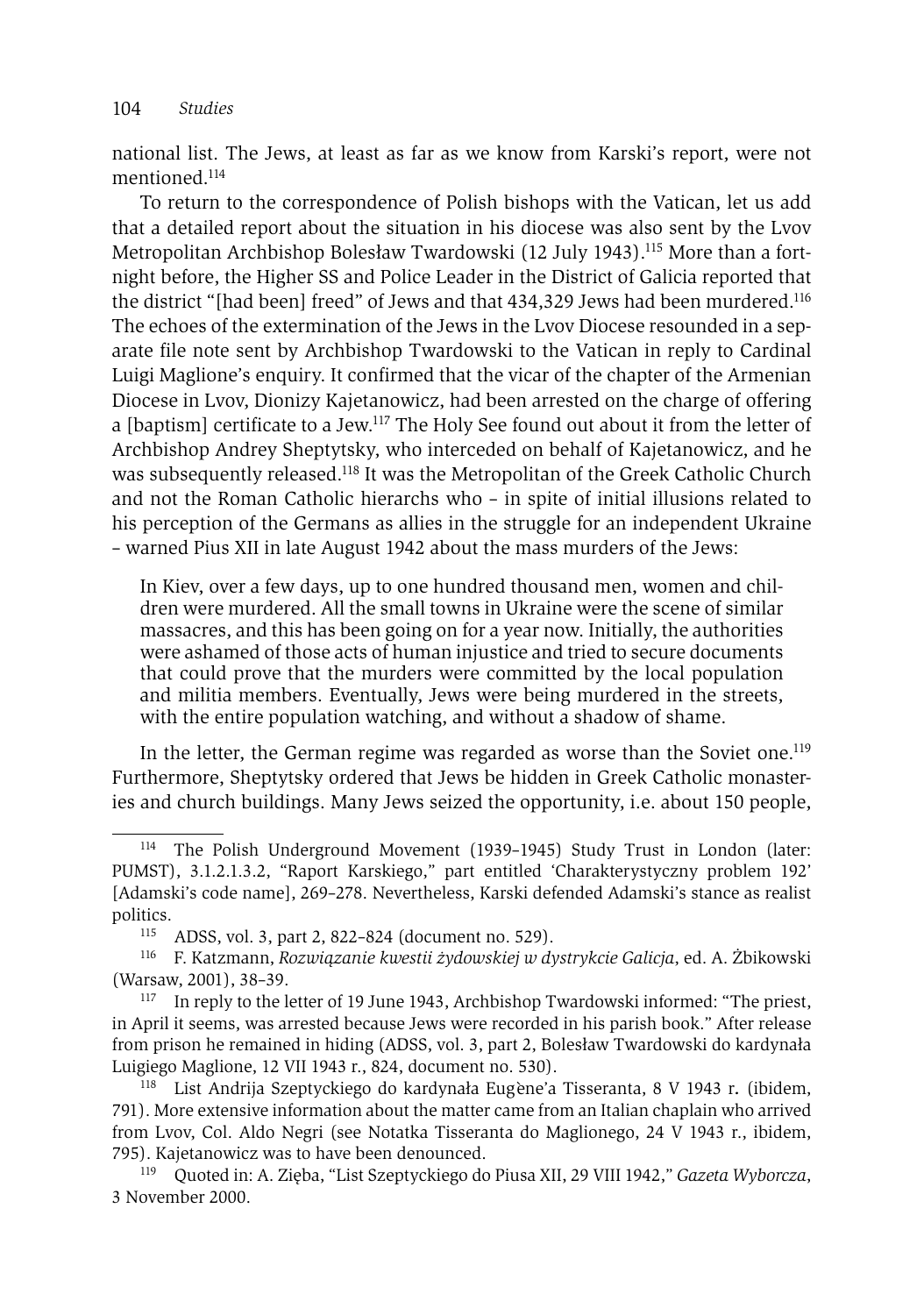among them Rabbi Dawid Kahane (the Chief Rabbi of the Polish Army after the war) and many children. The action was coordinated by the Metropolitan's brother, Klemens.120

It is also worth emphasizing that that an Italian priest, Pirro Scavizzi, chaplain of a hospital train, who delivered Sapieha's letter of 28 February 1942 to the Pope, soon found it necessary to turn the Holy Father's attention to the issue of the extermination of the Jews. Father Scavizzi submitted a letter to Pius XII in which he stated: "With reference to the present nuncio (Orsenigo), the Cardinal (Innitzer) complained about his silence and expressed the opinion that he was too timid and not interested in so many important things. The fight against the Jews [literally 'anti-Jewish'] is merciless and increasingly worse, with deportations and mass executions. The slaughter of Jews in Ukraine has already taken place. In Poland and in Germany it is envisaged to see it through by means of a mass-killing system."121 On 7 October 1942 Scavizzi submitted a report on the situation in Poland, which contained information on the murder of two million Jews.122 The person to inform the Holy See about the situation of the Jews was another intermediary between Sapieha and Vatican, Count Roberto Malvezzi, an entrepreneur from the Instituto per la Ricostruzione Industriale.<sup>123</sup>

It is hard not to ponder over the causes of such a great distance being maintained by the representatives of the Polish church to the mass murders committed in their dioceses. Only in part could this state of affairs be ascribed to a series of unfortunate coincidences, if only caused by the incumbents of bishops' offices. The bishops in the Lublin Diocese, where the first extermination center in the G[eneral] G[overnment] was set up (Bełżec), were in isolation, and the diocesan administrator Father Józef Kruszyński (see below) had no contact with the Vatican. The extermination centers in Sobibór and Treblinka were located in the Podlasie Diocese, administrated by Czesław Sokołowski, the only representative of the Church hierarchy deemed by the Polish underground as an opportunist and even a collaborator.124 On the other hand, the Warsaw bishopric had at its head the ill Archbishop

<sup>120</sup> For Metropolitan Sheptytsky's attitude towards the Jews see K. Lewin, *Przeżyłem.* 

*Saga św. Jura spisana w roku 1946* (Warsaw, 2006). 121 ADSS, vol. 8 (Citt`a del Vaticano, 1974), Le P. Scavizzi au pope Pie XII*,* Bologne*,* 12 05 <sup>1942</sup>*,* 534, document no. 374. 122 ADSS, vol. 8, 669–670 (footnote to document no. 496).

<sup>&</sup>lt;sup>123</sup> On 18 November 1942 he relayed his observations to Cardinal Maglione. A summary of the conversation was published in ADSS, vol. 8 (document no. 493, footnote 2), 665–666. 124 AAN, 202/1–32, Nastroje i stanowisko polityczne duchowieństwa katolickiego

w Polsce*,* 6 I 1943 r*.,* p. 39. At the turn of 1943 and 1944 he was sentenced to death by the Special Military Court of the Warsaw District of the Home Army. When the sentence was not approved by the Home Army commander Gen. Tadeusz Komorowski ("Bór"), the matter was referred to the Special Civil Court, which sentenced the Bishop to infamy. See L. Gondek, *Polska karząca 1939–1945. Polski podziemny wymiar sprawiedliwości w okresie niemieckiej okupacji* (Warsaw, 1998), 87–88. This matter has not been conclusively explained. The Church historiography mentions submissiveness and passivity of the administrator (ks. [Father]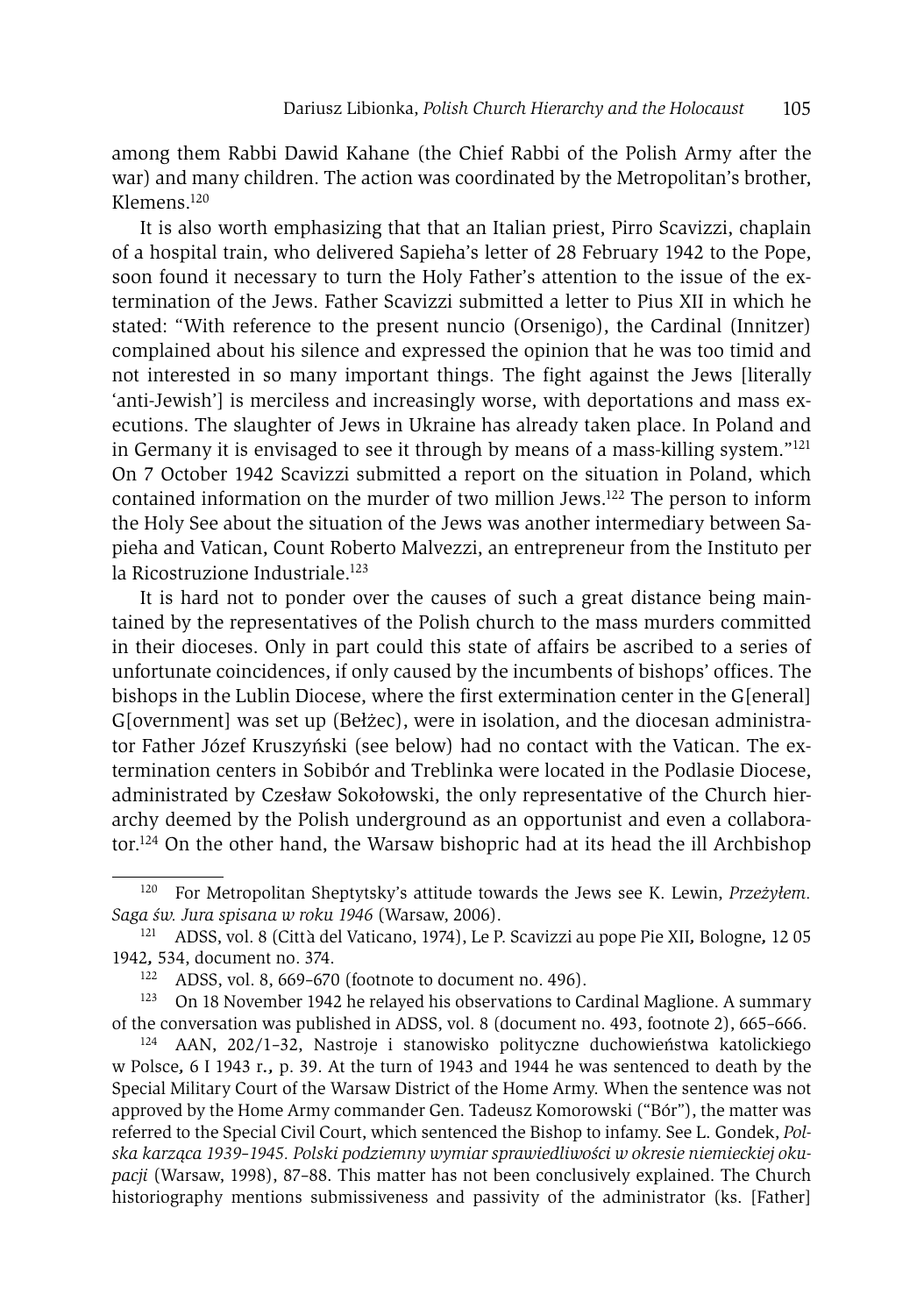Stanisław Gall, who died on 11 September 1942, and his successor was the elderly Bishop Antoni Szlagowski, with the affairs of the Curia being in the hands of quite timid personalities.

It is certain that at least several representatives of the hierarchy, and definitely Archbishop Sapieha, who was in permanent contact with the representatives of the Polish Government in Exile, must have been aware that information on the situation in the country, including that regarding the extermination of the Jews, regularly reached the Vatican, be it only via the Government. The Polish Embassy at the Vatican filed reports on the extermination of the Jews. It is quite important that the figures quoted in some of the ambassador's memoranda came from people coming from the country, but not from representatives of the Polish Church.125 Although the Cracow archbishop was familiar with the diplomatic efforts of the government and the embassy, he could not be deemed relieved of the duty to inform the Pope about the tragic situation of the Church and the Polish population. Clearly, no such imperative was felt in Polish Church milieus with respect to the Jews. Also, no attempts were made to use the Polish underground or private persons as intermediaries, neither Poles nor Italians, in order to convey to the Holy See any materials on the matter, be it only those that referred to the persecution of the converts. Still unanswered is the question about the reasons for the lack of information from Polish Church sources regarding the Auschwitz camp.

The lack of information from Polish Church sources could have far-reaching consequences. On 10 October 1942 the Secretariat of State, in reply to a note of the personal envoy of President Franklin D. Roosevelt at the Holy See, Myron Tylor, of 26 September, requesting confirmation of the information about the extermination of the Jews in occupied Poland, obtained by the U.S. Government via the Jewish Agency for Palestine of Geneva, used as a pretext the lack of credible information that could confirm the facts, even though "reports of ruthless measures employed against non-Aryans reached the Holy See from other sources as well, but it was impossible to verify their credibility."126 It is hard to ascertain whether information obtained from representatives of the Polish Church hierarchy, i.e. from the most reliable source, could change the Pope's point of view and his associates regarding Jewish issues throughout 1942. After all, no one ever contacted Sapieha for a report on the mat-

T. Fręchowicz, "Diecezja podlaska," in *Życie religijne*, vol. 1, 368. It was to be contradictory with the attitude of a part of the diocesan clergy. There were also references to the depravity of villagers living near Treblinka, who were "seeking treasures" on the camp premises. The informer was the rector of the Kosów Lacki parish (ibidem, 437). We do not know, however, whether Church representatives tried to combat the practice. Reports of the Polish underground were highly critical of the attitude of the Podlasie clergy.<br><sup>125</sup> I discuss the matter at length in "Against a Brick Wall. Interventions of Kazimierz

Papée, the Polish Ambassador at the Holy See with Regard to German Crimes in Poland, November 1942–January 1943," *Holocaust Studies and Materials* 1 (2008): 270–293. 126 P. Blet SJ, *Pius XII i druga wojna światowa w tajnych archiwach watykańskich* (Kato-

wice, 2000), 243–244.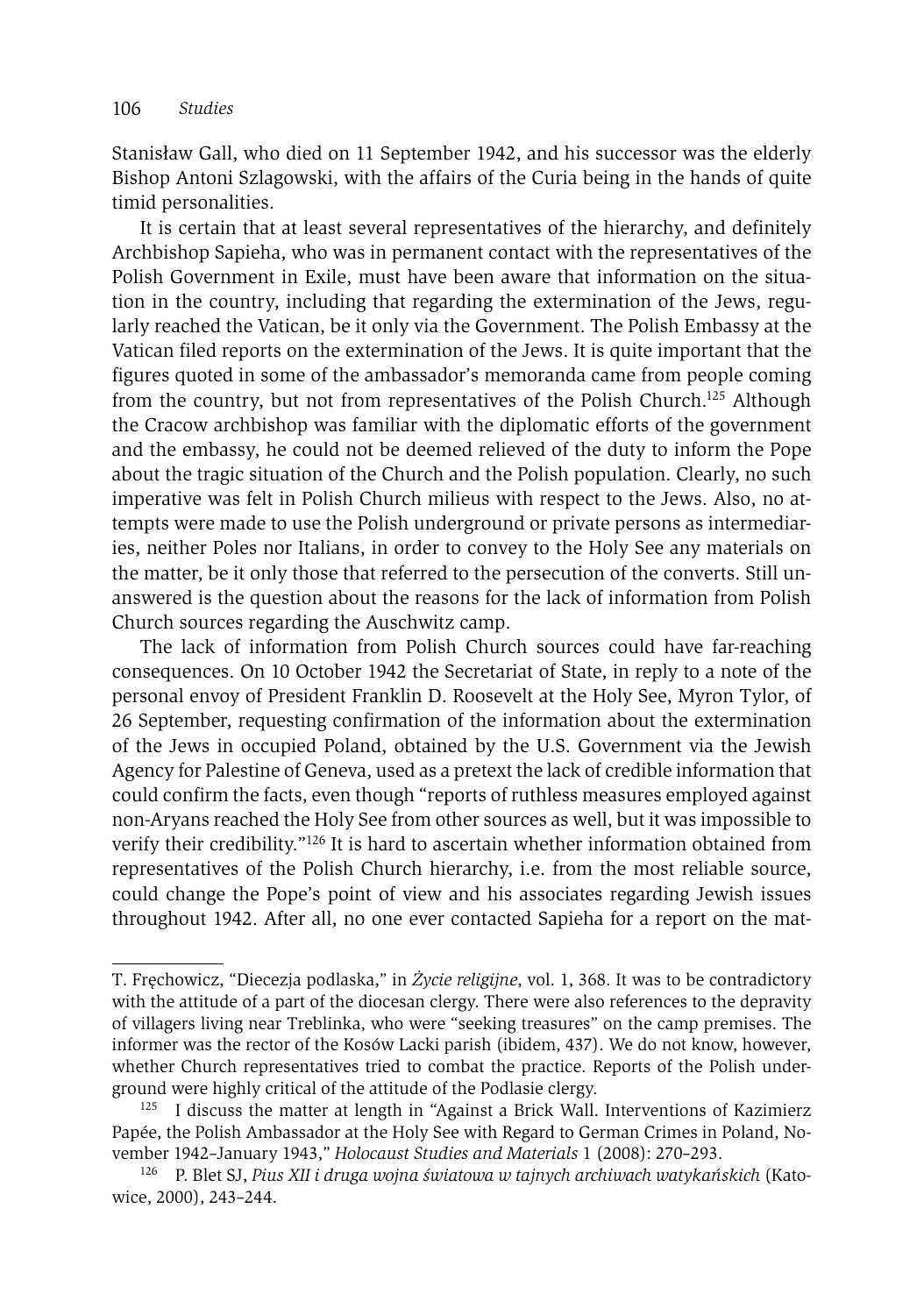ter. We should bear in mind that neither the above-mentioned letter of Archbishop Sheptytsky nor of Father Pirro Scavizzi nor any other accounts were used either. Even later on, despite reminders for the Polish ambassador and the President of the Republic of Poland, no public announcement on the terror in occupied Poland was made, not even on the crimes against Polish priests, so excellently documented only thanks to Sapieha.127 Even if the Polish government and its Vatican representatives tried to do much to inform the Pope about the murders of Jews in Poland, this cannot be said of the representatives of the Polish Church in the occupied country.

It is certain that information from Church sources was, from the point of view of the Holy See, more credible than figures from "Polish" London. Quite telling is the memorandum of early July 1942 drafted by the ambassador at the Holy See from a meeting with Domenico Tardini, during which he tried to highlight the situation in Poland.

Mons[ignior] Tardini listened without interrupting. At one point he said that although the information about the situation in Poland was a valuable supplement and confirmation of the Holy See's own information, it had to rely on its own sources and that precisely now the Secretariat of State expected new information from Poland. What cannot be written down can often be said. This way has also recently been used by more and more bishops, orders and the faithful in Poland.<sup>128</sup>

It cannot be ruled out that the information about the fate of the Jews could have been transmitted orally to those who were in touch with Polish bishops. In the archives there are no traces of such information that reached the Vatican through informal channels.129 It is also possible that the Vatican and Polish Church archives contain materials unknown to historians.

It seems a good idea to quote the account of Father Quirino Paganuzzi made in 1967 of his conversation with Sapieha that had taken place in 1941, which dealt with German terror, including that against the Jews.130 Paganuzzi was the chaplain of an Italian hospital train, who submitted Pius XII's letter of 28 August 1842 to Sapieha, and in the summer of the following year he carried the Cracow Metropolitan's correspondence to Rome.131 As far as we know, other intermediaries, mentioned in this text, Father Scavizzi and Count Malvezzi, did not refer to Sapieha or any other Polish bishop. Undoubtedly, one of the most important informers of the Holy See, particularly in the early years of the war, was Luciana Frassati-Gawrońska, who

<sup>&</sup>lt;sup>127</sup> The state of knowledge is reflected in the Vatican protest note to Ribbentrop of 2 March 1943, unaccepted by the German Foreign Ministry. 128 PISM, A. 44.122/28, *Notatka z rozmowy z D. Tardinim, 2 VII 1942 r.* [Memorandum

from a conversation with D. Tardini of 2 July 1942], no pagination.

<sup>&</sup>lt;sup>129</sup> W. Laqueur, *The Terrible Secret. Suppression of the Truth about Hitler's "Final Solution"* (Boston, 1981), 57.

<sup>130</sup> C. Falconi, *The Silence of Pius XII* (Boston–Toronto, 1970), 149–150.

<sup>131</sup> Ks. [Father] J. Wolny, "Arcybiskup Adam Sapieha w obronie Narodu i Kościoła polskiego," 269.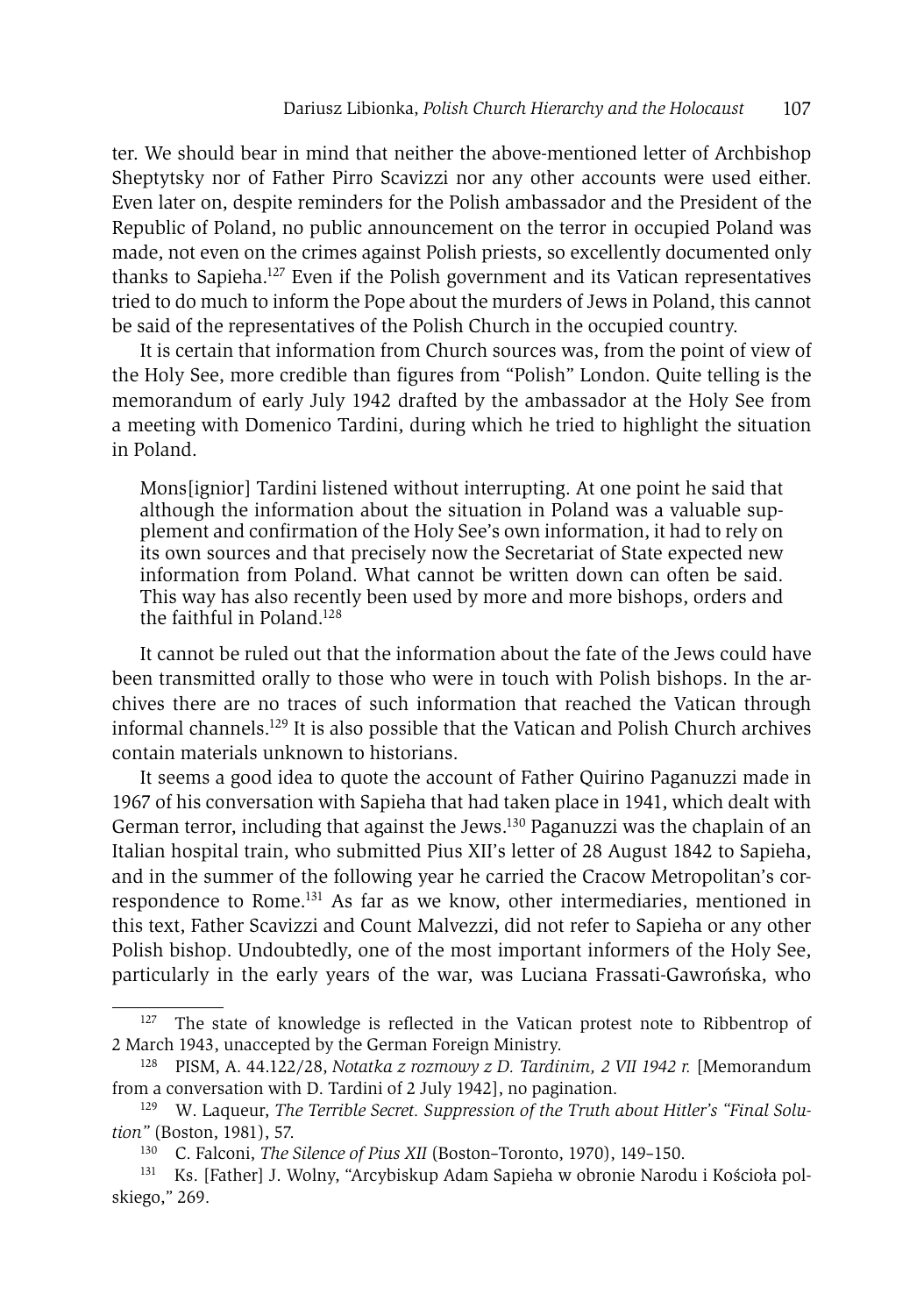during her seven stays in Poland contacted Warsaw and Cracow clergymen. Her first missions had primarily a political character. Her last stay in Poland was in late 1942. After each of her missions to Poland, she reported to the General of the Jesuit Order Włodzimierz Ledóchowski, who died on 13 December 1942. Unfortunately, in her memoirs she did not say what kind of information she had given  $\lim_{n \to \infty} 132$  At least once she was received by Pope Pius XII. On 21 November 1942, Ambassador Kazimierz Papée sent to London "A Letter of Polish Women to General Sikorski," which, as he writes, reached Rome via Budapest "through contacts of the Church circles with the country."133 There is no evidence that Zofia Kossak's famous "Protest" ever reached the Vatican. Moreover, we do not know whether the document was ever submitted to the Vatican Secretariat of State, even though it was referred to by President Władysław Raczkiewicz in his memorandum to Pius XII.

A few interesting threads can be found in the archives of the Polish Embassy at the Vatican. For example, the report "The Situation of the Catholic Church in Poland," dated 16 April 1943, sent to London via the Polish Embassy at the Holy See, which in turn had received it via the Polish Ministry in Hungary, contains information about the fate of the Jews. Under the heading "Persecution of the Church" we read: "It is hard to ignore the mass murder of Christians of Jewish origin on a par with the rest of the Jews." At the same time, the clerical estate suffers persecution on a par with the rest of the Jews and other strata of Polish society. Further on (in "Terror in Poland"), it was reported: "The G[eneral] G[overnment] became the scene of murders of ca. 1,000,000 in the death chambers of Treblinka, Auschwitz and Sobibór and other neighborhoods; the action to liquidate the surviving ones continues. Altogether, in Poland around 3,000,000 Jews have been murdered, starved to death, etc."134

That the Vatican received replies to enquiries sent via private channels from occupied Poland is confirmed by the memorandum drafted on 7 July 1943 by Undersecretary of State Giovanni Battista Montini: "In May Mr. X was handed a list of Jews, former inhabitants of Warsaw and Łódź, so that he would accept the information through [courtesy of] His Excellency Bishop Adamski. This morning, Ms X from Warsaw said as instructed by Bishop Adamski that the information was not available. Since May, the Warsaw ghetto is no more. 800 houses were burned. The Jews either died or were deported out of the city. Or, if they are free, they live under different names: it is impossible to find them." And further on: "The same person informs that last May 1,000 Poles were killed in the Warsaw ghetto. The Poles, despite

<sup>132</sup> L. Frassati-Gawrońska, *Przeznaczenie nie omija Warszawy*, transl. J. Tygielski (Warsaw, 2003), 196. For an extensive discussion of the Italian's contacts with Cracow clergy, particularly during 1939–1941 see *Księga Sapieżyńska*, vol. 2, 343–365.<br><sup>133</sup> PISM, A.44.49/6, no pagination.<br><sup>134</sup> Ibidem, A.11/49sow/15, Interwencje Stolicy Apostolskiej w dziedzinie ucisku religij-

nego pod rządem sowieckim [Interventions of the Holy See regarding religious persecution under the Soviet regime], p. 2 and 7.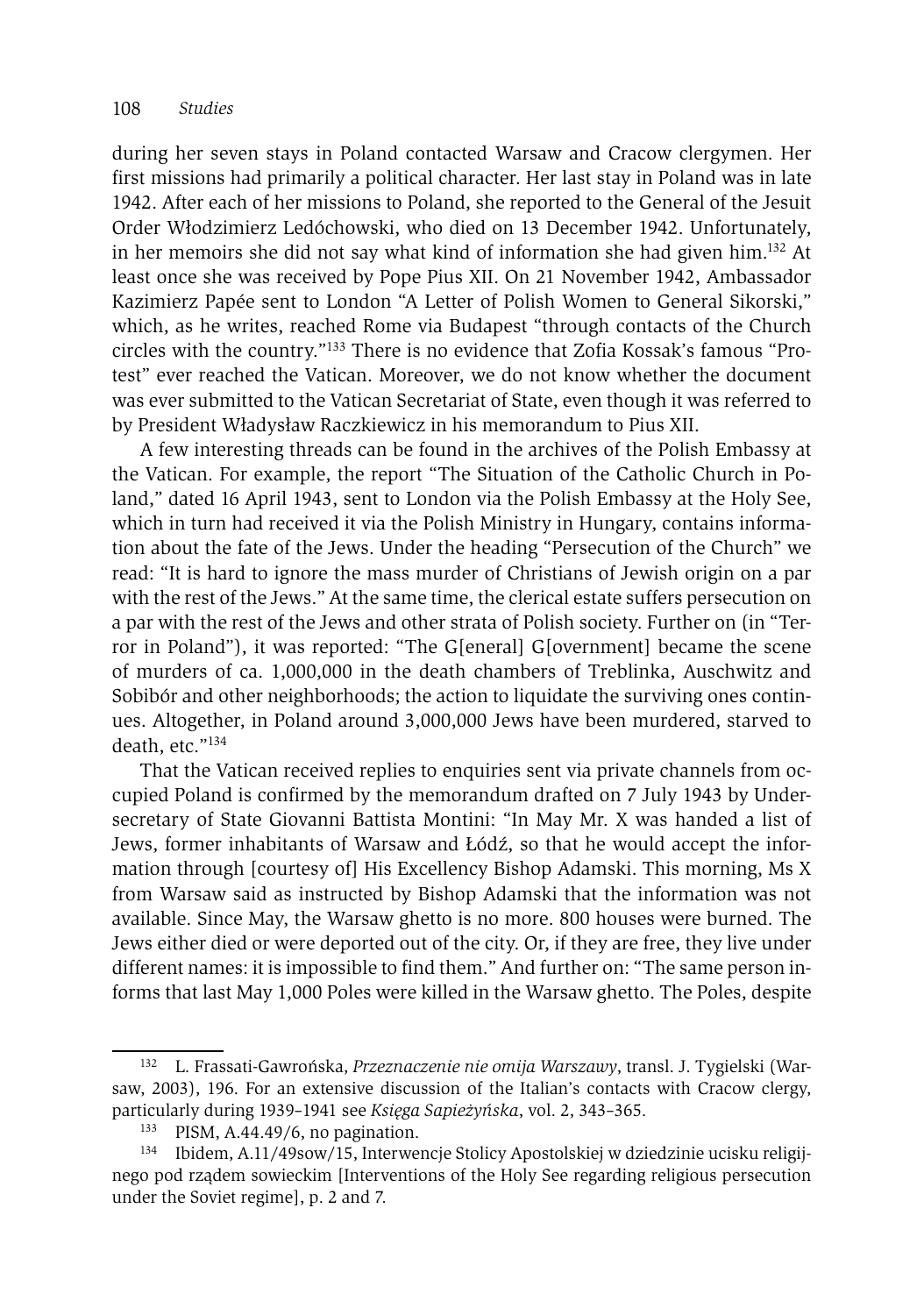some rumors, refused to be drawn into wrong actions against the Jews."135 The information regarding mass repressions against the Poles was inaccurate. Suggestions regarding the shipment of materials to the Vatican also appear in post-war accounts. In mid-1943, a priest from the All Saints' parish in Warsaw, Antoni Czarnecki, was to send to the Vatican, via his superiors, information about the death center in Treblinka and the Warsaw ghetto uprising.<sup>136</sup> The published Vatican documents contain no trace of such a document, although Bishop Adamski's correspondence shows that it was possible to send all kinds of materials to the Vatican.

Le us reiterate: even though many questions still await answers, the sources available to historians demonstrate that the Polish Church hierarchy, taking into consideration the possibility of taking such steps, did very little to inform the world about the Holocaust. In the letters of Sapieha and other bishops, except Adamski, not only is there no information but also there are no allusions to the fate of the Polish Jews. To be sure, indifference to the Jewish fate was in part a result of their perception in terms of strangeness and threat. On the other hand, it is only natural that the Polish Church hierarchy was primarily interested in clergymen persecuted by the Germans, and whose fate – as one could see with ever greater clarity – raised no protest of the Pope. It is possible that, as was the case in the Polish milieus in London, $137$  there were fears that the tragic fate of the Jewish population could obscure the martyrdom of the Church and of the Polish population, and thus diminish the chances for a diplomatic response of the Holy See, which was awaited in vain.

### **Bishops Residing Outside the Country on the Holocaust**

Apart from August Hlond, the Bishop of Włocławek Karol Radoński and Army Bishop Józef Gawlina also remained outside the country. The dissimilarity of their situation in contrast with the bishops residing in the country allowed them to openly speak about domestic issues.

The primate left Poland in mid-September 1939 and soon arrived in Rome. After Italy joined the war he found shelter in Lourdes in the unoccupied part of France,

<sup>135</sup> ADSS, vol. 9, Notes de la Secrétaire d'État, Renseignements sur la persecution des Juifs en Pologne (Vatican, 7 July 1943), 376 (document no. 255). The document includes an attached comment, according to which the matter was discussed on 3 May 1943 following an audience with the Pope [in original abbreviation "Ex Aud. SSmi"]. Mons[ignior] A. Samoré, responsible for Polish affairs in the Secretariat of State, informed about the handover of the list ("The list was handed to Mr. X with the request to submit it to Mons[ignior] Adamski [the Katowice Bishop, then in Warsaw] for possible future research"). 136 M. Phayer, *The Catholic Church and the Holocaust, 1930–1965* (Bloomington, 2000),

<sup>50.</sup> The information comes from a book by the American journalist Dan Kurzman, who in the 1970s had an interview with Father Antoni Czarnecki (see D. Kurzman, *The Race for Rome* [New York, 1975], 82).

<sup>137</sup> D. Stola, *Nadzieja i zagłada. Ignacy Schwarzbart – żydowski przedstawiciel w Radzie Narodowej RP (1940–1945)* (Warsaw, 1995), 186–187.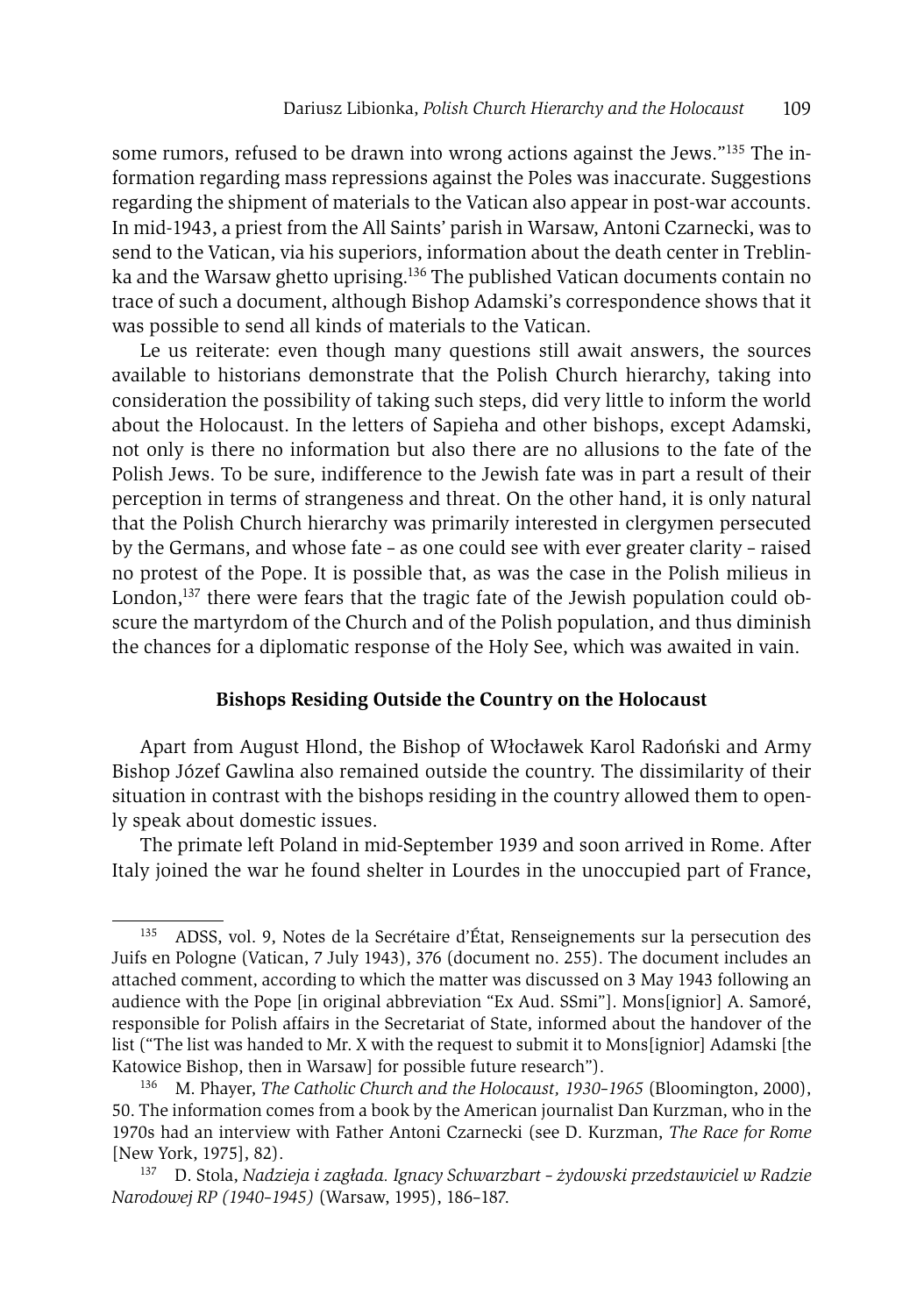where he stayed until April 1943. Then he moved to the Benedictine Abbey in Hautecombe, where he stayed until his arrest in February 1944. He returned to Poland in July 1945. In the announcement to foreign journalists published after the Kielce pogrom in July 1946, there was a statement saying that during his stay in France he participated in saving Polish, French and German Jews from deportation to the death camps, helping in facilitating their emigration to the United States, putting them in safe places and providing them with documents.138 On the basis of available sources it is hard to verify this confession, and what is more, Polish historiography has not mentioned this problem yet.<sup>139</sup> Hlond's involvement on behalf of the Jews could have taken place during his stay in Lourdes (it is known that he also received Jews in his residence). In his public appearances he never returned to this matter later on.

As it seems, in his correspondence with the Holy See, the primate did not touch upon Jewish issues. References to the extermination of the Jews were found in his report about the situation of the Catholic Church in occupied Poland during 1939–1942, published in Lyon in February 1943 in the underground periodical *Cahiers du Témoignage Chrétien* under the title "Defi" [Challenge].140 A paragraph is devoted to this matter in the part regarding the relations in the General Government: "the General Government is a ghetto to which all the Jews and Poles were brought from Poland and Germany and to which the Jews from all occupied countries are now being brought. They are interned in the ghettos organized in large cities. Leaving the ghetto is punished by death. Work exhaustion, hunger, cold and diseases take a horrible death toll there. At times, the Gestapo enters and carries out massacres. Mass shootings and gas poisoning are the order of the day. Thousands of them were killed in Przemyśl, Stanisławów, Rzeszów and Dębica. 55,000 were killed in Lvov alone. In total, 700,000 Jews were brutally murdered on Polish territory, and there is no doubt that the Nazis intended to entirely uproot them from the European continent. Earlier, an attempt to create a Jewish reserve in the Lublin region was being discussed. The report also contained information about persecution of Jews in the Vilna region ("they were expropriated, maltreated, forced to do the heaviest work, exterminated on a mass scale. In Vilna alone 65,000 were

<sup>138</sup> The text of the statement was published in *Antyżydowskie wydarzenia kieleckie 4 lipca 1946 roku. Dokumenty i materiały*, ed. Z. Meducki (Kielce, 1994), 118. He mentioned this before during the conversation with the representative of Jewish Religious Associations Michał Zylberg. "I myself looked for Aryan papers for Polish Jews during my stay in France, and especially for the yellow documents on the basis of which the Jews could go to the United States." About the Holocaust *Dziennik Powszechny* 2, 22 January 1946 (after: August Prymas Hlond, *Dzieła. Nauczanie*, 815–816). 139 Bishop Henryk Muszyński mentions this matter in "Kardynał August Hlond (1926–

<sup>1948)</sup> wobec Żydów," in *Collectanea Theologica* 3 (1991): 81–87.

<sup>140</sup> For circumstances of the creation of this document, see ks. [Father] S. Kosiński, "Raporty kardynała Hlonda o Kościele w Polsce," *Chrześcijanin w Świecie* 10 (1978): 15–24.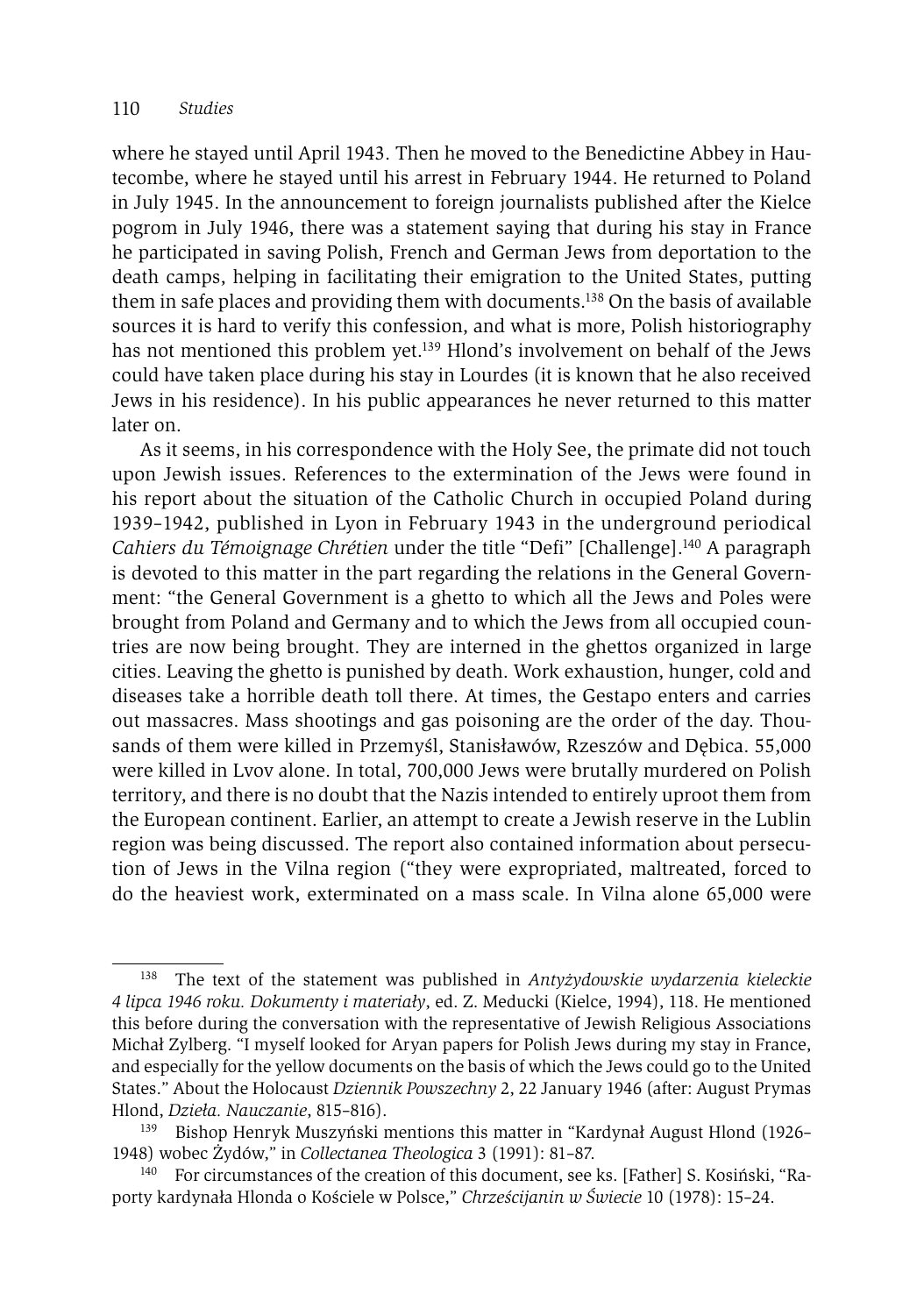murdered").141 These figures came from materials received by the primate via the Polish government in London. They were generally available at the time of preparing this report, but above all, in most part they were outdated. Both the information and the assessments regarding anti-Jewish goals of German policy came from a Bund letter dated 11 May 1942 and which was delivered to London by courier at the turn of May and June. Almost instantly, Polish and British media announced its content.142 For this reason, it is hard to agree with Father Zygmunt Zieliński's opinion that fragments of Cardinal Hlond's report devoted to Polish Jews played a significant role in spreading this information to the West.143 What is striking in this reading is the primate's unawareness of the situation in Warsaw and failure to mention it in his study about German policy towards the converts.

The notes that he was writing cast a little more light on the primate's views on "the Jewish question." References to the Jews rarely appear there and if so only in a negative context. Therefore, it is possible to learn about "diversion of national minorities" and "Jewish depravation" from the reflections on prewar relations, and there is a statement saying that Polish industry cannot be "anonymous," "foreign" or "Jewish oligarchy" in the reflections on the prewar economic order. In a different part it reads that if Poland had renounced its "historical hopes, it would have become another Jewish nation without a leader, government or mission."144 In these notes, however, there are no direct references to "the final solution of the Jewish question" that was being carried on Polish territory. Furthermore, there is no comment on either anti-Jewish laws issued by the Vichy government or the deportation of the Jews from France. There is no doubt that research in the Church archives would make it possible to significantly supplement the picture.<sup>145</sup>

After the first comprehensive data about crimes against the Jews had arrived in London, the Polish government undertook various political and informative actions.146 It is hard not to notice that the representatives of the Polish Church hierarchy residing in London joined these actions rather late. On 15 June 1942 a special issue of the *Polish Fortnightly Review* devoted to German terror in Poland came out. A good deal of space was devoted to the persecution of the Jews. In this publication,

<sup>141</sup> Cardinal August Hlond, "O położeniu Kościoła katolickiego w Polsce po trzech latach okupacji hitlerowskiej," *Chrześcijanin w Świecie* 70, vol. 10 (1978): 33, 38.

<sup>142</sup> For more on the subject, see D. Stola, *Nadzieja i zagłada*, 160–161.

<sup>143</sup> Z. Zieliński, "Activities of Catholic Orders on Behalf of Jews in Nazi-occupied Poland," in *Judaism and Christianity under the Impact of National Socialism (1919–1945)* (Jerusalem, 1987), 382.

<sup>144</sup> From Cardinal August Hlond's notebook (Poznań, 1955), 148, 159, 155.

<sup>145</sup> Cardinal Hlond's legacy (so-called *Acta Hlondiana*) was elaborated by Father Stanisław Kosiński. At present, this archive is hard to access because of the protracted beatification process (J. Żaryn, "Archiwa Kościelne – specyfika miejsca i czasu (1939–1989)," *Biuletyn IPN* 4 (2002): 34.

<sup>146</sup> For more on the subject, see D. Stola, *Nadzieja i zagłada*, 161–162.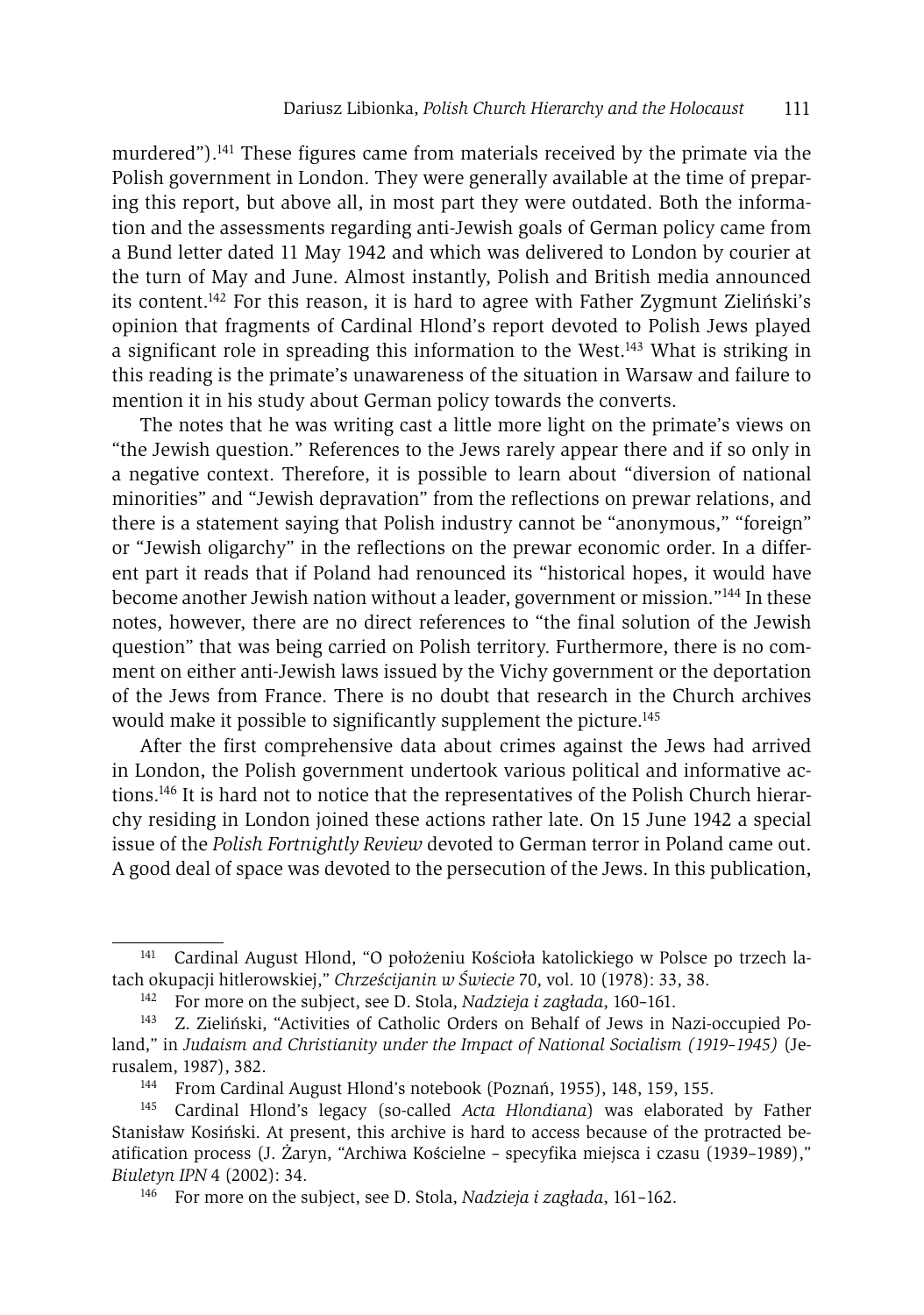### 112 *Studies*

there is also a transcript of the broadcast by Cardinal Arthur Hinsley, Archbishop of Westminster, transmitted on 9 July 1942. It contains the following words:

I am going to set down things which cannot be gainsaid concerning the barbarities of those tyrannous invaders in their treatment of Jews and Christians in Poland. . . . In Poland alone the Nazis have massacred 700,000 Jews since the outbreak of war. Must we not appeal to reason? A Jew is a man among rational civilized people. No man may be condemned unless he is tried and found guilty. But the Nazis have done to death without the semblance of justice numberless innocent peoples of non-Aryan race. Innocent blood cries to heaven for vengeance; the Lord will reply in his own good time.<sup>147</sup>

The publication was lacking the voice of Polish bishops.

The situation changed in the fall of 1942 after the emissary Jan Karski arrived in London. This time, Karol Radoński joined in the endeavors of the Polish Government to inform the world about the crimes committed in Poland. The Bishop of Włocławek arrived in London in late June in connection with his appointment to the National Council in London (24 February 1942). Earlier, from September 1940, he resided in Jerusalem, where he exercised pastoral care over Polish refugees and then over the soldiers of the Polish Army. In his radio address of 14 December 1942 broadcast by the BBC he made a longer comment on the extermination of Polish Jews:

Meanwhile, more horrible news comes from our land. It is harder and harder for everybody. The German atrocities that affect hundreds of thousands of Poles are also applied to the Jewish population. Its martyrdom exceeded everything, whatever hatred and fierceness the oppressor could conceive. Massacres of the Jews in Poland must openly terrify and disgust the whole civilized world, even in the light of bragging and sneering of the executioners and their henchmen. It reminds us of the times when the ancestors of the Nazi bandits exterminated with fire and sword the Slavic peoples on the River Elbe and the Spree, while at festive tables they poisoned their leaders or killed whole tribes whose patrimony aroused greed and envy. Today, their descendants have fallen to an even lower level of barbarity. The current rulers of our country have been possessed by some kind of demonic madness to murder the unfortunate victims locked up in the ghettos . . . As a Polish bishop I condemn outright the crime committed against the Jewish population in Poland. The reply of the Front for the Rebirth of Poland, that came to us from the country and was of the Christian spirit of neighborly love and human compassion, is the expression of what every Christian Pole feels.<sup>148</sup>

<sup>147 &</sup>quot;German Crimes Arraigned," *Polish Fortnightly Review* 48, 15 July 1942.

<sup>148</sup> Quoted in: Ks. [Father] J. Dębiński, *Biskup włocławski Karol Mieczysław Radoński (1883–1951): życie i działalność* (Toruń, 2001), 194–195. This statement was published by Polish press in London (Bishop Radoński's speech: *Dziennik Polski,* 17 December 1942). It seems that this message was not reprinted in the national underground press.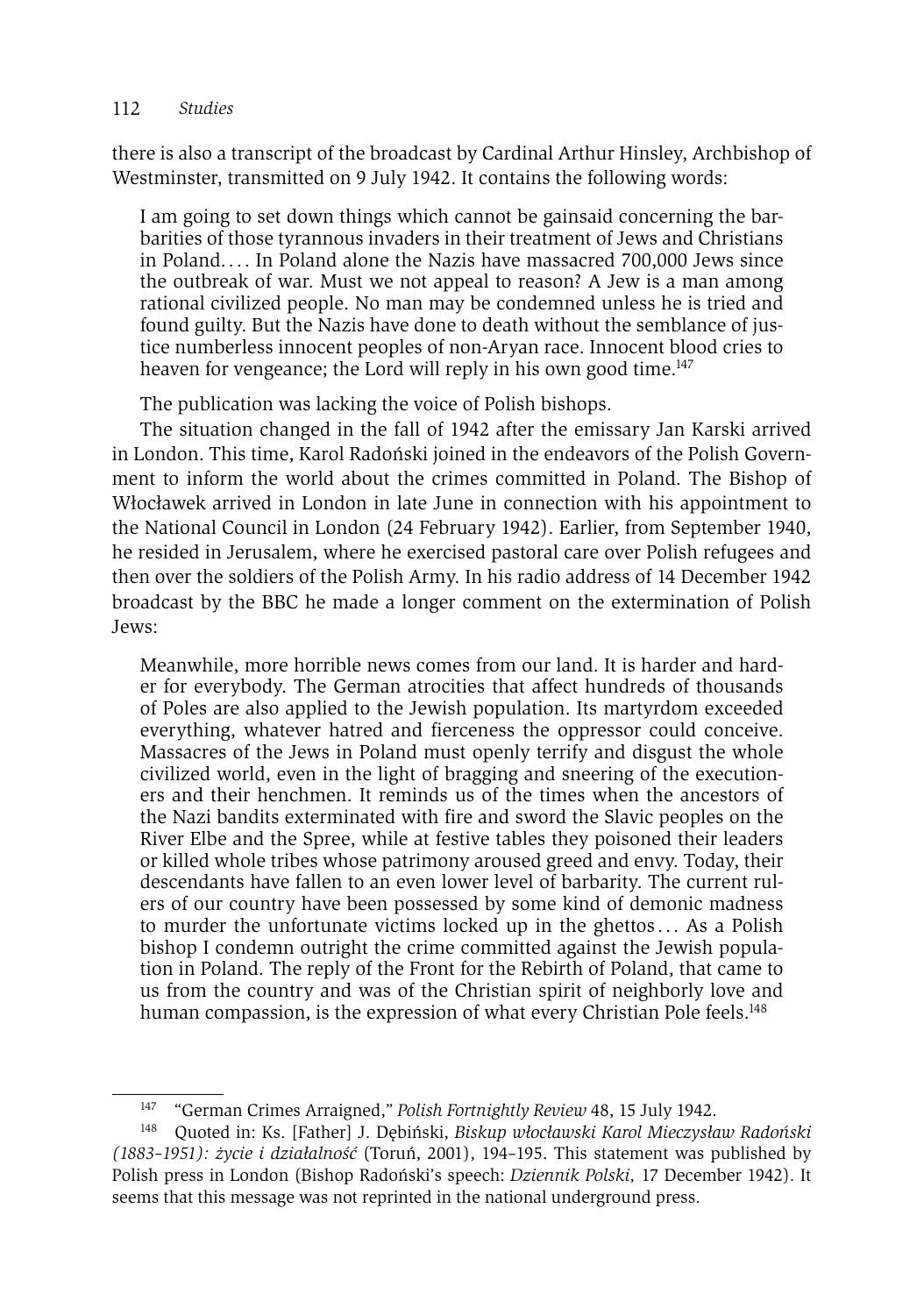It was the most expressive comment about the fate of the Polish Jews made by a Polish Catholic hierarch during World War II. Although contrary to what Radoński's biographer suggests, this address was not only unique but also, and what is more important, isolated.<sup>149</sup> Because already in Radoński's appeal to the bishops of the world broadcast by the BBC on 17 January 1943 the extermination of the Jews had been treated instrumentally. There was only one fragment concerning this matter: "After murdering the intelligentsia, the nation's spiritual leaders, they began liquidating the Jews. And now it is time to exterminate our people." The content of this dramatic appeal was entirely dominated by German atrocities against the Church and the Polish nation. The sufferings of the Polish nation were called "martyrdom which the world has not yet seen" – the Jews were forgotten, and not for the first time.150

The crimes against the Jews in Poland were not mentioned at all in the correspondence between Radoński and the Holy See. At that time he belonged, as it is known, to the most stringent critics of the stance of Pope Pius XII and the Secretariat of State. The correspondence with the Vatican, frequently quoted by various authors, confirms his determination. It began with Radoński's dramatic appeal dispatched on 14 September 1942, in which, portraying the persecution of the clergy in the Włocławek Diocese, he pressed for the Pope's public comment on Polish matters. He argued that from the point of view of the Holy See's interests his silence was unfavorable to the mood of the Poles in the country and in emigration. Radoński's opinions were extremely firm.151 Irritated, the Secretary of State Luigi Maglione reminded the bishop about Pope Pius XII's endeavors on behalf of Poland and the Poles, and in sharp words he referred to the critics of the Vatican's policy, pointing out full agreement of the Holy See's actions with the expectations of the hierarchs in the country.

Radoński, however, did not change his opinion. In a letter to Luigi Maglione (15 February 1943) he wrote:

facts demonstrate that in spite of His Holiness's silence the persecutions are intensifying every day. Even children are now being taken from their parents and transported to Germany on a mass scale, whereas mothers who try to defend their children are killed on the spot. If such crimes that cry to heaven for vengeance are taking place, the unconceivable silence of the Supreme Church Teacher is, for those who do not know its reason – and there are thousands of such people – the beginning of spiritual decline.

Radoński's biographer writes that "he defended the Jews during the uprising in the Warsaw Ghetto, and he demanded from the Holy See a firm condemnation of the crimes committed against the Polish and Jewish nation" (Ks. [Father] J. Dębiński, *Biskup włocławski Karol Mieczysław Radoński*, 8–9). These facts, however, are not confirmed in his book.

<sup>150</sup> After ibidem, 198.

<sup>&</sup>lt;sup>151</sup> For the entire letter, see ibidem 177-179.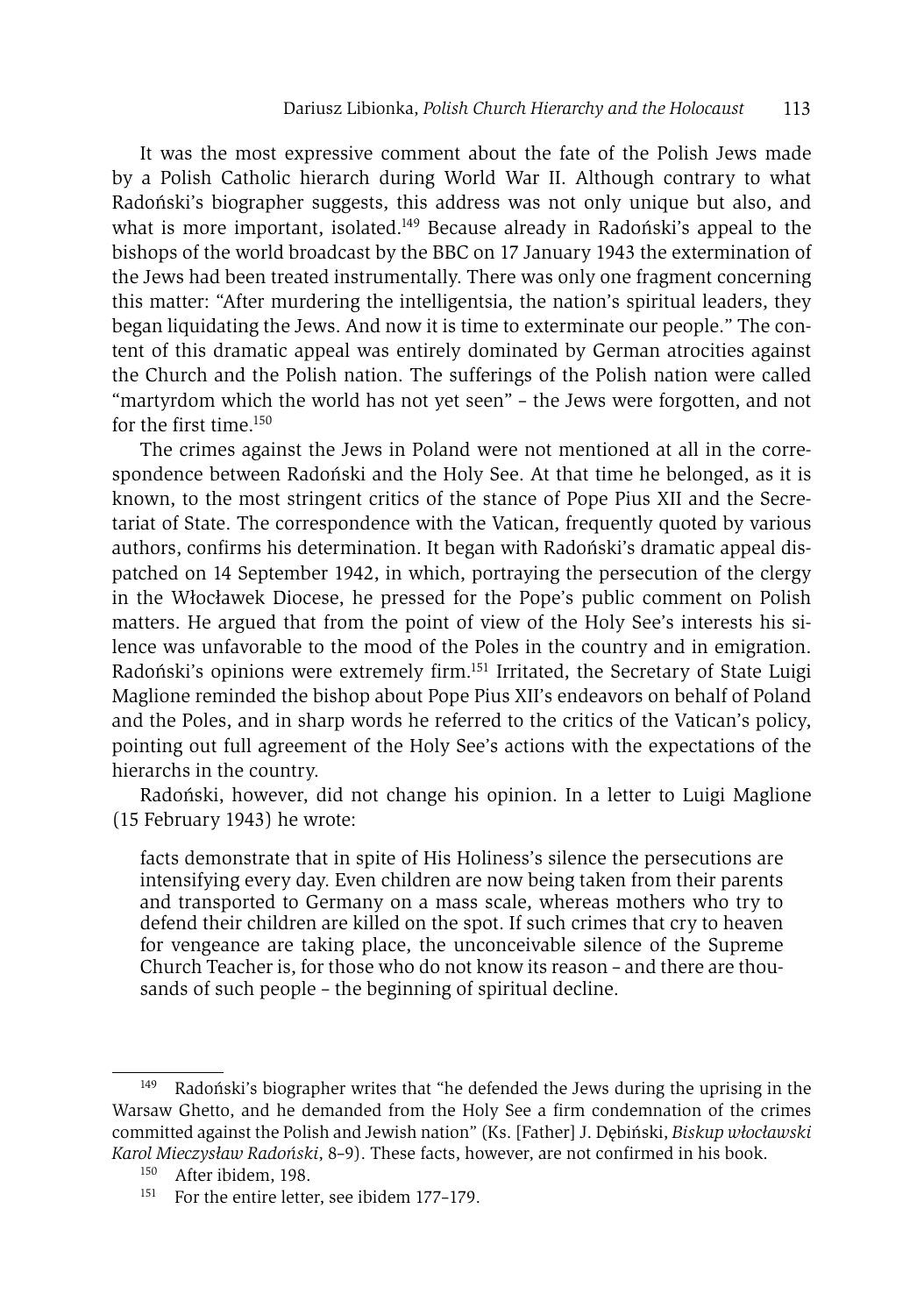#### 114 *Studies*

The instrumental treatment of the Holocaust in this letter, in the light of the bishop's BBC statement of 14 December 1942, is puzzling to say the least. For Radoński lamented that the Poles "heard that the present Pope condemned through his nuncio the persecution of the Jews in France," and he asked, "Are we really worth less than the Jews?" But waiving the extermination of the Jews aside surprises not only for this reason. Warning about the possible results of Pope Pius XII's silence, he referred to Jan Karski's testimony: "An emissary who has recently come from Poland, a reliable man, partaking of sacraments, a member of the Catholic Action, told me about the state of minds."152 It is possible to ask here why he did not write that this particular man had delivered full documentation of the course of the extermination of the Jews to the Polish government. Even if Jan Karski had raised this matter during his meeting with Radoński, he must nonetheless have been aware of the role he played – Karski explained the course of his mission during the meeting of the National Council, a member of which was the Bishop of Włocławek. As we know, during the talks with representatives of the Jewish underground in the Warsaw ghetto Karski undertook to deliver the request to the president of the Polish Republic for intervention in the Vatican.153 Even though we cannot be certain, perhaps that was the reason for the matters being discussed in the telegram sent by Władysław Raczkiewicz to the Pope on 3 January 1943.154 The question whether Radoński's possible involvement could change the Holy See's policy on Polish issues should be answered negatively.

The third hierarch residing abroad, Army Bishop of the Polish Armed Forces Father Józef Gawlina, made a comment on the extermination of the Jews much later. In a sermon devoted to the fate of Polish children, delivered on 3 October 1943 in the presence of the President of Poland and members of the government, he pointed out the limited capabilities of the Polish Church and he accentuated the need for solidarity with the persecuted Jews:

when talking about rescuing our persecuted youth we do not exclude any religion, any nationality. All are God's children and sons of the Motherland. . . . Praying for Polish children, let's not forget about the Jewish children to whom a ruthless fate was served by the cruelty of a modern Assyria. A shudder of terror seizes us when we read about the barbaric system of murder of the Jewish nation. May, at least, Catholic churches be safe refuges and shelters for those persecuted and fleeing, as they used to be in the Middle Ages. All Catholic churches in Poland would be happy to open their gates not only to Christians but with the same brotherly love it would embrace the Jews to the safety of our altars. The churches, however, are closed, priests are lost, and the pagan fist of the new Nebuchadnezzars hits even the temples of the Living God.155

<sup>&</sup>lt;sup>152</sup> For the whole document see ibidem 184–188.<br><sup>153</sup> See W. Laqueur, *The Terrible Secret*, 232–234.<br><sup>154</sup> I have written more on the subject in "Against a Brick Wall. Interventions of Kazimierz Papée."

<sup>155</sup> *Józef Feliks Gawlina Biskup Polowy Polskich Sił Zbrojnych*, ed. A.K. Kunert (Warsaw, 2002), 123.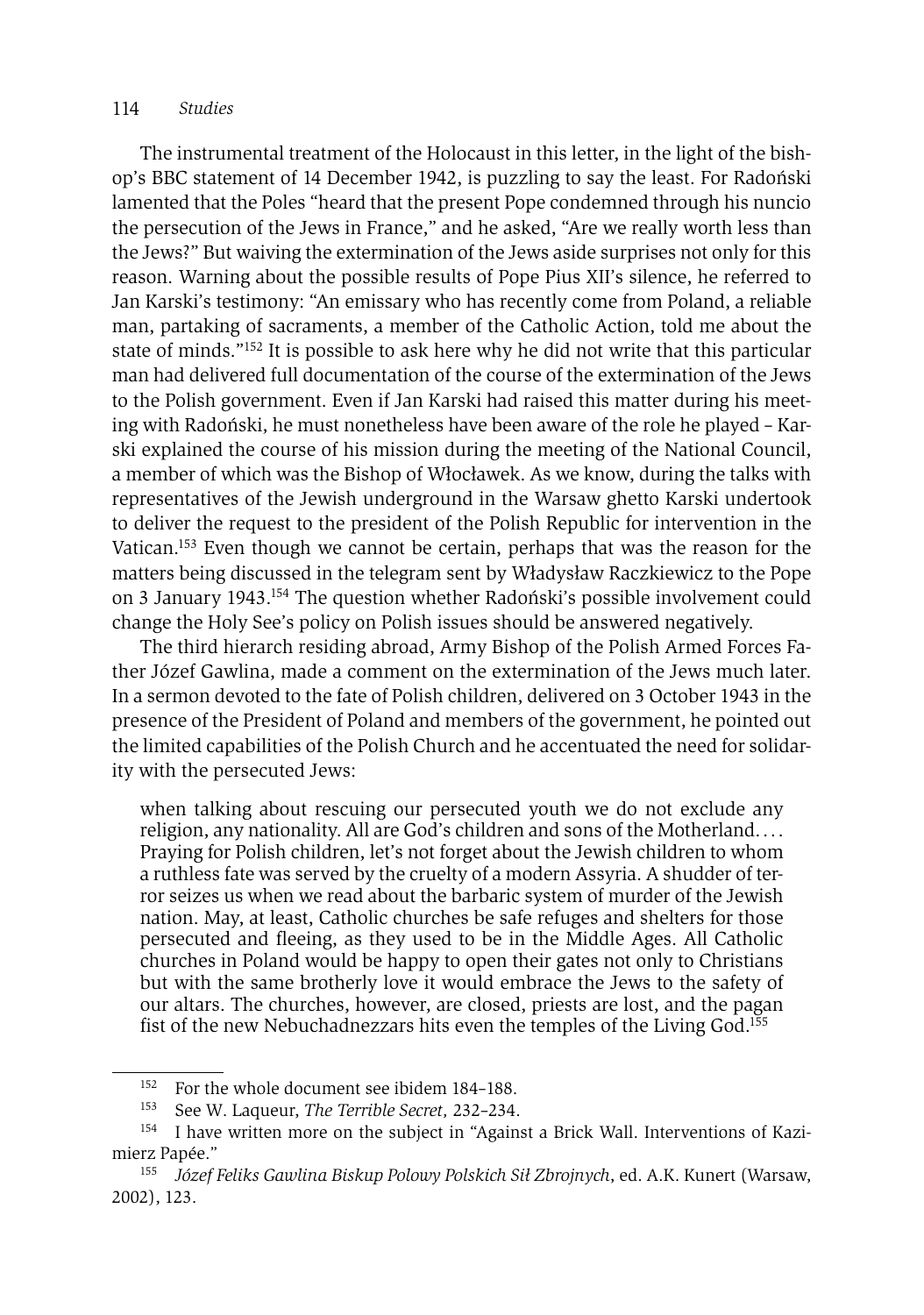Bishop Gawlina assessed domestic reality too pessimistically – quite often it was the churches and convents in particular that were sanctuaries for Jewish children. This is the only comment by Gawlina referring to Jewish issues that I know of.

# **The Catholic Church Hierarchy and the "Jewish Question"**

Equally important is the treatment of the "Jewish question" by the clergy, including higher clergy, and its attitude towards organized and individual help to the Jews. Due to the scarcity of sources it is difficult to exhaustively describe the issue. In the reports of the Polish underground, little space was devoted to the views of the Church on the Jews, and the Church documents available to historians are meager. Nevertheless, the existing accounts make up a fairly consistent picture.

From the point of view of the myths promulgated in Polish literature, it is ironic that the only public statement of a Polish bishop who was in Poland regarding the Jews had anti-Semitic overtones – namely, the pastoral letter of the Bishop of Kielce, Czesław Kaczmarek, *Wychowanie religijne a dom rodzinny* [Religious education and the family home], published in early 1941 in the press organ of the Kielce Curia by permission of the occupation authorities, which contained a statement that Jewish children exerted a "very pernicious influence" on Christian children. The document was also read out in all the churches of the Kielce Diocese.156 We hear echoes of the many years of the Polish Episcopate's efforts to set up religious education in Poland, as well as of the views of Kaczmarek himself.<sup>157</sup> It is not difficult to imagine what kind of statements one could hear before the establishment of the Kielce ghetto (31 March 1941), and how they could have affected those who later considered whether to help the Jews. After the war Kaczmarek did not think he could have done anything wrong. And no wonder; his theses could have been signed by any other Roman Catholic hierarch (although for some of them, as I have said, the real danger came from Jewish teachers). Some light is cast on his insensitive perception of the Holocaust by the memorandum addressed to the US ambassador in Poland, written after the Kielce pogrom. The issue was treated perfunctorily and in a highly instrumental manner: "In the wake of the immense massacres of the Jews in 1943 by the German authorities in Poland, and thus in Kielce as well, there was no hostile attitude towards the Jews and there was no anti-Semitism. Everyone felt compassion for the Jews, even their greatest enemies. Many Jews were saved by Poles, because, after all, without Polish help none would have survived. They were

<sup>156</sup> Bp [Bishop] C. Kaczmarek, "Wychowanie religijne a dom rodzinny," *Kielecki Przegląd Diecezjalny* 3 (1941): 115. The Curia's organ was published until January 1943, which for the occupation authorities was a sensation.<br><sup>157</sup> In texts published in the press organ of the Catholic Action, the future bishop called

for a separation from "Judeo-Polish culture," for "avoiding coexistence with Jews and half-Jews, not filled with Catholic thought and Polish ideas" (ks. [Father] C. Kaczmarek, "Problem inteligencji katolickiej w Polsce," *Ruch Katolicki* 4 [1936]: 55; *idem*, "Inteligencja katolicka w Polsce i jej organizacja," *Ruch Katolicki* 12 [1936]: 12).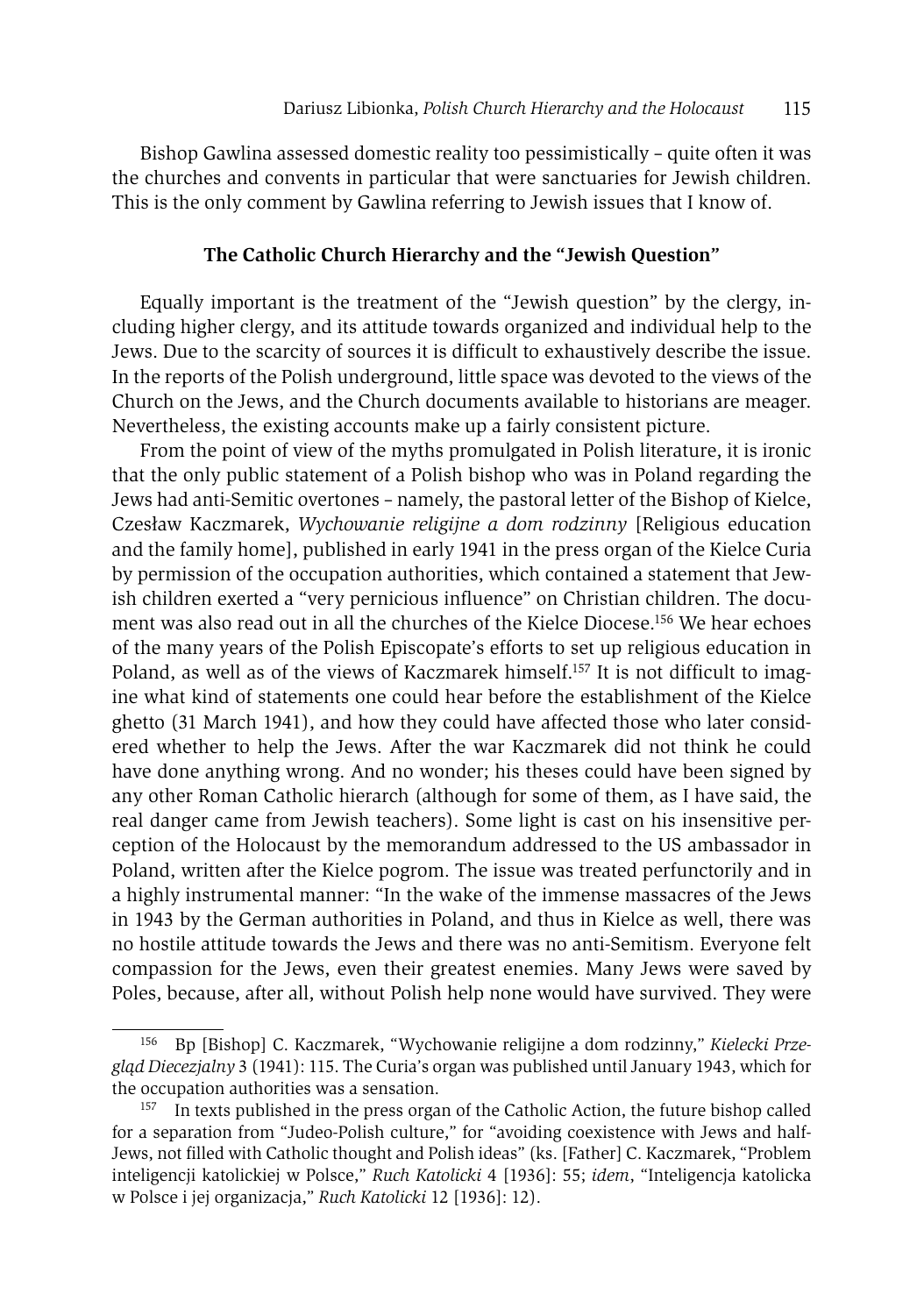saved, although such action was severely punished, including the death penalty."158 The point is not even the heroization of Polish attitudes, but failure to remember the date of the murder of Kielce Jews – the Kielce ghetto was liquidated in August 1942. On the other hand, one should point out that Kaczmarek, unlike Hlond, did not stress his own merits or those of the diocesan clergy subordinated to him.159 Let us return to the fateful pastoral letter. The characterizations of clergymen drafted by the Polish underground did not mention the anti-Semitic fragment of Kaczmarek's sermon. What he was accused of was an excessively conciliatory attitude to the occupation authorities.160

Internal church documents (correspondence, instructions, etc.), which could be used to reconstruct the responses of the higher clergy to the series of manifestations of anti-Jewish Nazi policy, and subsequently to the physical extermination of the Jews, are unavailable. Also of little use are the relatively scarce materials of the Polish underground dealing with the Catholic Church. Thus, for example, the report of the Government Delegate Office of the turn of summer and autumn 1941 contains information about the critical attitude of priests with links to the National Party (*Stronnictwo Narodowe,* SN) due to, as it was described, its "left-wing and philo-Semitic" leanings. They were supposed to be exemplified in the Prime Minister's wishes for the Jewish New Year and the appointment of a distinguished Polish Socialist Party (*Polska Partia Socjalistyczna*, PPS) activist of Jewish origin, Herman Lieberman, as Minister of Justice, and his subsequent posthumous decoration. It was believed, however, that a majority of the clergy had links with moderate centrist parties, and the younger ones even with the people's movement. This had no bearing on the final conclusion that "anti-Semitic sentiments among the clergy are fairly widespread."161 It was nothing exceptional as all declarations about the Jews coming from "the Polish" London, according to reports from the country, had a fatal resonance.162 But no examples of views of the higher Catholic clergy were given.

That anti-Semitism was widespread in Church circles is demonstrated by a Church report, drafted some time earlier, sent to London via the Delegate Office. It reads: "it should be interpreted as a special gift of Divine Providence that the Germans, apart form a multitude of harms they inflicted and still inflict on our country, made a good start in that respect, that they have shown the opportunity of liberating

<sup>158 &</sup>quot;Raport biskupa Czesława Kaczmarka przekazany ambasadorowi USA Arthurowi Bliss Lane'owi," in *Wokół pogromu kieleckiego*, vol. 1, 186.

In the Kielce Diocese several cases of hiding neophytes known to the author were noted, see ks. [Father] M. Paulewicz, "Diecezja kielecka," in *Życie religijne*, vol. 1, 250.

<sup>160</sup> On 9 October 1939 Kaczmarek issued a pastoral letter containing an appeal to follow the rules and regulations of the occupation authorities "in everything that is not against

Catholic conscience and our Polish dignity."<br><sup>161</sup> AAN, DR, 202/II–6, Raport sytuacyjny za okres od 15 VIII do 15 XI 1941 r. [Situation<br>report for 15 August to 15 November 1941], p. 108.

<sup>&</sup>lt;sup>162</sup> For more: D. Stola, *Nadzieja i zagłada*, 116.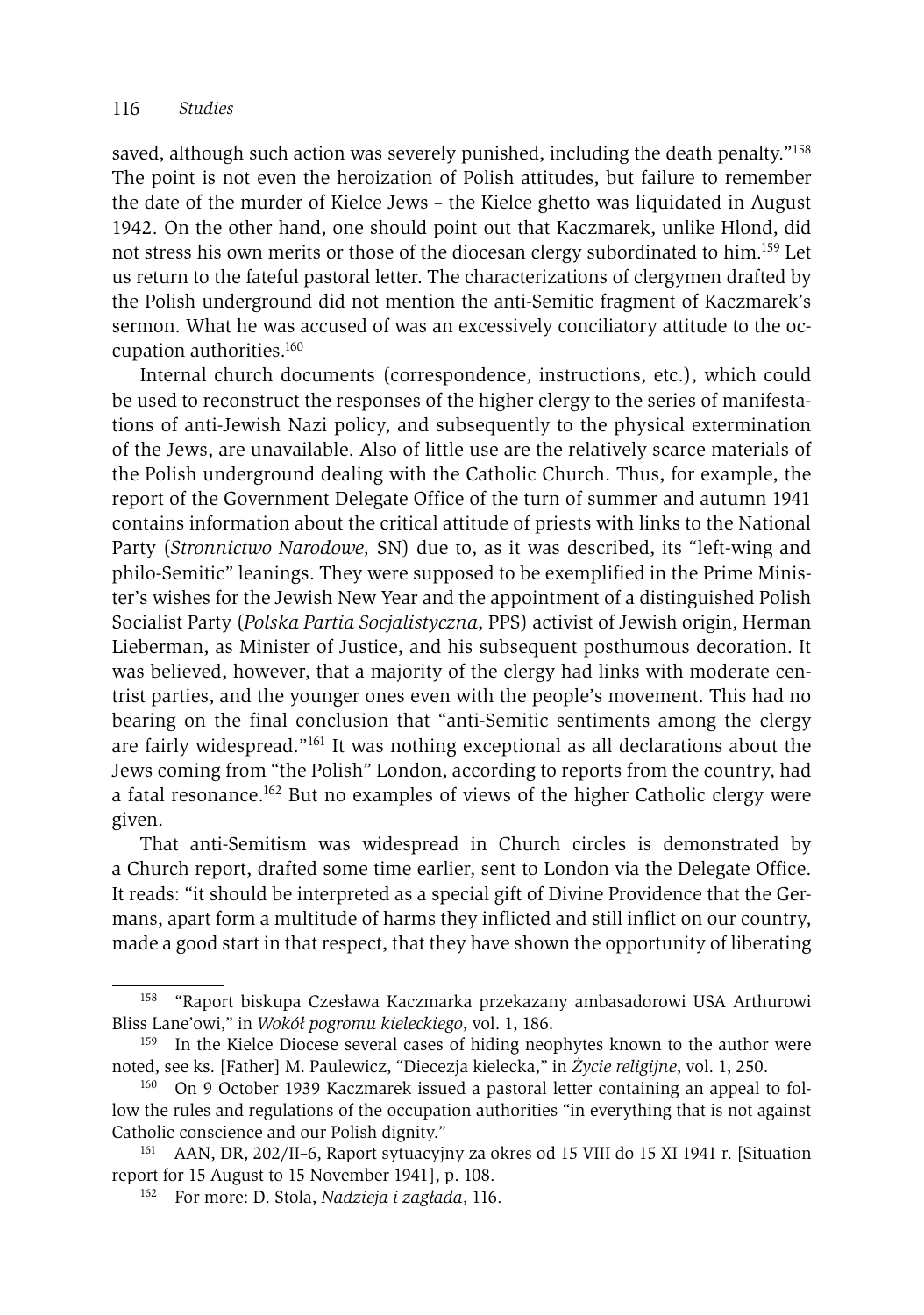Polish society from the Jewish plague, and they showed us the way we should, of course less cruelly and less brutally, but consistently tread."

This is followed by a list of grievances literally copied from the Catholic press of the interwar period: The Jews "suck out the nation economically," hinder the development of domestic trade, and primarily are the root of the demoralization of society. They promote corruption and bribery, through

their mysterious influence on government and state organs pervert our public life,... run houses of ill repute and [are engaged] in human trafficking and [sell] pornographic literature, they drive the people to drink, they corrupt the young, they infiltrate publications, art and public opinion with immoral and un-Catholic views, and finally they always ally themselves with everything that could damage the Church and Poland, which could weaken and humiliate it.

It also stated that the Jews hated the Poles more than the Germans did. In that situation the directions of Polish policy were to remain unchanged, and solutions to the "Jewish question" were to be of utmost importance in postwar Poland. However, proposals of such solutions were not a faithful copy of prewar ideas, but drew on Nazi models. The means to the ultimate end, i.e. the future emigration of Jews from Poland, were to be concentration and isolation of Jews in "closed settlement zones," religious education, the *numerus clausus*, the exclusion of Jews from the armed forces and the public sphere, the Aryanization of the professions, etc. The implementation of the plan is to be the necessary condition for the "health of the reborn Fatherland."163

These opinions correspond to the prewar approach of the Polish Catholic clergy to the "Jewish question." After all, it is difficult to assume that a sudden change of views had taken place within the group as it had not been the case in other segments of Polish society. It is difficult, however – as many scholars do<sup>164</sup> – to treat this unsigned document that contains extreme opinions as an official position of the Polish Church hierarchy. We do not know either whether the quoted memorandum led to any discussion in "Polish London." There seem no traces of it. On the other hand, we do know that in the Church milieus the postulate of Jewish emigration from Poland was endorsed<sup>165</sup>

<sup>163</sup> Published for the first time in Poland in their original version: K. Jasiewicz, *Pierwsi po diable. Elity sowieckie w okupowanej Polsce 1939–1941 (Białostocczyzna, Nowogródczyzna, Polesie, Wileńszczyzna)* (Warsaw, 2001), 1195–1203, discussed at length in Y. Gutman, S. Krakowski, *Unequal Vicitms: Poles and Jews during World War Two* (New York, 1986), 52–53.<br><sup>164</sup> Recently S. Friedländer, who writes of the "quasiofficial nature" of the document

<sup>(</sup>S. Friedländer, *The Years of Extermination. Nazi Germany and the Jews 1939–1945* (New York, 2007), 184.

<sup>&</sup>lt;sup>165</sup> Father Zygmunt Kaczyński, the prewar director of the Catholic Press Agency, member of the National Council for the Labor Party (*Stronnictwo Pracy,* SP), drew up a project to solve the "Jewish question" through settling Jews in Bessarabia, which he finally presented at a National Council session on 2 February 1942. See Y. Gutman, S. Krakowski, *Unequal Victims*, 85.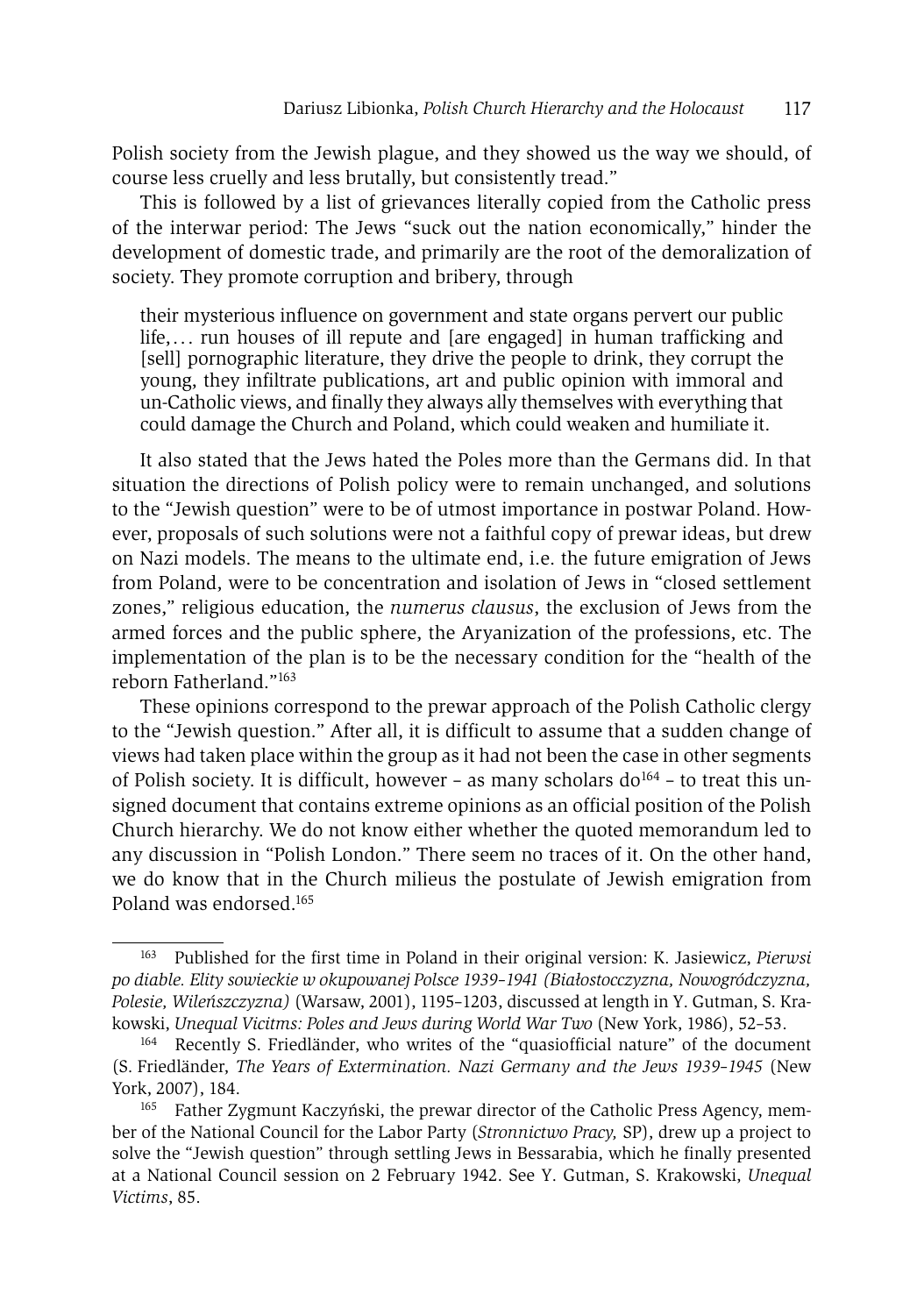#### 118 *Studies*

Some light on the origins of the document can be shed by another report, covering July and August 1941. Free of any anti-Semitic references, it contains information on the converts' problems: "One form of religious persecution is also the fact that the converts who desire to embrace the Catholic religion face so many difficulties on the part of the administrative authorities that practically it is not feasible, at least officially. Ignorance of the existing regulations is punished very severely." From information of some time later about the completely unjustified arrest of a "very keen priest, a convert from the Mosaic religion, Father Puder, who had done a lot of good in Warsaw," it transpires that the document, and consequently the previous one, was produced in Warsaw. 166 We still do not know who wrote the document and whether its drafting had anything to do with the local Curia.<sup>167</sup>

# **Controversies over the Hierarchy's Stance on the Action to Help the Jews**

Another important issue is the attitude of the Church hierarchy towards an institution to offer organized help to the Jews, set up on the initiative of an underground organization, the Front for the Rebirth of Poland (*Front Odrodzenia Polski*, FOP), which was close to the Church. The first step in that direction was the establishment, on 27 September 1942, of the Konrad Żegota Temporary Committee to Help the Jews. On 4 December 1942, it was replaced by the Council for Aid to Jews (*Rada Pomocy Żydom*, RPŻ), code name "Żegota." Bishop Karol Radoński, then in London, in a statement aired by the BBC, referred to "Protest" published by the FOP, and said that some of its contents "are filled with a truly Christian spirit of love of one's brother and human compassion, being an expression of what each Pole feels."168

We know that many Warsaw priests, particularly Jan Zieja, were involved and honorably merited in Żegota's actions.<sup>169</sup> In his only, extremely laconic, postwar ac-

<sup>166</sup> PUMST, MSW, vol. 46/9, Sprawozdanie kościelne z Polski za lipiec–sierpień 1941 r. [Church report from Poland for July–August 1941], p. 3. Father Puder was arrested after being denounced by Father Trzeciak. Puder, who had a "Semitic appearance," was on Archbishop Gall's order placed in the children's home in Białołęka. After arrest, helped by nuns in November 1942, he was able to escape from the prison hospital and survive the occupation in hiding in convent homes in Białołęka and Płudy. He was killed by a Soviet truck on the left bank of the Vistula River in Warsaw, several days after 17 January 1945.<br><sup>167</sup> The same file also contains "Sprawozdania o sytuacji Kościoła w Polsce" [Reports on

the situation of the Church in Poland] for January–December 1943, prepared for the Warsaw [branch] of the Delegate Office (code name "Twierdza"), signed by Father Loga. One of them contains laconic information about the extermination of the Jews: "All kinds of atrocities are the order of the day everywhere. It was most glaring with respect to the Jews during the liquidation of the ghetto, with recorded cases of throwing Jews into the fire, cesspools or sewers. But there were and still are also many such cases with respect to the Poles (report of 20 July 1943).<br><sup>168</sup> Bishop Radoński's statement.

<sup>&</sup>lt;sup>169</sup> The issue of the relations of the clergy with Żegota has not been studied yet. A monograph of the organization contains little information (T. Prekerowa, *Konspiracyjna Rada Pomocy Żydom w Warszawie 1942–1945* [Warsaw, 1982]).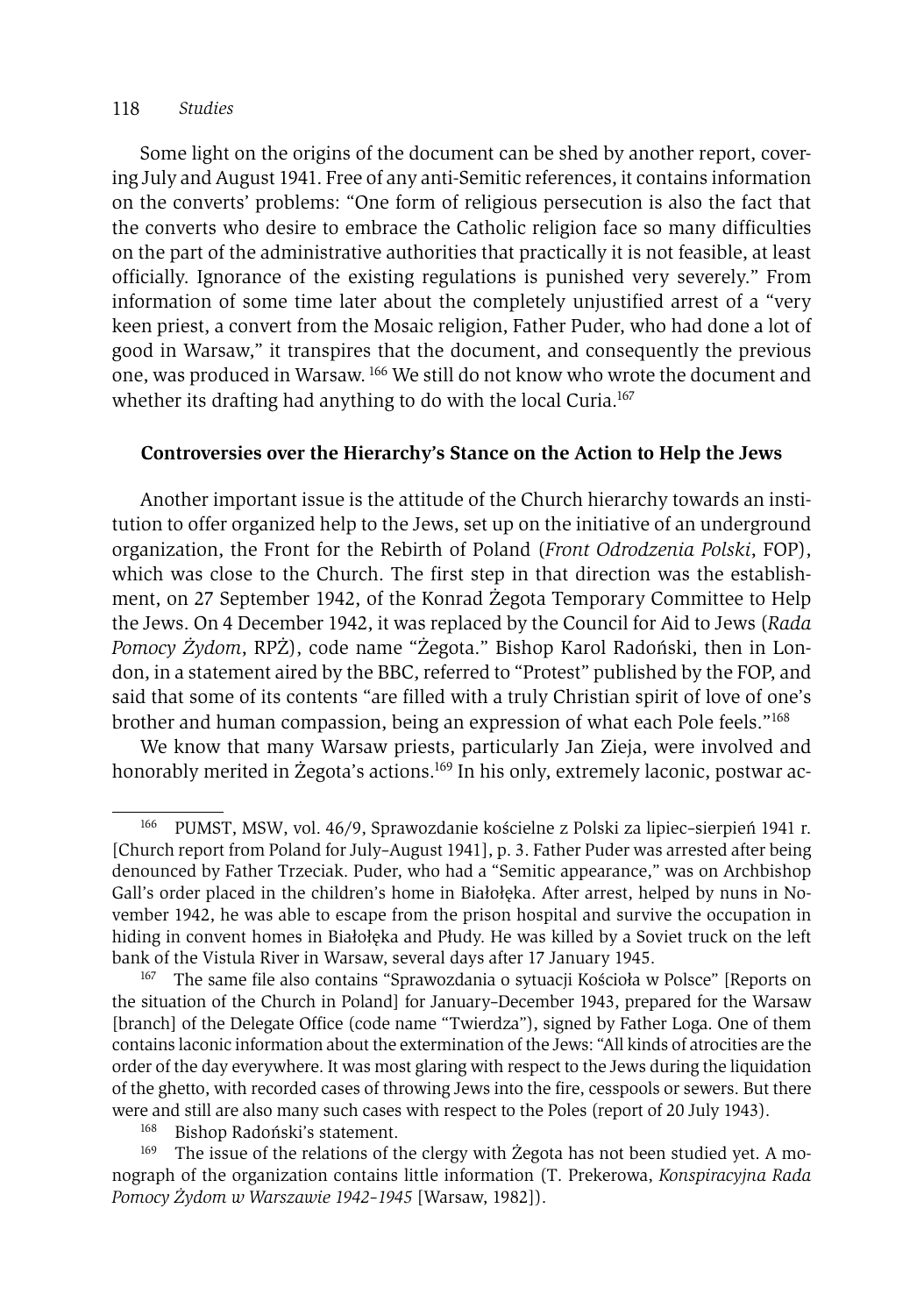count, there is no mention of any contacts with the Archbishop's Curia on the matter.170 In a conversation with a Polish Government courier, which took place several days before the Warsaw Uprising, Father Zieja sketched an extremely critical picture of the functioning of the Warsaw Curia. Stressing the advanced age of Bishop Antoni Szlagowski, on whose behalf prelates Zygmunt Choromański and Antoni Fajęcki were to have run the Curia, he said: "the atmosphere in Warsaw – very unpleasant. Stagnation. Stuffy; the Curia is operating very badly: No trace of intellectual life, very poor and unfavorable attitude towards priests resettled from the East and the West [from territories incorporated into the Reich and the Eastern dioceses – D.L.], lack of hospitality."171 After all, even during the formation of "Żegota", the Polish underground had an extremely critical view of the attitude of both priests, accusing them of "cowardice and a lack of patriotic backbone."172 In such circumstances, it is difficult to expect that the Curia would be interested in Jews who were seeking shelter.

The case of the Bishop of Pińsk, Karol Niemira, then in Warsaw, remains unclear. Several years ago I wrote that he was the only member of the Episcopate engaged in organized action for the Jews.173 Niemira arrived in Warsaw in September 1939, after the Soviets had occupied his diocese and ordered him to leave Pińsk. He stayed at the St. Augustine parish, where he had previously been the rector. In his account he said that he "had contact" with the underground organization "Security Corps" (*Korpus Bezpieczeństwa*, KB). But, according to recent findings, the activity of the formation for the Jews appears highly problematic.174

<sup>170</sup> *Ten jest z ojczyzny mojej. Polacy z pomocą Żydom 1939–1945*, ed. W. Bartoszewski, Z. Lewinówna (Cracow, 1969), 2nd edition, 819–820.

<sup>171</sup> PISM, 25/9, *Sprawozdanie 'Celta'. Sytuacja duchowieństwa w okupowanej Polsce, Sprawozdanie z rozmowy z ks. Janem Zieją* [Celt's report. The situation of the clergy in occupied Poland, memorandum of conversation with Father Jan Zieja]. "Celt" also spoke with the Chief Chaplain of the Armed Forces in the Country, Father Col. Tadeusz Jachimowski. He confirmed that Szalgowski's health was poor and that he was incapable of running the diocese, but underlined his principled position vis-à-vis Governor Fischer, who tried to persuade him to support an anti-communist course. Both agreed that a substantial segment of the clergy was leaning toward the national democrats and the ONR. 172 AAN, 202/1–32, *Nastroje i stanowisko polityczne duchowieństwa katolickiego w Pol-*

*sce, 6 I 1943 r*. [Mood and political position of the Polish Catholic clergy in Poland, 6 January 1943], p. 38. They were to have hidden the Pope's private letter to the dying Gall.<br><sup>173</sup> D. Libionka, "Antisemitism, Anti-Judaism, and the Polish Catholic Clergy," 252.<br><sup>174</sup> Information about his involvement in help to

statement made in March 1955 for a confidence man, Henryk Iwański, pseudonym "Bystry": "I looked after and fed Polish citizens of Jewish nationality, then handed them over to Major 'Bystry'" (AŻIH, 301/5792, Relacja Karola Niemiry [Karol Niemira's account], published in: *Ten jest z ojczyzny mojej* (2nd edition), 240–241). It seems that Iwański was a fraud and the history of his activities for the Jews was virtually all made up. See D. Libionka, "Apocrypha from the History of the Jewish Military Union and its Authors," *Holocaust Studies and Materials* 1 (2008): 147–176.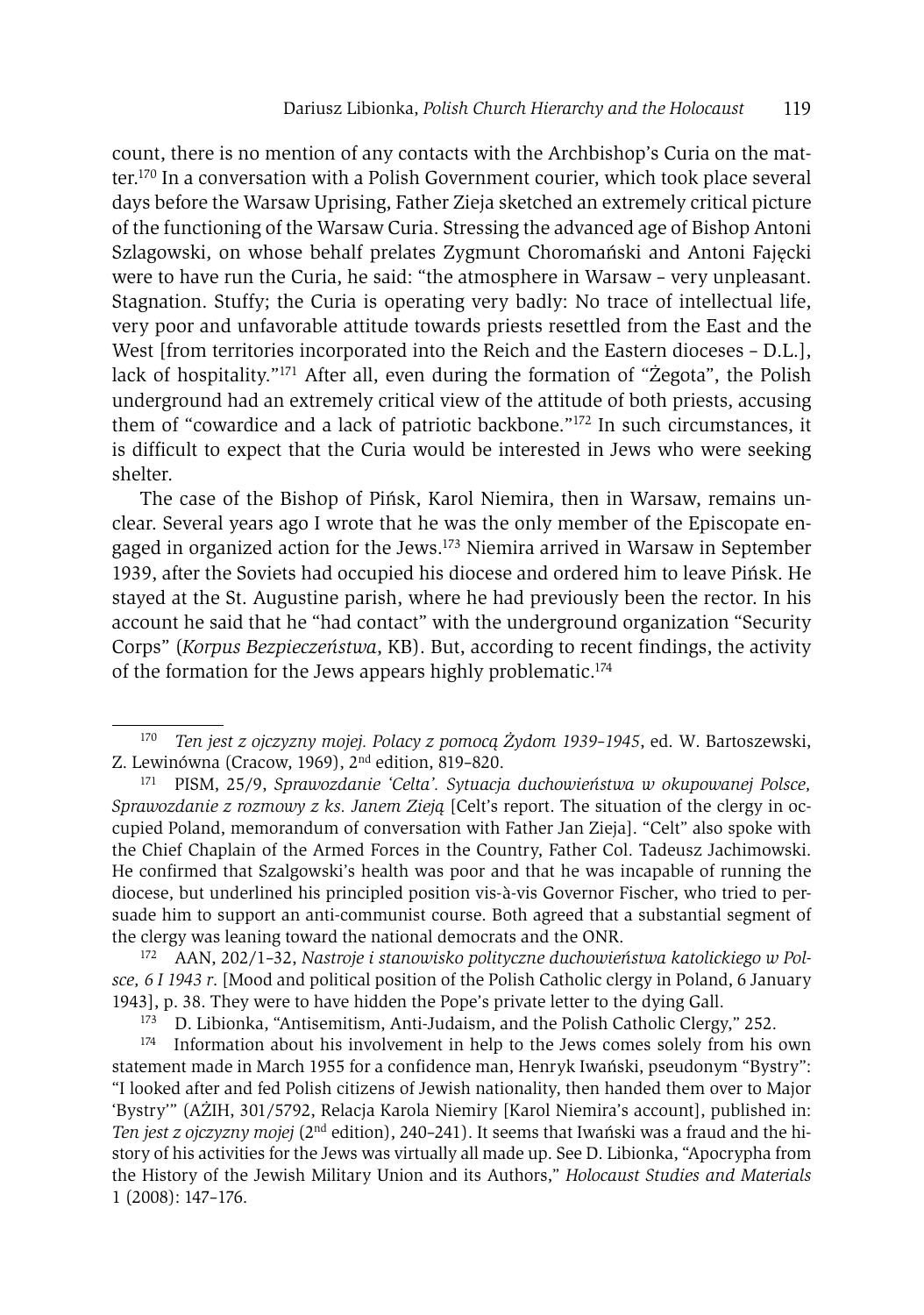#### 120 *Studies*

There are no testimonies to confirm support for Żegota, not only by high hierarchs of the Warsaw Archdiocese but also by those in Lvov and Cracow, where the regional branches of the Council functioned (incidentally, dominated by activists of the Polish Socialist Party – Freedom, Equality, Independence (*Polska Partia Socjalistyczna - Wolność, Równość, Niepodległość*, PPS-WRN) and of the Democratic Party (*Stronnictwo Demokratyczne*, SD). Historiography is fraught with repeated theses unconfirmed by archival materials. It is not true that Archbishop Sapieha "in his homilies and pastoral texts returned to the issue of help [to the Jews - D.L.]."<sup>175</sup> Another undocumented claim is that the hiding of the Jews in Cracow monasteries was carried out on his order.<sup>176</sup> Although there is an account of Sapieha issuing 11 birth certificates to the Jewish Kleinman family, who were hiding in Prądnik, and who were to be baptized anyhow,<sup>177</sup> it is difficult to pass general judgments on this basis. We do not even know whether those people survived the war. There are no traces of his interest in the activity of the Cracow "Żegota". Szymon Datner's thesis, formulated in 1977 in a forgotten text published in the press organ of the PAX Association, that the lack of documents does not contradict Sapieha's great merits in saving Jews, and his "undisputed and proven involvement" contributed to the saving of "thousands condemned to physical extermination, including many Jews," derived from "logical deduction from the undisputed reality of that time," is controversial, to say the least.<sup>178</sup> It is true that the Archbishop's actual possibilities of action were highly limited, that he could save only those who were in danger, and the lack of documents about his involvement could, in part, be due to the requirements of operating in the underground. Had he, however, issued any written directives or dispositions, there would certainly be some witnesses, and those rescued, the employees of the RGO collaborating closely with the Church, not to mention the Church participants in such actions (e.g. Archbishop Sheptytsky). It also seems unjustified to combine the merits of Catholic clergymen actually engaged in some way or providing another kind of help to members of Judaism and converts with the attitude of the hierarchy. The claim that there must have been the hierarchy's "silent consent" to helping the Jews is not obvious at all. Datner assumes that help given to the Jews by the priests was common, which means that it had to be known to the

<sup>175</sup> A. Chwalba, *Kraków w latach 1939–1945* (Kraków, 2002), 157

<sup>176</sup> Recently: K. Zimmerer, *Zamordowany świat. Losy Żydów w Krakowie 1939–1945* (Cracow, 2004), 215. Władysław Bartoszewski's text discusses only the activity of Father Ferdynand Machay for the Jews, "by will of the Metropolitan Sapieha" (see *Ten jest z ojczyzny mojej* (2nd edition), 70). 177 Account of Father Władysław Bajer, published in: *Ten jest z ojczyzny mojej* (2nd

edition), 824.

<sup>178</sup> S. Datner, "Człowiek człowiekowi bratem. Jeszcze o metropolicie krakowskim," *Wrocławski Tygodnik Katolików* 47 (1977). Equally difficult to defend is the supposition that the attitude of the Catholic clergy to the Holocaust was "generally and unequivocally positive ... determined ... by the all-encompassing love of one's brother and a categorical inner imperative to offer help to people in mortal danger."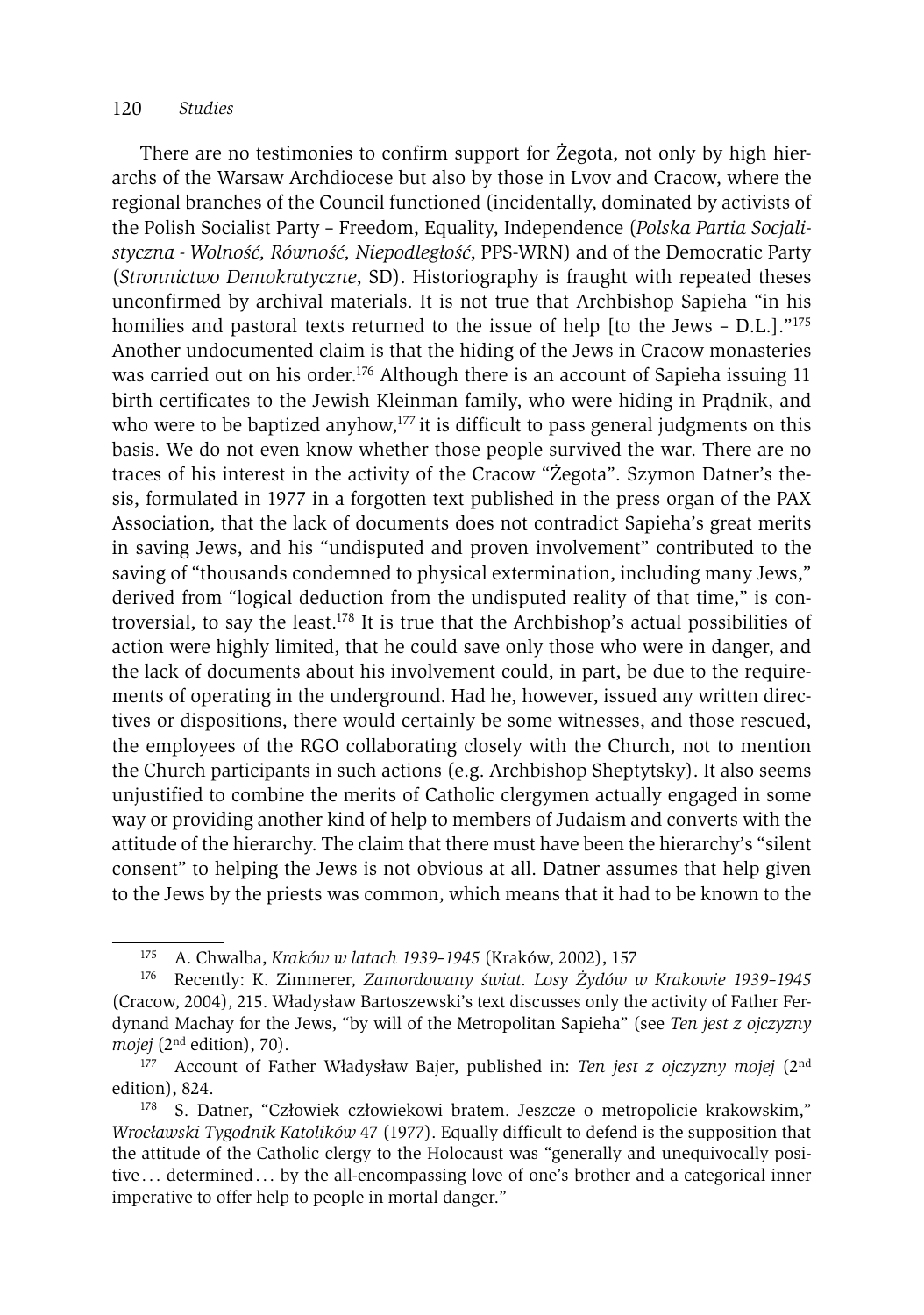bishops. It seems, however, that only a minority of clergymen became involved in such actions, just as in the operations of the pro-independence underground. Until this issue is studied in detail, on the basis of extensive archive research, it is safer to assume that, even if the priests and the nuns did not contradict the hierarchy's instructions, they acted on their own responsibility. Nechama Tec quotes an account of an unnamed "Żegota" collaborator, according to which one of the bishops categorically demanded the removal of Jewish children hiding in a convent he visited.179 We do not know, however, who he was and what his motives were. On such a basis it is difficult to formulate general conclusions.

We do not know whether other bishops issued instructions regarding the hiding of Jews, particularly children in convents and other Church institutions. Publications on this topic do not at all suggest any incentives of the hierarchy,<sup>180</sup> although there are individual accounts stating that in 1941 the Archbishop of Vilna Romuald Jałbrzykowski (arrested in March 1942 and interned in a monastery in Mariampol) issued a recommendation for orders to hide refugees from the liquidated ghettos.<sup>181</sup> We also know that a Jewish family was hiding in the palace of the Archbishop of Lvov, Twardowski. The source of the information was Wilhelm Koppe, SS and Police Leader in the GG, who disclosed it during Sapieha's meeting with Josef Bühler on 17 December 1943.182 He did not, however, accuse the Catholic clergy of helping to hide Jews, and no repressions ensued. Possibly, it was to be a gesture of good will towards the Church, whose cooperation was sought. It is hard, however, to link the fact with the activity of the Lvov "Żegota."183

Individual accounts regarding the attitude of other bishops are equally hard to verify. According to a Sandomierz clergyman, a group of Jews was hiding in the Sandomierz cathedral tower and in the basement of the local seminary. But no details are available. The local diocesan archive contains letters of gratitude addressed to

181 Ks. [Father] F. Stopniak, "Katolickie duchowieństwo w Polsce i Żydzi...," 23–24. Bartoszewski writes that help offered to refugees from Vilna by nuns from the convent in Kolonia Wileńska, as well as by other convents, was "approved and supported" by Archbishop Jałbrzykowski (see *Ten jest z ojczyzny mojej* (2nd edition), 311). D. Fajnhaus (in his text "Ludność żydowska na ziemiach dawnego Wielkiego Księstwa Litewskiego," in *Pamiętnik wileński* [London, 1972], 369) writes about the Archbishop's "patronage" over the action to save the Jews in monasteries and churches. 182 Z. Fijałkowski, *Kościół katolicki*, 113. Sapieha's account of the meeting: *Księga* 

*Sapieżyńska*, vol. 2, 463.

<sup>183</sup> I have not found any details regarding the issue in church studies (ks. [Father] W. Urban, "Metropolia lwowska," in *Życie religijne*, vol. 2, 89–171).

<sup>179</sup> N. Tec, *When Light Pierced the Darkness. Christian Rescue of Jews in Nazi-Occupied* 

<sup>&</sup>lt;sup>180</sup> See M.L. Mistecka CR, "Zakonnice w obronie Żydów," *Chrześcijanin w Świecie* 9 (1979): 51–59. Such statements can also be found in literature on the hiding of Jewish children in nunneries and institutions of Catholic orders, see for example E. Kurek, *Dzieci żydowskie w klasztorach. Udział żeńskich zgromadzeń zakonnych w akcji ratowania dzieci żydowskich w Polsce w latach 1939–1945* (Lublin, 2001).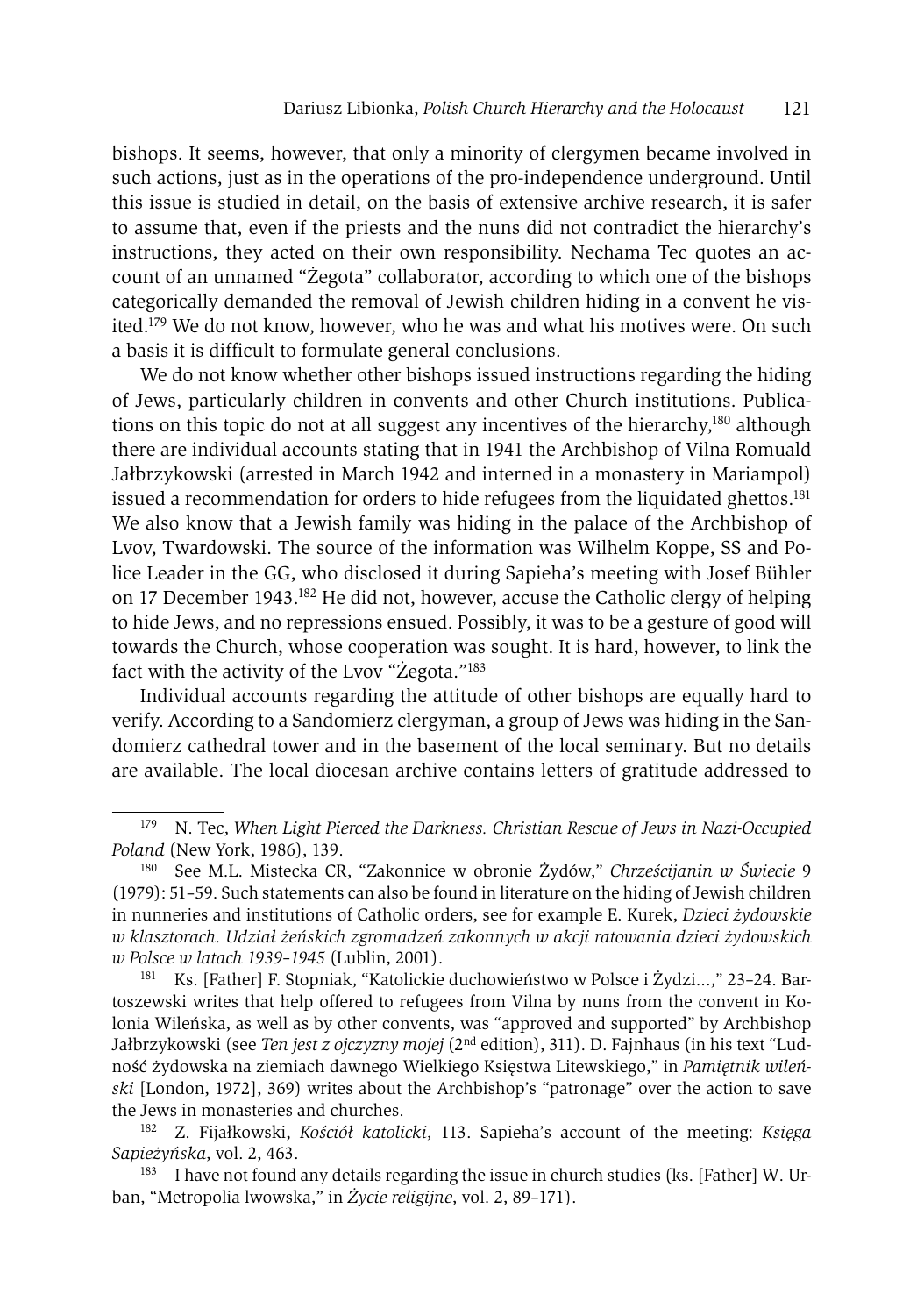Bishop Jan Kanty Lorek, as well as the bishop's letter of 1940 condemning plunder of the property of Tarnobrzeg Jews.184 Meanwhile, the content of those documents remains unknown. On the order of Bishop Teodor Kubina, Częstochowa priests were to help the Jews as well. The bishop was to have ordered them to "issue birth certificates to Jewish children who were taken out of the ghetto through a secret passage." Among others, the great granddaughter of Rabbi Nahum Asz landed in a monastic kindergarten, and subsequently was in the care of a Polish family with whom the bishop had been friends before the war.<sup>185</sup>

The bishops' reserve towards the activity of "Żegota" stemmed, at least in part, from fears of easily conceivable repressions by the occupier that could follow as a result of such activity. The emissary Jan Karski understood the situation of the clergy. In his report written in London in the spring of 1943, he pointed at the popular opinion of the clergy's opportunism and said: "The Polish clergy is in a particularly difficult situation. The priest, the rector, cannot get himself delegalized, cannot leave his church, his parish, cannot flee – if he leaves the church, it is only when arrested by the Gestapo. His sermons are available to all, he is under constant observation, he is the natural object of suspicions of the German authorities that he radiates patriotism, he is conspicuous to all." For example, the Gestapo responded swiftly to a patriotic accent in a sermon of the Holy Cross Church in Warsaw: the following day Archbishop Gall heard threats of priests' arrests. This forced him to issue a circular for the priests to avoid endangering the entire diocese in their public statements.<sup>186</sup> In the first place, the bishops had to feel responsible for their clergy and faithful. No wonder then that they did not become involved (and if they did, it was only temporarily) in enterprises that carried a burden of unnecessary risk. Zofia Kossak's memoirs, written in 1954, about Bishop Adamski, referred to several times in this text, seem quite credible:

He did not try to defend himself from the underground. To the contrary. He fanned the dying flames by speaking categorically against priests' involvement in underground work. 'If I could,' he said openly to the "aces" of the underground, 'I would have every priest that runs around with illegal publications (*bibuła*) or a radio transmitter house-arrested. This is not the priests' job. The priests' job is to ensure that no one is forced to live or die without holy sacraments. There are not enough priests. They should not be unnec-

<sup>184</sup> Ks. [Father] A. Zpart, "Diecezja sandomierska," in *Życie religijne*, vol. 1, 444. In the Jewish testimonies appears motive of help offered by Lorek to rabbi from Ostrowiec Świętokrzyski who lived on that time in Sandomierz. However finally he decided not to escape from the ghetto. 185 A. Klich, "Teodor Kubina: czerwony biskup od Żydów," *Gazeta Wyborcza*, 1–2 March

<sup>2008.</sup> The existing studies of the occupation fate of the Częstochowa Diocese contain no information on the topic (see ks. [Father] J. Związek, "Diecezja częstochowska," in *Życie religijne*, vol. 1, 187–215; ks. [Father] C. Tomczyk, "Diecezja częstochowska w latach okupacji hitlerowskiej 1939–1945," in *Studia z historii Kościoła w Polsce*, vol. 4 (Warsaw, 1978), 207–515). 186 PUMST, 3.1.2.1.3.2, Raport Karskiego [Karski's report], pp. 252–253.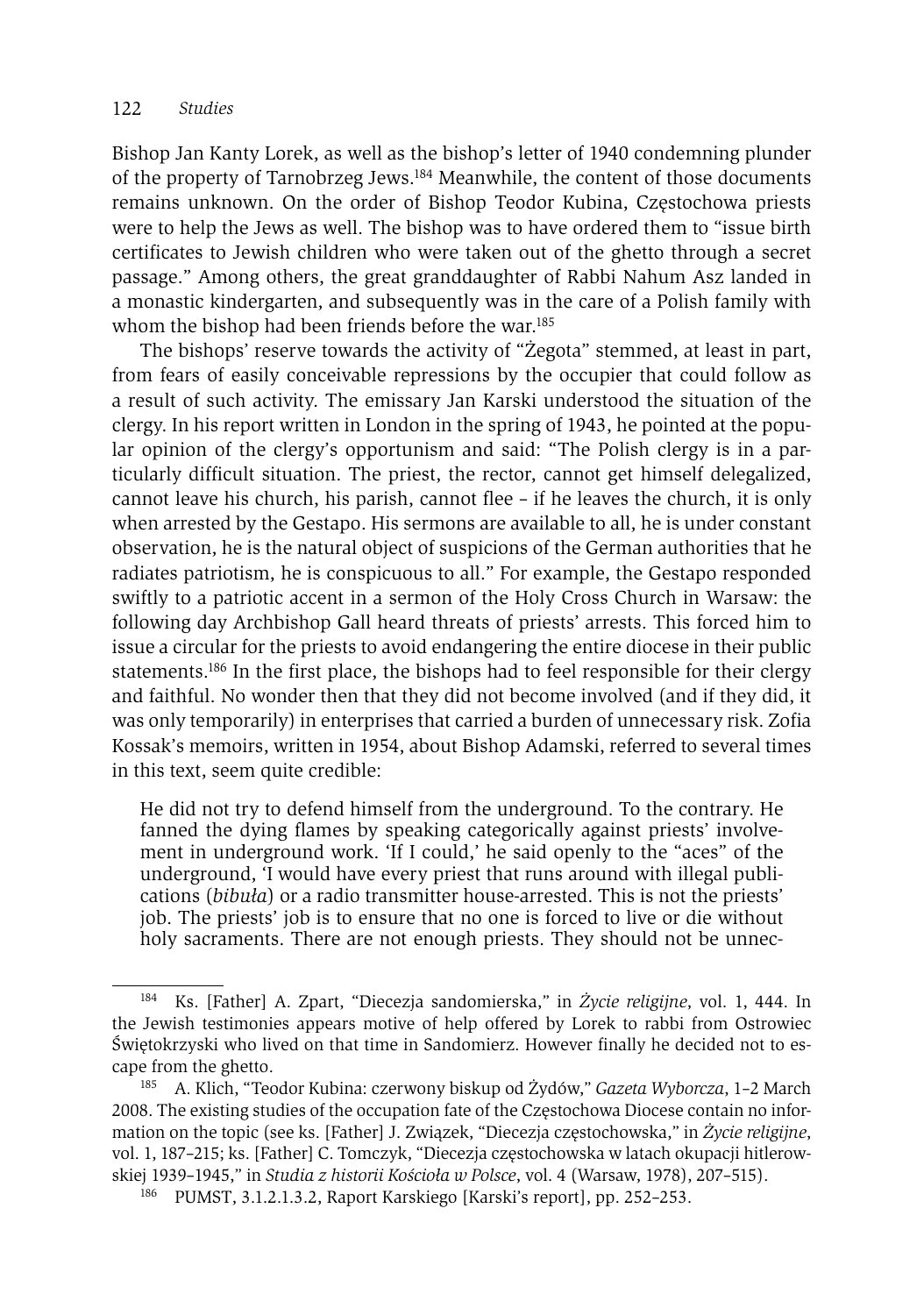essarily endangered. It would be a great misfortune for the country if there were no priests.

At the same time, every month he secretly donated 10,000 zlotys "for help to families of prisoners and of those shot."187 Evidently, there are no allusions to his knowledge of "Żegota".

# **Controversy over Repressions for Helping the Jews**

It is time to look into the circumstances of the death of Father Zygmunt Surdacki, the pre-war chairman of the Institute of Catholic Action, whose name appears among the victims of repressions for helping the Jews; in some studies he appears among the bishops who "helped the Jews."188 In fact, after the arrest of the Lublin bishops Władysław Goral and Leon Fulman, Father Surdacki ran the Lublin Diocese for several months, but at the moment of his arrest he was no longer Vicar General. From 21 September 1940 Father Prof. Józef Kruszyński was the administrator of the Lublin Diocese. What is more important, there are a lot of ambiguities and inconsistencies in the records of Surdacki's activities. A testimony of the above-mentioned Bishop Karol Niemira given in 1955 seems to show that Surdacki worked in Warsaw. Moreover, it does not contain any facts pertaining to him.189 It is the first record known to me that links Surdacki with actions on behalf of the Jews. In the interpretation dating back to the 1960s, he is credited with delivering birth certificates, weapons and water to the ghetto!<sup>190</sup> Szymon Datner followed by Wacław Bielawski claims that he was murdered in 1943 or 1944 "for participating in hiding and rescuing Jews."191 In later studies of the Main Commission to Investigate Nazi Crimes in Poland (*Główna Komisja Badania Zbrodni Hitlerowskich w Polsce*, GKBZHwP) the correct date of his death appears but is still accompanied by the information about him helping the Jews ("as the administrator of the Lublin Diocese he often used to render help to Jews"192). In a Church publication about the martyrdom of Catholic clergy in the time of German occupation, a different version of the grounds for his arrest<sup>193</sup> appears with reference to text written down by a priest of the Lublin Diocese after the war:

<sup>192</sup> *Those Who Helped. Polish Rescuers of Jews During the Holocaust* (Warsaw, 1997), 119.

<sup>187</sup> K. Heska-Kwaśniewicz, "Zofia Kossak o katowickich biskupach: Arkadiuszu Lisieckim <sup>i</sup> Stanisławie Adamskim," *Śląskie Studia Historyczno-Teologiczne* 2000, vol. 36, book 1, 255. 188 Ks. [Father] F. Stopniak, *Duchowieństwo katolickie i Żydzi*, 202. He was to "be in

contact with Jewish organizations through nuns."

<sup>189</sup> *Ten jest z ojczyzny mojej* (2nd edition), 241.

<sup>190</sup> *Dzieło miłosierdzia chrześcijańskiego*, 31.

<sup>191</sup> S. Datner, *Las sprawiedliwych. Karta z dziejów ratownictwa Żydów w okupowanej Polsce* (Warsaw, 1968), 104; W. Bielawski, *Zbrodnie na Polakach dokonane przez hitlerowców za pomoc udzielaną Żydom* (Warsaw, 1987), 73.

<sup>193</sup> *Martyrologium polskiego duchowieństwa rzymskokatolickiego pod okupacją hitlerowską w latach 1939–1945*, vol. 3, ed. ks. [Father] W. Jacewicz, ks. [Father] J. Woś (Warsaw, 1978) (Lublin Diocese), 276.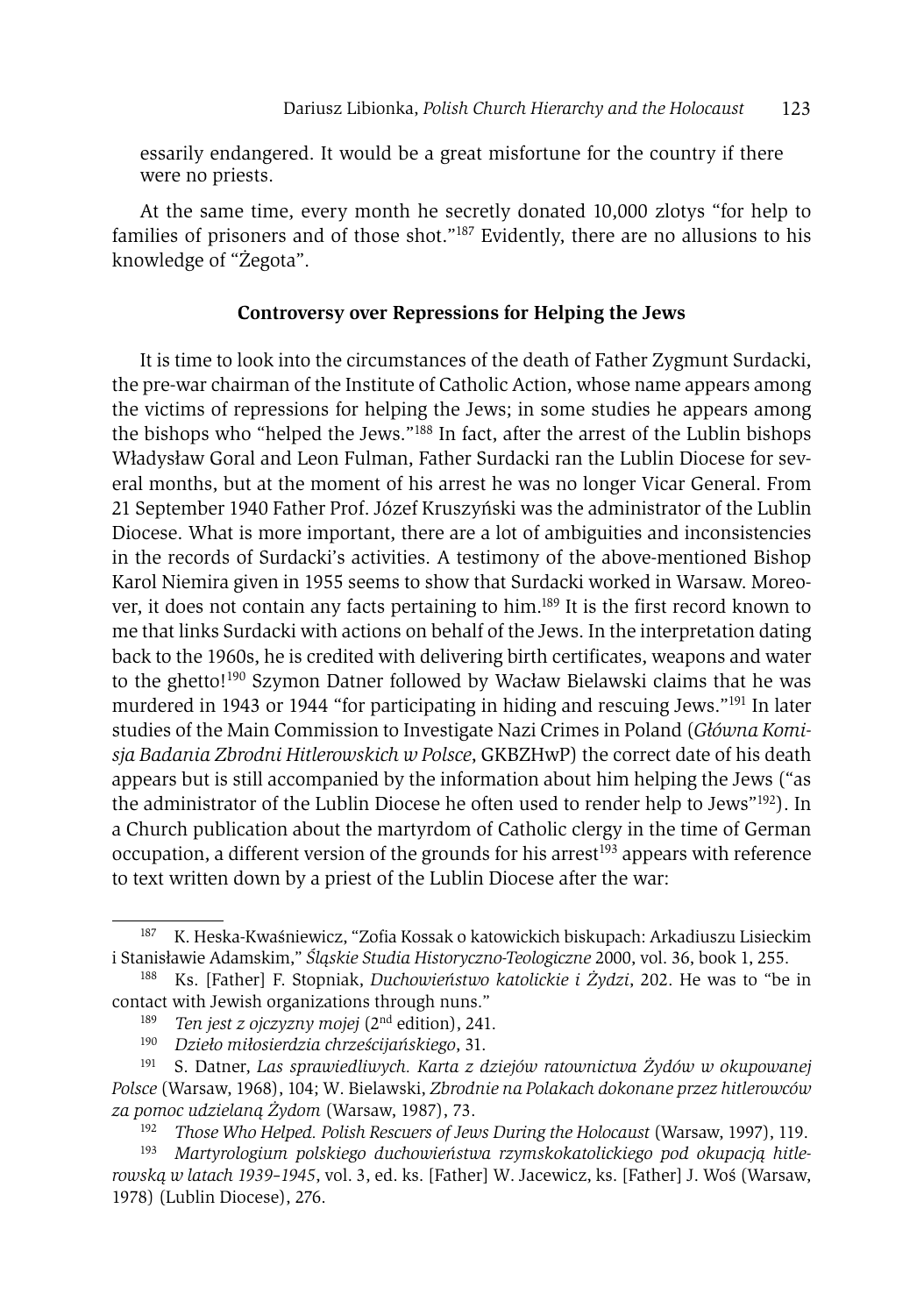#### 124 *Studies*

In April 1941, former Vicar General of the Lublin Diocese, Father Zygmunt Surdacki, was taken for contacts with the underground movement. As one of the few clergymen from our diocese he gets to Auschwitz.... and dies fast from internal otitis. Father Surdacki had been repeatedly warned about the danger; some people from his group had already been taken, but [his] love for the homeland and desire to work for it in a larger center, in Lublin, prevailed.194

Obviously, it does not rule out the fact that Father Surdacki could, for example, deliver baptism certificates to those who needed them – the date of his arrest coincides with the establishment of the ghetto in Lublin. Nevertheless, I have not yet managed to get hold of documents confirming this information. This case demonstrates both the difficulties in researching the issues of German repressions towards the clergy for helping the Jews and the relatively limited knowledge of this subject.<sup>195</sup>

# **The Case of Father Józef Kruszyński and the Persistence of Stereotypes**

From the point of view of this text it is important to mention Father Józef Kruszyński, rector of the Catholic University of Lublin (1925–1933) and a biblical scholar, who was an administrator of the Lublin Diocese during 1940–1945. He was also one of the prominent "experts" regarding the "Jewish question," the author of several anti-Semitic brochures issued in the 1920s, and an admirer of *The Protocols of the Elders of Zion*. In a paper delivered during Kurs duszpasterski w sprawie sekciarstwa i innowierstwa [course for priests regarding cults and other religions] (1931) organized on the initiative of Cardinal Hlond, he presented the theory of Jewish conspiracy against Poland and the Christian world, precisely in reference to *The Protocols*. It is also thanks to him that the view about the great cognitive value of the text was placed in the Church Encyclopedia.196 Kruszyński's attitude towards German anti-Semitism was fraught with ambivalence. In 1938 he wrote: "Hitler called the Jews the microbe of the world. This accusation is extremely harsh but we must admit that it is true." Nevertheless, he did not spare words of condemnation for the treatment of the Jews in Nazi Germany, pointing out the perversions of Nazism.<sup>197</sup>

Soon before his death (1953) Kruszyński, residing at that time in Włocławek, wrote a memoir of his life. This unique text makes it possible to observe his reac-

<sup>194</sup> Ks. [Father] Z. Goliński, *Biskupi i kapłani Lubelszczyzny w szponach gestapo 1939– 1945* (Lublin, 1946), 13.

<sup>&</sup>lt;sup>195</sup> Several other cases of repressions of the Catholic clergy, qualified by the Main Commission to Investigate Nazi Crimes in Poland as related to helping the Jews, raise doubts. 196 J. Kruszyński, "Zgubny wpływ judaizmu na duszę polską," in *Pamiętnik kursu dusz-*

*pasterskiego w sprawie sekciarstwa i innowierstwa*, collected by B. Ciszak (Poznań, 1931), 101–120; idem, "Żydzi," in *Encyklopedia kościelna*, vol. 33, ed. ks. [Father] M. Nowodworski (Włocławek, 1933), 476.

<sup>197</sup> Idem, "W sprawie żydowskiej," *Przegląd Powszechny* 220 (1938), 211.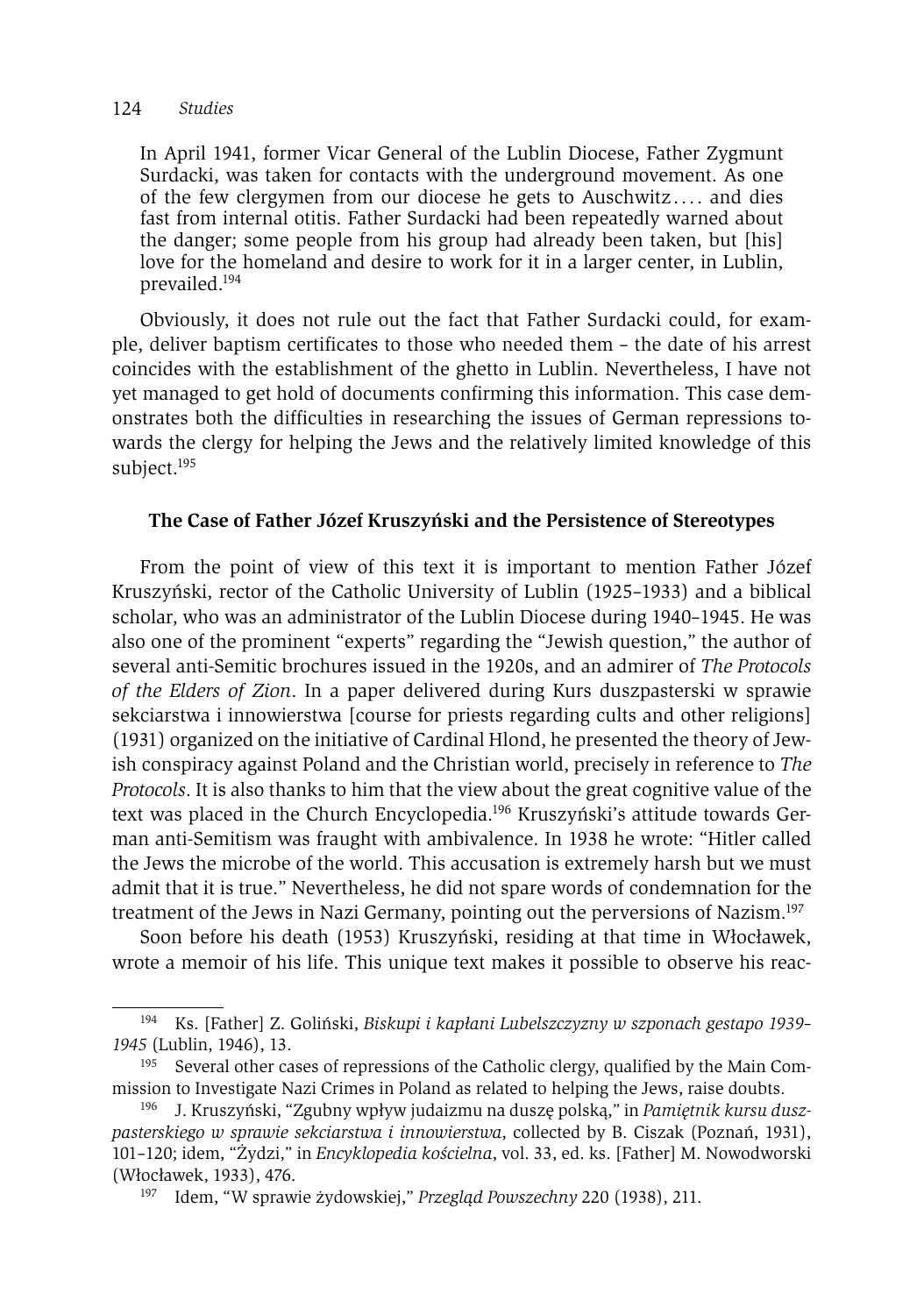tion to the Holocaust.198 His condemnation seems to be total: "the Germans cannot be justified by any means." He describes with horror anti-Jewish legislation and repressions against the Jews. He was particularly moved by the murder of Jewish children from a Jewish orphanage in Lublin in March 1942. What is surprising, however, is the lack of any reference to the concentration camp in Bełżec. He only writes that: "before the concentration camps started to function there was a mass transport of Jews to forests and then the murders. The forest near Bełżec was chosen first. Several dozen thousand Jews were transported and murdered there."199 In fact, from March 1942 to December 1942 more than 435,000 Jews were killed in the gas chambers, mainly from Lublin, the Cracow District and Galicia. It appears from Kruszyński's description that the extermination of the Jews was happening mainly in Majdanek. It is hard to ascribe it to memory lapses if he talks in a matter-of-fact manner about so many events, even those that are distant in time. Probably, the details of the extermination of the Jews were not of interest to him. Kruszyński does not write that the "reptile press" wrote about him alongside Father Stanisław Trzeciak as of idealists demanding a solution to the Jewish problem before the war.200 On the other hand, he does not hide that there were "degenerates" in Polish society who betrayed hiding Jews for the prize of 500 marks and a liter of spirit.<sup>201</sup> In the fall of 1942 a Jewish girl sent by the chancellor of the Lublin Diocese was staying in the buildings belonging to the diocese.<sup>202</sup> Kruszyński, however, does not mention this fact. His attitude, in spite of declaring sympathy for the Jews, remained unchanged. Comments full of sarcasm give evidence to this. "Many a time I thought: the Jews have it coming from the Germans. I did not know that I would live to see it. During World War II the Germans put the Jews through a living hell. The Jews completely lost their political orientation. Wonderful salesmen, exploiters, depravers experienced an extremely great disappointment themselves."203 And in another passage : "I of course realized that this matter would not be solved fast. I did not suppose and did not predict that Hitler would solve the Jewish question so fast and so radically. He indeed used barbaric and inhuman methods for this purpose but he did solve it."204

Naturally, confessions of a pre-war classical author of "Jewish studies" cannot be reliable with reference to the Polish Church hierarchy. It is, however, a fact that after the war there were few signs of bishops being interested in the tragic fate of the Polish Jews. This is confirmed by well-known and frequently mentioned statements

<sup>198</sup> Idem, *Moje wspomnienia*, in the Library of the Włocławek Seminary.<br>
199 Idem, 230–232.<br>
<sup>200</sup> "*Lomy regulaioszamy regulazania lywestii żydemskiej*." Mayn Clea

<sup>200 &</sup>quot;Komu zawdzięczamy rozwiązanie kwestii żydowskiej," *Nowy Głos Lubelski* 411, 20–21 June 1943, 1.

<sup>201</sup> J. Kruszyński, *Moje wspomnienia*, 234. 202 S. Kraus-Kolkowicz, *Dziewczynka z ulicy Miłej albo świadectwo czasu Holocaustu*  $(Lublin, 1995), 46.$ <br> $203 \t Kriuszv$ ń

<sup>203</sup> J. Kruszyński, *Moje wspomnienia*, 144.

<sup>204</sup> Ibidem, 158.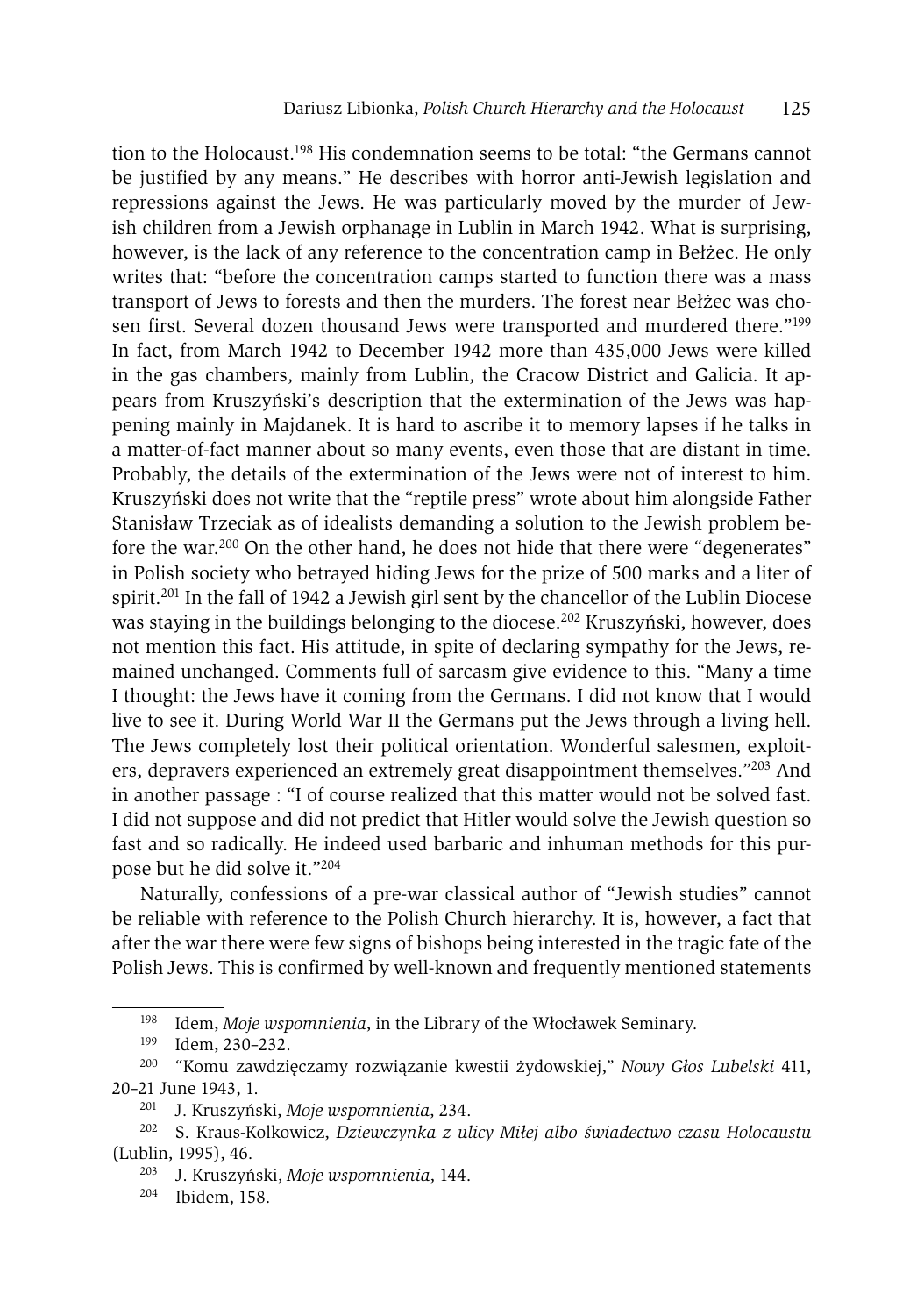(those for public consumption and those from internal correspondence in particular) of representatives of the Church hierarchy – Primate Hlond, bishops Kaczmarek and Łukomski, and Stefan Wyszyński – as well as their politically motivated ambivalence towards anti-Jewish violence after the war.

The same concerns Adam Sapieha, who, it is worth underlining, did not make any public statements regarding the Jews. The memorandum of the Central Committee of Polish Jews (*Centralny Komitet Żydów w Polsce*) passed on to the Cracow Curia in May 1945 with a request for a statement regarding anti-Jewish violence remained unanswered.205 In any case, it would be hard to expect a different course of events, considering not only the pre-war political context<sup>206</sup>, but also Sapieha's ambivalence towards the Jews during the interwar period and his distance and restraint regarding the Holocaust. As a matter of fact, according to Michał Borwicz, the head of the Provincial Jewish Historical Committee in Cracow, Sapieha agreed to assume honorary patronage of the celebration of the third anniversary of the Warsaw ghetto's establishment scheduled for April 1946, but this fact was not confirmed.<sup>207</sup> What is more, the accounts from this period present the Cracow Metropolitan in a different light. In bitter words the confused Tadeusz Breza informed Zofia Nałkowska about an audience with Sapieha of 10 June 1946, along with a delegation of French Catholics:

It went terribly. The Cardinal made an impression of being a bad and a ruthless person (Father Glasberg to Sapieha, 'There are 60,000 Jews left in Poland.' Sapieha, 'Yeah, and add one more zero'). He also seemed to be an anti-Semite, was brusque and ill-disposed. The local progressive Catholics Zagórski, Natanson, Turowicz, Starowieyska-Morstinowa, and others, behaved extraordinarily decently and friendly. They covered up the harshness of the sacristy Catholics.208

Another participant, the French social activist and philosopher Emmanuel Mounier, had a similar impression about this visit. After returning from Poland he wrote about "striking anti-Semitism also among the highest hierarchs of the Catholic Church as if extermination of the Jews had never happened."209 Even if these opinions are too radical and Sapieha's reaction may be explained differently, the

<sup>205</sup> Document cited in A. Cichopek*, Pogrom Żydów w Krakowie 11 sierpnia 1945 r.* (Warszawa, 2000), 28–29.

<sup>&</sup>lt;sup>206</sup> I wrote about the pre-war underpinnings of the comment on the Church hierarchy's representatives inter alia in "Między słowami," *Tygodnik Powszechny* 8 (2008).

<sup>207</sup> M. Borwicz, "Polish-Jewish Relations 1944–1947," in *The Jews in Poland*, ed. Ch. Abramsky, M. Jachimczyk, A. Polonsky (Oxford, 1986), 196.

<sup>208</sup> Z. Nałkowska, *Dzienniki*, vol. 6: *1945–1954* (Warszawa, 2000), 257. In the memoirs published in *Księga Sapieżyńska* there are no references to this matter. There is no mention about Jewish matters either in ks. [Father] J. Wolny, "Ostatnie lata działalności kościelnej Adama Sapiehy," *Księga Sapieżyńska*, vol. 2, 499–567. 209 The article was published in *Esprit* in June 1946. Quoted in J.T. Gross, *Fear: Anti-*

*Semitism in Poland After Auschwitz* (New York, 2006), 197.